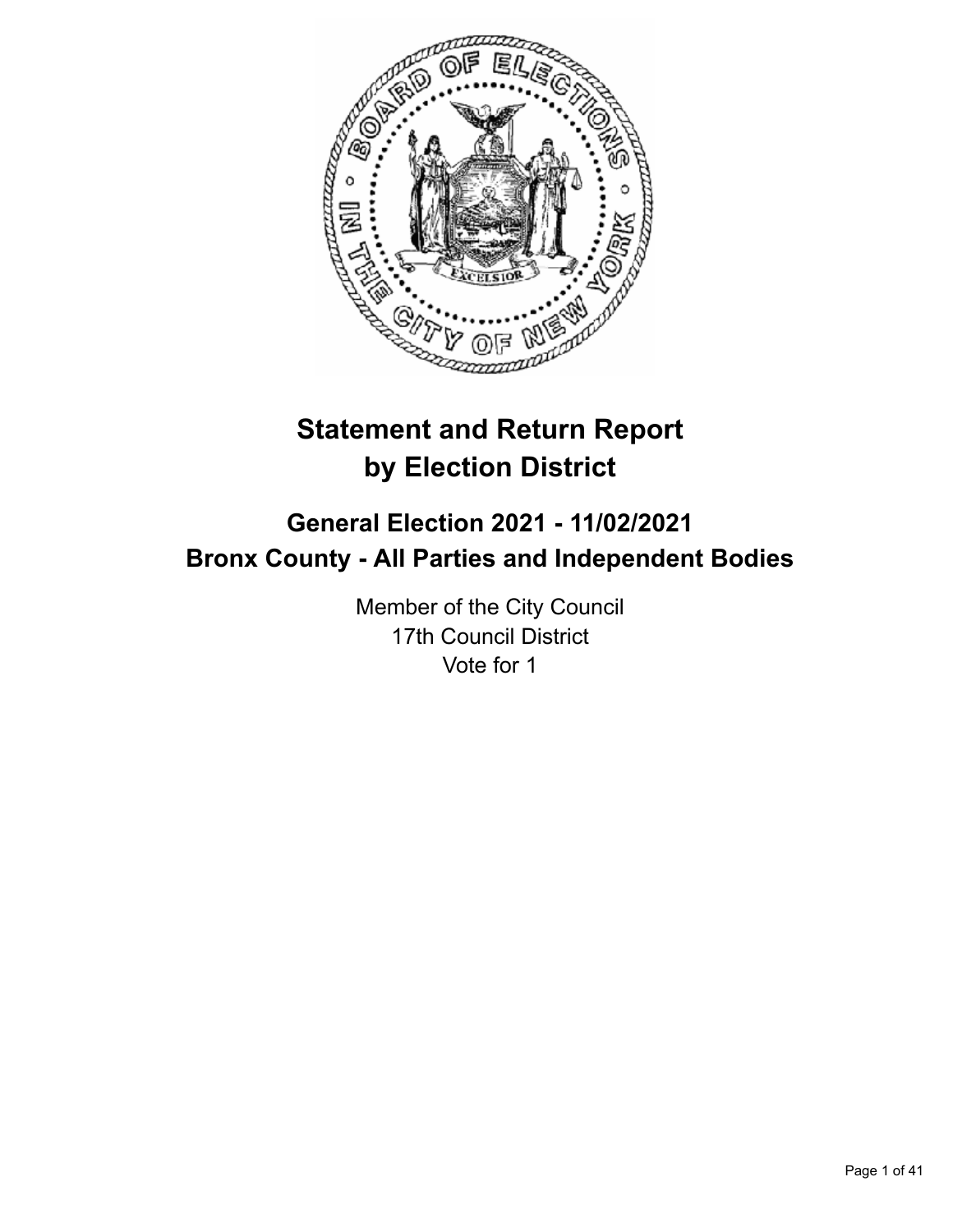

| PUBLIC COUNTER                                           | 31       |
|----------------------------------------------------------|----------|
| <b>MANUALLY COUNTED EMERGENCY</b>                        | 0        |
| ABSENTEE / MILITARY                                      |          |
| AFFIDAVIT                                                | 0        |
| <b>Total Ballots</b>                                     | 32       |
| Less - Inapplicable Federal/Special Presidential Ballots | $\Omega$ |
| <b>Total Applicable Ballots</b>                          | 32       |
| RAFAEL SALAMANCA JR. (DEMOCRATIC)                        | 24       |
| JOSE A. COLON (REPUBLICAN)                               | 3        |
| LATTINA D. BROWN (BLACK WOMEN LEAD)                      |          |
| <b>Total Votes</b>                                       | 28       |
| Unrecorded                                               | 4        |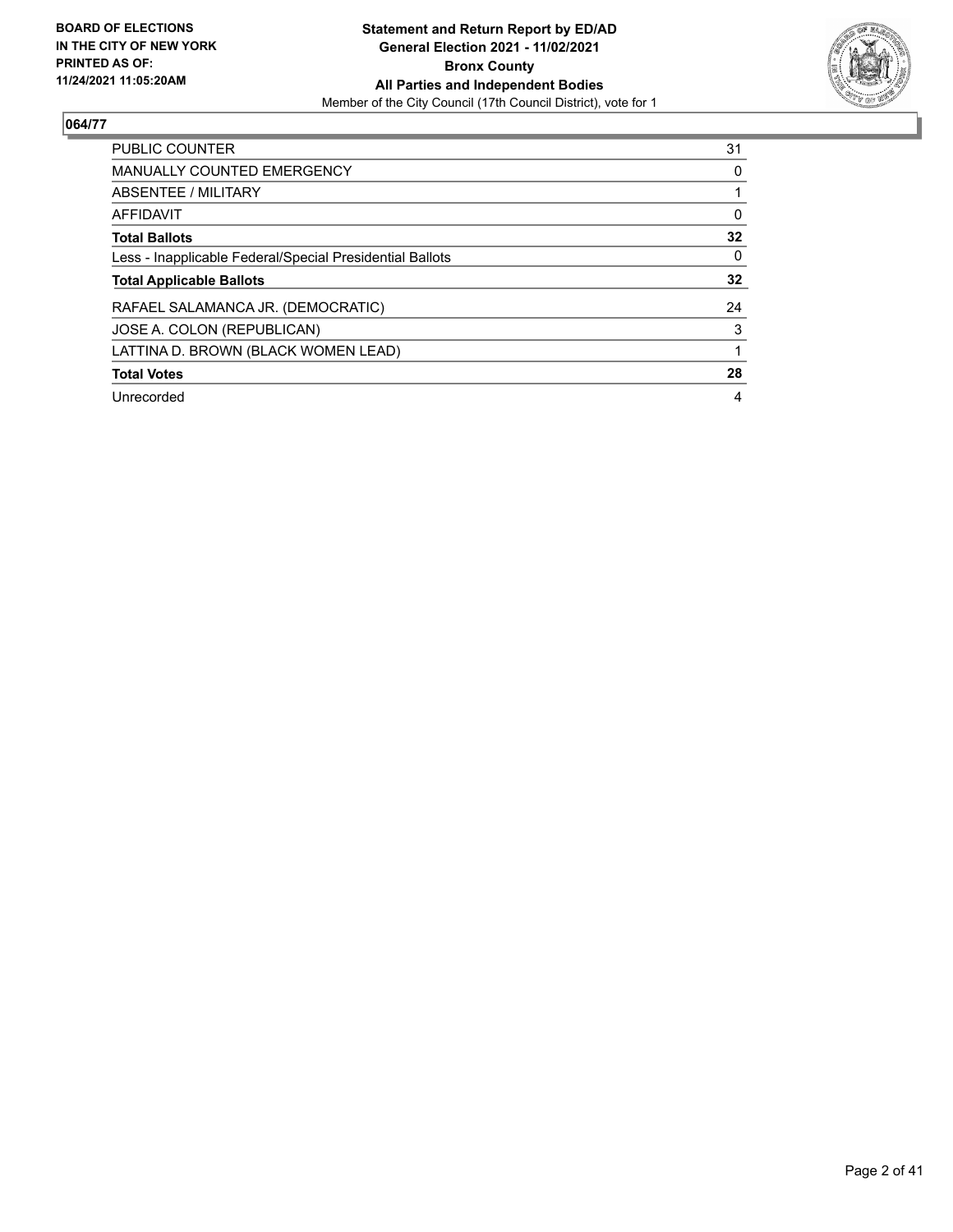

| <b>PUBLIC COUNTER</b>                                    | 125            |
|----------------------------------------------------------|----------------|
| <b>MANUALLY COUNTED EMERGENCY</b>                        | $\Omega$       |
| ABSENTEE / MILITARY                                      | 8              |
| AFFIDAVIT                                                | $\overline{2}$ |
| <b>Total Ballots</b>                                     | 135            |
| Less - Inapplicable Federal/Special Presidential Ballots | 0              |
| <b>Total Applicable Ballots</b>                          | 135            |
| RAFAEL SALAMANCA JR. (DEMOCRATIC)                        | 97             |
|                                                          |                |
| JOSE A. COLON (REPUBLICAN)                               | 10             |
| LATTINA D. BROWN (BLACK WOMEN LEAD)                      | 12             |
| <b>Total Votes</b>                                       | 119            |

# **005/79**

| <b>PUBLIC COUNTER</b>                                    | 77       |
|----------------------------------------------------------|----------|
| MANUALLY COUNTED EMERGENCY                               | 0        |
| ABSENTEE / MILITARY                                      | 8        |
| <b>AFFIDAVIT</b>                                         | 0        |
| <b>Total Ballots</b>                                     | 85       |
| Less - Inapplicable Federal/Special Presidential Ballots | $\Omega$ |
| <b>Total Applicable Ballots</b>                          | 85       |
| RAFAEL SALAMANCA JR. (DEMOCRATIC)                        | 67       |
| JOSE A. COLON (REPUBLICAN)                               | 4        |
| LATTINA D. BROWN (BLACK WOMEN LEAD)                      | 9        |
| <b>Total Votes</b>                                       | 80       |
| Unrecorded                                               | 5        |

| <b>PUBLIC COUNTER</b>                                    | 84       |
|----------------------------------------------------------|----------|
| <b>MANUALLY COUNTED EMERGENCY</b>                        | 0        |
| ABSENTEE / MILITARY                                      | 5        |
| AFFIDAVIT                                                | $\Omega$ |
| <b>Total Ballots</b>                                     | 89       |
| Less - Inapplicable Federal/Special Presidential Ballots | $\Omega$ |
| <b>Total Applicable Ballots</b>                          | 89       |
| RAFAEL SALAMANCA JR. (DEMOCRATIC)                        | 61       |
| JOSE A. COLON (REPUBLICAN)                               | 8        |
| LATTINA D. BROWN (BLACK WOMEN LEAD)                      | 8        |
| <b>Total Votes</b>                                       | 77       |
| Unrecorded                                               | 12       |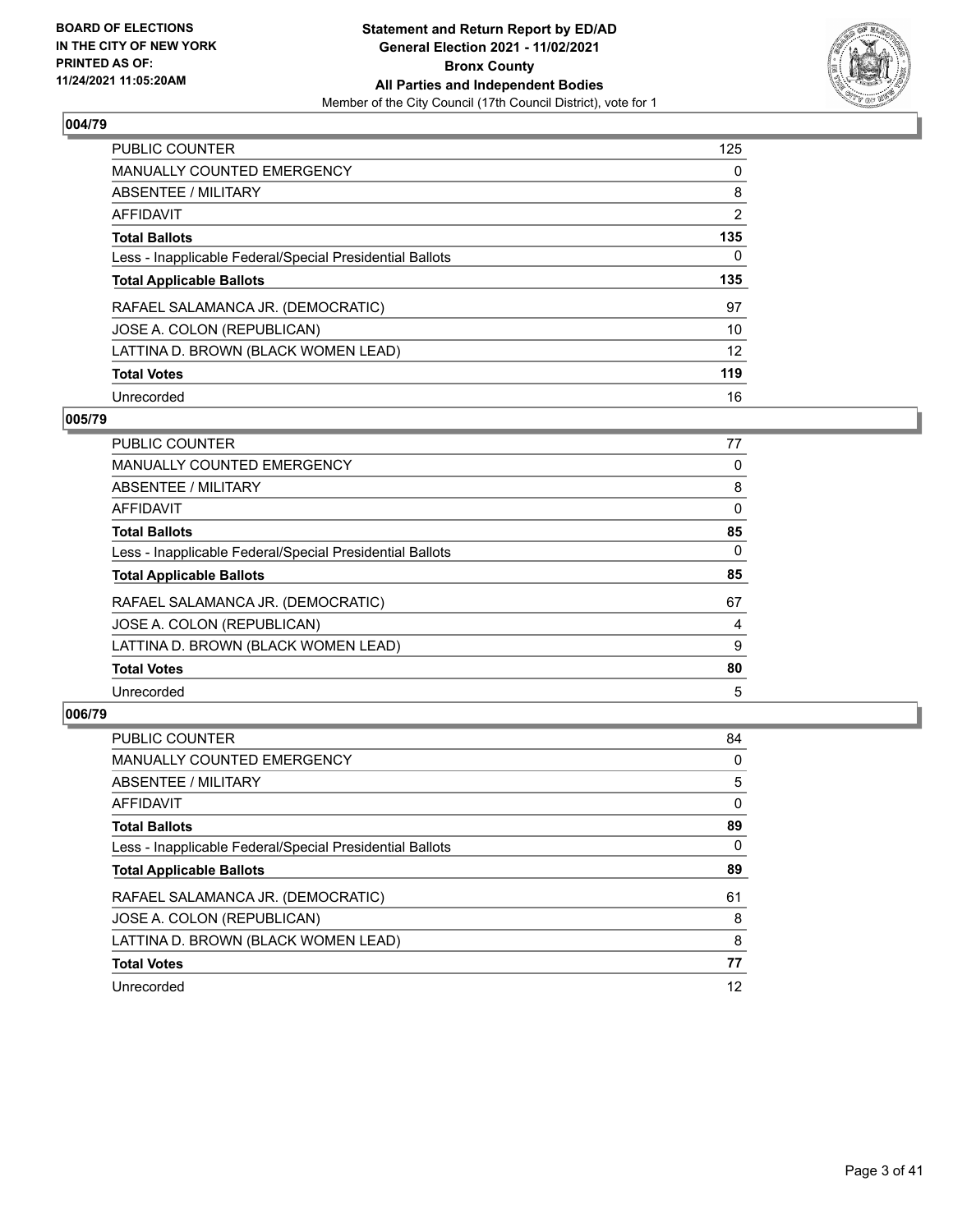

| <b>PUBLIC COUNTER</b>                                    | 102      |
|----------------------------------------------------------|----------|
| <b>MANUALLY COUNTED EMERGENCY</b>                        | $\Omega$ |
| ABSENTEE / MILITARY                                      | 10       |
| AFFIDAVIT                                                | 0        |
| <b>Total Ballots</b>                                     | $112$    |
| Less - Inapplicable Federal/Special Presidential Ballots | 0        |
| <b>Total Applicable Ballots</b>                          | 112      |
| RAFAEL SALAMANCA JR. (DEMOCRATIC)                        | 74       |
| JOSE A. COLON (REPUBLICAN)                               | 8        |
| LATTINA D. BROWN (BLACK WOMEN LEAD)                      | 7        |
| <b>Total Votes</b>                                       | 89       |
| Unrecorded                                               | 23       |

## **008/79**

| <b>PUBLIC COUNTER</b>                                    | 109      |
|----------------------------------------------------------|----------|
| <b>MANUALLY COUNTED EMERGENCY</b>                        | 0        |
| ABSENTEE / MILITARY                                      | 6        |
| <b>AFFIDAVIT</b>                                         | 0        |
| <b>Total Ballots</b>                                     | 115      |
| Less - Inapplicable Federal/Special Presidential Ballots | $\Omega$ |
| <b>Total Applicable Ballots</b>                          | 115      |
| RAFAEL SALAMANCA JR. (DEMOCRATIC)                        | 85       |
| JOSE A. COLON (REPUBLICAN)                               | 11       |
| LATTINA D. BROWN (BLACK WOMEN LEAD)                      | 5        |
| ALTHEA STEVENS (WRITE-IN)                                | 1        |
| CAROL ROBINSON (WRITE-IN)                                |          |
| <b>Total Votes</b>                                       | 103      |
| Unrecorded                                               | 12       |

| <b>PUBLIC COUNTER</b>                                    | 97  |
|----------------------------------------------------------|-----|
| MANUALLY COUNTED EMERGENCY                               | 0   |
| ABSENTEE / MILITARY                                      | 5   |
| AFFIDAVIT                                                | 2   |
| <b>Total Ballots</b>                                     | 104 |
| Less - Inapplicable Federal/Special Presidential Ballots | 0   |
|                                                          |     |
| <b>Total Applicable Ballots</b>                          | 104 |
| RAFAEL SALAMANCA JR. (DEMOCRATIC)                        | 80  |
| JOSE A. COLON (REPUBLICAN)                               | 2   |
| LATTINA D. BROWN (BLACK WOMEN LEAD)                      | 9   |
| <b>Total Votes</b>                                       | 91  |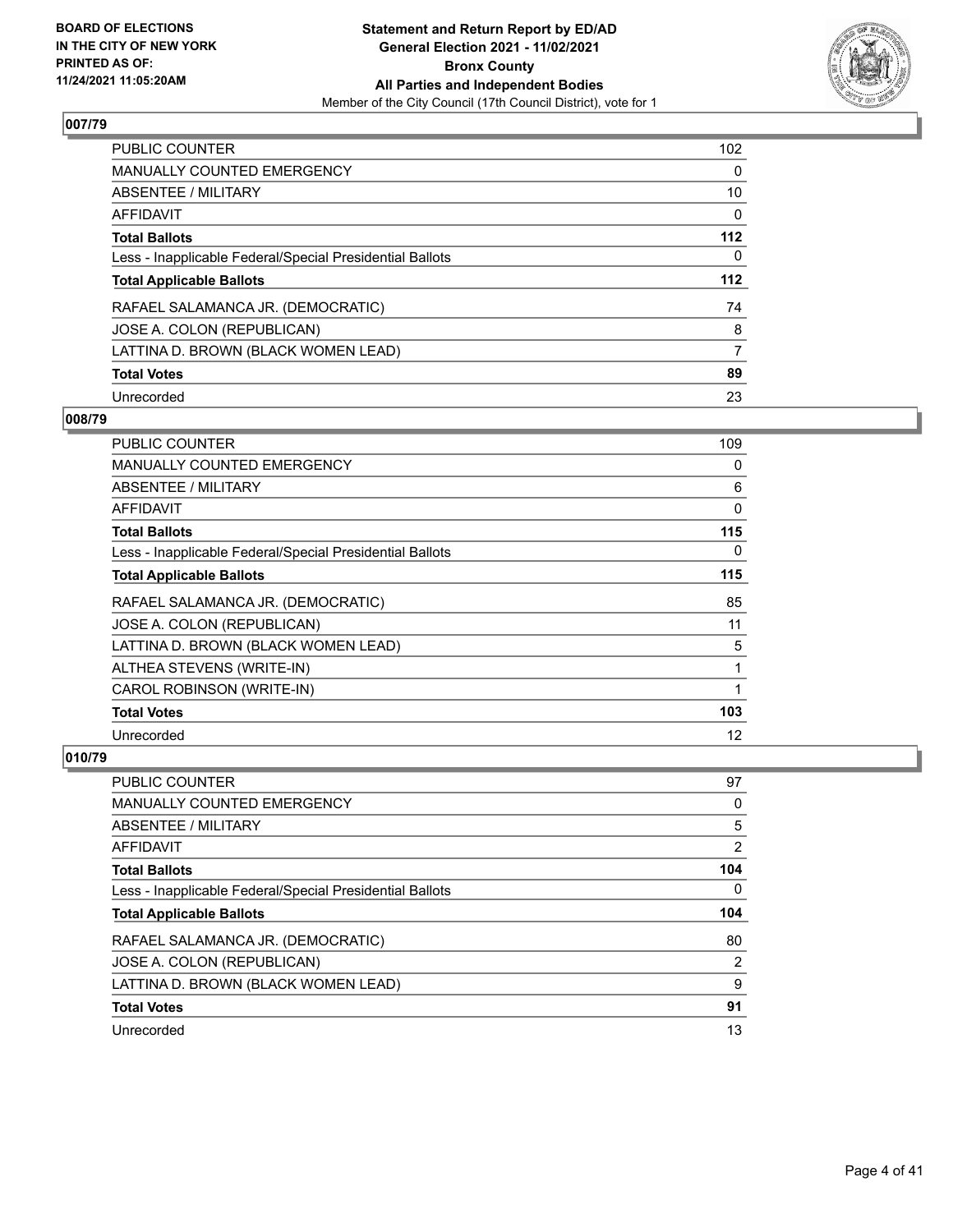

| PUBLIC COUNTER                                           | 64       |
|----------------------------------------------------------|----------|
| <b>MANUALLY COUNTED EMERGENCY</b>                        | $\Omega$ |
| ABSENTEE / MILITARY                                      | 3        |
| AFFIDAVIT                                                | 0        |
| <b>Total Ballots</b>                                     | 67       |
| Less - Inapplicable Federal/Special Presidential Ballots | 0        |
| <b>Total Applicable Ballots</b>                          | 67       |
| RAFAEL SALAMANCA JR. (DEMOCRATIC)                        | 48       |
| JOSE A. COLON (REPUBLICAN)                               | 8        |
| LATTINA D. BROWN (BLACK WOMEN LEAD)                      | 6        |
| <b>Total Votes</b>                                       | 62       |
| Unrecorded                                               | 5        |

## **012/79**

| <b>PUBLIC COUNTER</b>                                    | 32             |
|----------------------------------------------------------|----------------|
| <b>MANUALLY COUNTED EMERGENCY</b>                        | $\Omega$       |
| ABSENTEE / MILITARY                                      | $\overline{2}$ |
| <b>AFFIDAVIT</b>                                         | $\Omega$       |
| <b>Total Ballots</b>                                     | 34             |
| Less - Inapplicable Federal/Special Presidential Ballots | 0              |
| <b>Total Applicable Ballots</b>                          | 34             |
| RAFAEL SALAMANCA JR. (DEMOCRATIC)                        | 21             |
| JOSE A. COLON (REPUBLICAN)                               |                |
| LATTINA D. BROWN (BLACK WOMEN LEAD)                      | 2              |
| <b>Total Votes</b>                                       | 30             |
| Unrecorded                                               | 4              |

| <b>PUBLIC COUNTER</b>                                    | 135      |
|----------------------------------------------------------|----------|
| <b>MANUALLY COUNTED EMERGENCY</b>                        | 0        |
| ABSENTEE / MILITARY                                      | 4        |
| AFFIDAVIT                                                | $\Omega$ |
| <b>Total Ballots</b>                                     | 139      |
| Less - Inapplicable Federal/Special Presidential Ballots | $\Omega$ |
| <b>Total Applicable Ballots</b>                          | 139      |
| RAFAEL SALAMANCA JR. (DEMOCRATIC)                        | 95       |
| JOSE A. COLON (REPUBLICAN)                               | 12       |
| LATTINA D. BROWN (BLACK WOMEN LEAD)                      | 5        |
| <b>Total Votes</b>                                       | $112$    |
| Unrecorded                                               | 27       |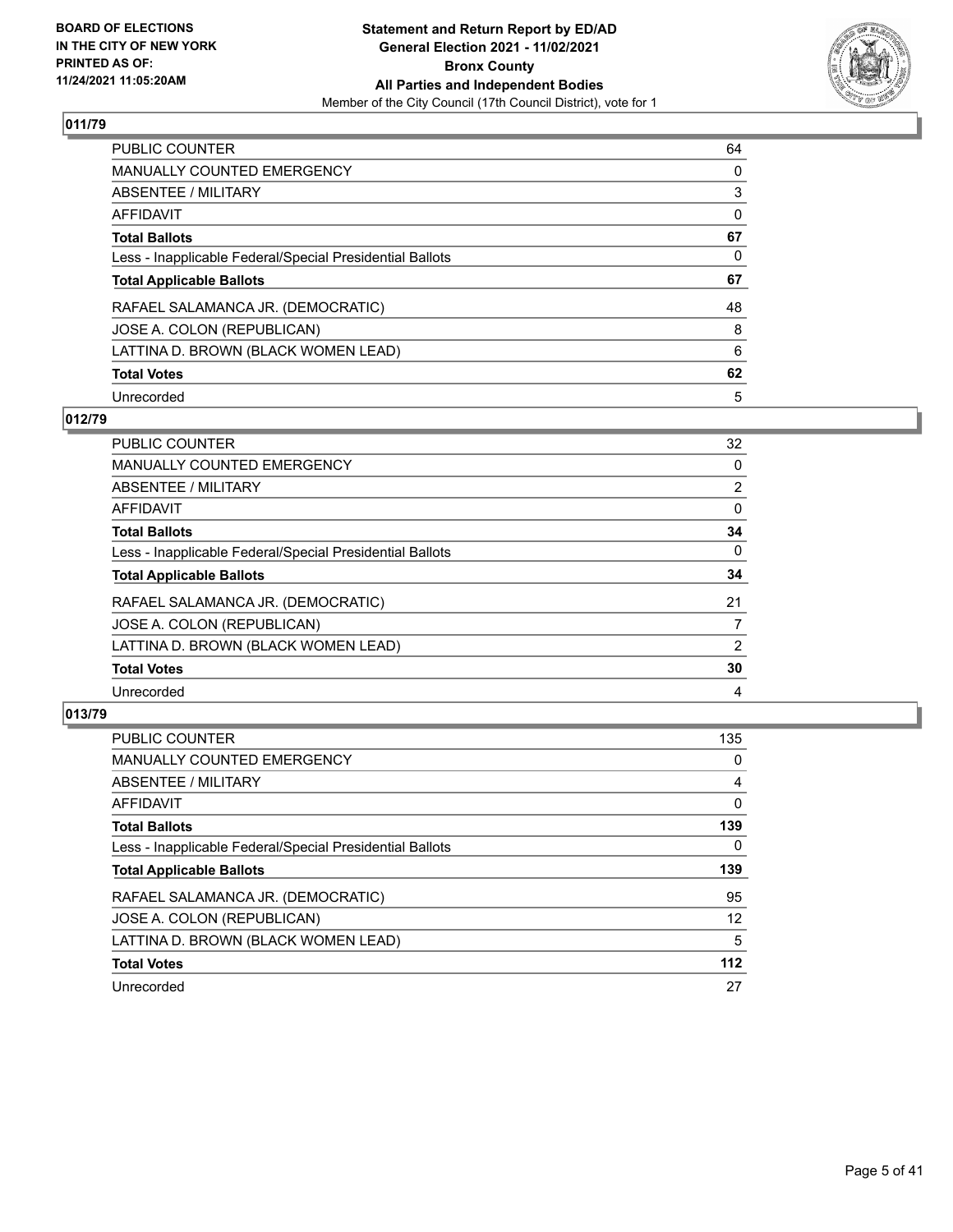

| PUBLIC COUNTER                                           | 62             |
|----------------------------------------------------------|----------------|
| <b>MANUALLY COUNTED EMERGENCY</b>                        | $\Omega$       |
| ABSENTEE / MILITARY                                      | $\overline{2}$ |
| AFFIDAVIT                                                | $\Omega$       |
| <b>Total Ballots</b>                                     | 64             |
| Less - Inapplicable Federal/Special Presidential Ballots | 0              |
| <b>Total Applicable Ballots</b>                          | 64             |
| RAFAEL SALAMANCA JR. (DEMOCRATIC)                        | 49             |
| JOSE A. COLON (REPUBLICAN)                               | 4              |
|                                                          |                |
| LATTINA D. BROWN (BLACK WOMEN LEAD)                      | 7              |
| <b>Total Votes</b>                                       | 60             |

## **015/79**

| PUBLIC COUNTER                                           | 100            |
|----------------------------------------------------------|----------------|
| <b>MANUALLY COUNTED EMERGENCY</b>                        | 0              |
| ABSENTEE / MILITARY                                      | 13             |
| <b>AFFIDAVIT</b>                                         | $\overline{2}$ |
| <b>Total Ballots</b>                                     | 115            |
| Less - Inapplicable Federal/Special Presidential Ballots | $\Omega$       |
| <b>Total Applicable Ballots</b>                          | 115            |
| RAFAEL SALAMANCA JR. (DEMOCRATIC)                        | 92             |
| JOSE A. COLON (REPUBLICAN)                               | $\overline{7}$ |
| LATTINA D. BROWN (BLACK WOMEN LEAD)                      | 9              |
| <b>Total Votes</b>                                       | 108            |
| Unrecorded                                               |                |

| <b>PUBLIC COUNTER</b>                                    | 123 |
|----------------------------------------------------------|-----|
| <b>MANUALLY COUNTED EMERGENCY</b>                        | 0   |
| ABSENTEE / MILITARY                                      | 11  |
| AFFIDAVIT                                                |     |
| <b>Total Ballots</b>                                     | 135 |
| Less - Inapplicable Federal/Special Presidential Ballots | 0   |
| <b>Total Applicable Ballots</b>                          | 135 |
| RAFAEL SALAMANCA JR. (DEMOCRATIC)                        | 102 |
| JOSE A. COLON (REPUBLICAN)                               | 10  |
| LATTINA D. BROWN (BLACK WOMEN LEAD)                      | 14  |
| CHARLES V WALKER (WRITE-IN)                              |     |
| <b>Total Votes</b>                                       | 127 |
| Unrecorded                                               | 8   |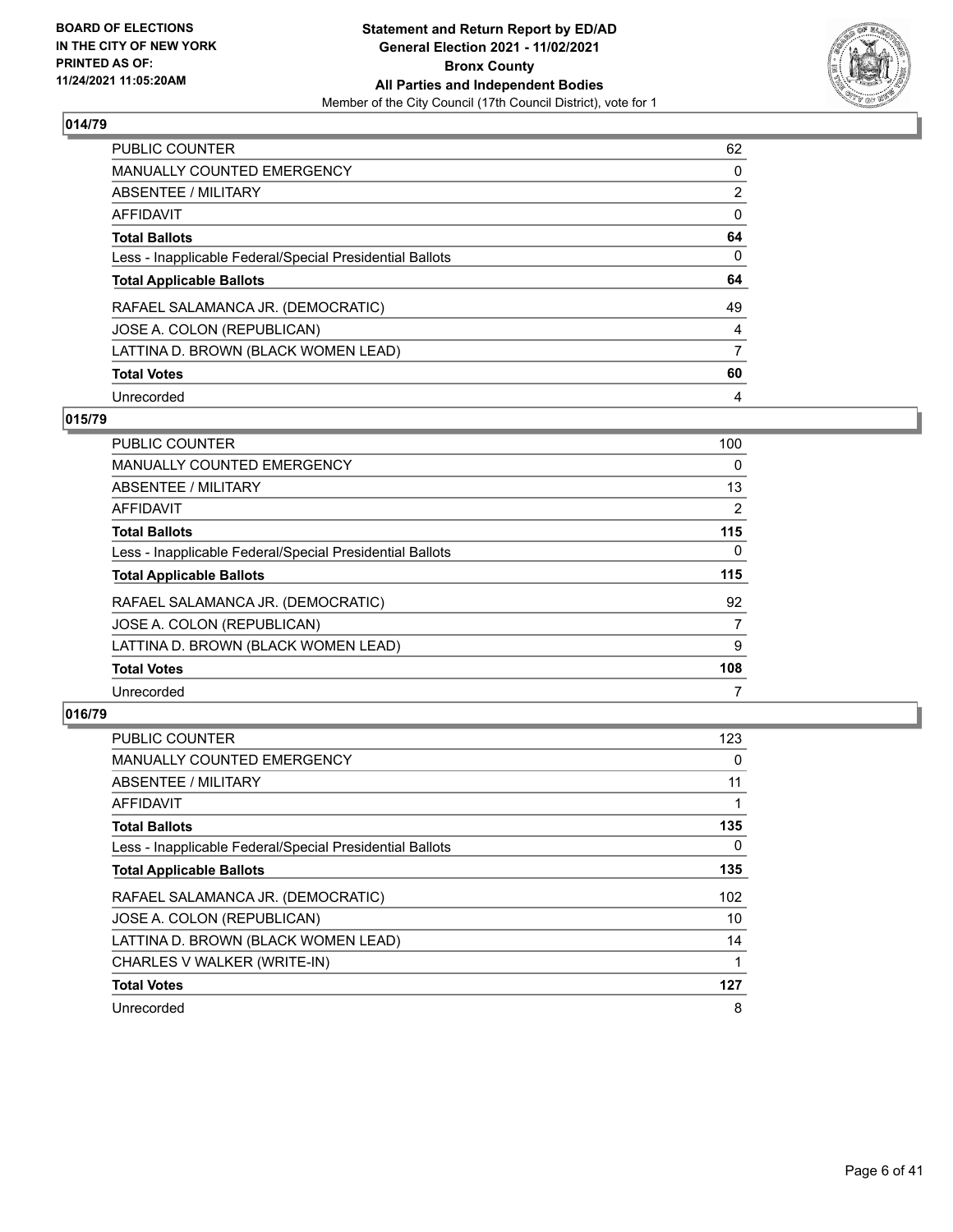

| <b>PUBLIC COUNTER</b>                                    | 128      |
|----------------------------------------------------------|----------|
| <b>MANUALLY COUNTED EMERGENCY</b>                        | 0        |
| ABSENTEE / MILITARY                                      | 8        |
| AFFIDAVIT                                                |          |
| <b>Total Ballots</b>                                     | 137      |
| Less - Inapplicable Federal/Special Presidential Ballots | $\Omega$ |
| <b>Total Applicable Ballots</b>                          | 137      |
| RAFAEL SALAMANCA JR. (DEMOCRATIC)                        | 100      |
| JOSE A. COLON (REPUBLICAN)                               | 14       |
| LATTINA D. BROWN (BLACK WOMEN LEAD)                      | 10       |
| <b>Total Votes</b>                                       | 124      |
| Unrecorded                                               | 13       |

## **018/79**

| <b>PUBLIC COUNTER</b>                                    | 93       |
|----------------------------------------------------------|----------|
| <b>MANUALLY COUNTED EMERGENCY</b>                        | 0        |
| ABSENTEE / MILITARY                                      | 8        |
| <b>AFFIDAVIT</b>                                         | 5        |
| <b>Total Ballots</b>                                     | 106      |
| Less - Inapplicable Federal/Special Presidential Ballots | $\Omega$ |
| <b>Total Applicable Ballots</b>                          | 106      |
| RAFAEL SALAMANCA JR. (DEMOCRATIC)                        | 72       |
| JOSE A. COLON (REPUBLICAN)                               | 9        |
| LATTINA D. BROWN (BLACK WOMEN LEAD)                      | 12       |
| <b>Total Votes</b>                                       | 93       |
| Unrecorded                                               | 13       |

| <b>PUBLIC COUNTER</b>                                    | 107   |
|----------------------------------------------------------|-------|
| <b>MANUALLY COUNTED EMERGENCY</b>                        | 0     |
| ABSENTEE / MILITARY                                      | 4     |
| <b>AFFIDAVIT</b>                                         |       |
| <b>Total Ballots</b>                                     | $112$ |
| Less - Inapplicable Federal/Special Presidential Ballots | 0     |
| <b>Total Applicable Ballots</b>                          | 112   |
| RAFAEL SALAMANCA JR. (DEMOCRATIC)                        | 89    |
| JOSE A. COLON (REPUBLICAN)                               | 4     |
| LATTINA D. BROWN (BLACK WOMEN LEAD)                      | 14    |
| <b>Total Votes</b>                                       | 107   |
| Unrecorded                                               | 5     |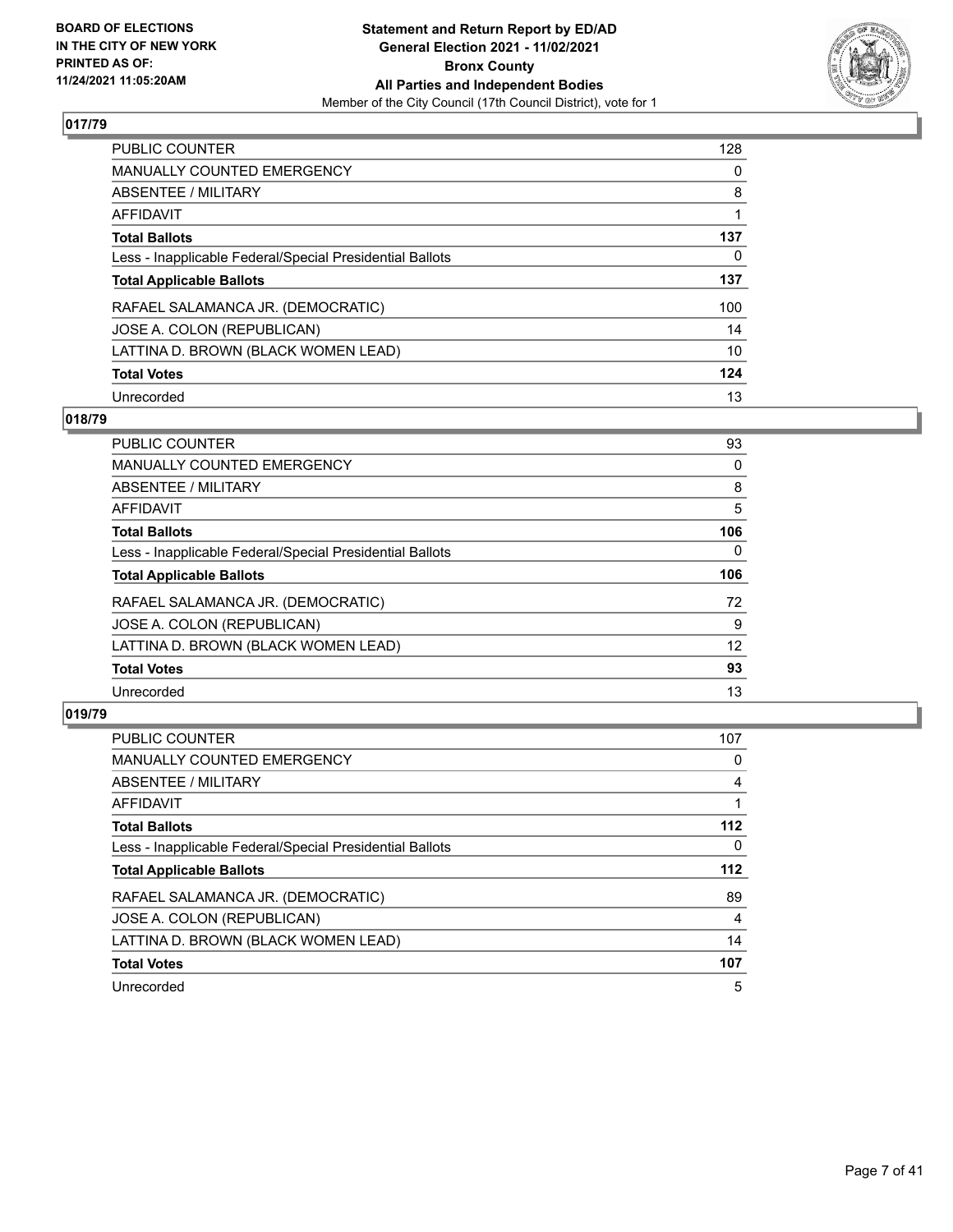

| <b>PUBLIC COUNTER</b>                                    | 147 |
|----------------------------------------------------------|-----|
| <b>MANUALLY COUNTED EMERGENCY</b>                        | 0   |
| <b>ABSENTEE / MILITARY</b>                               | 6   |
| <b>AFFIDAVIT</b>                                         | 0   |
| <b>Total Ballots</b>                                     | 153 |
| Less - Inapplicable Federal/Special Presidential Ballots | 0   |
| <b>Total Applicable Ballots</b>                          | 153 |
| RAFAEL SALAMANCA JR. (DEMOCRATIC)                        | 110 |
| JOSE A. COLON (REPUBLICAN)                               | 14  |
| LATTINA D. BROWN (BLACK WOMEN LEAD)                      | 12  |
| HENRY BLACKHEAD JR (WRITE-IN)                            |     |
| <b>Total Votes</b>                                       | 137 |
| Unrecorded                                               | 16  |

# **025/79**

| <b>PUBLIC COUNTER</b>                                    | 148 |
|----------------------------------------------------------|-----|
| <b>MANUALLY COUNTED EMERGENCY</b>                        | 0   |
| ABSENTEE / MILITARY                                      | 9   |
| AFFIDAVIT                                                |     |
| <b>Total Ballots</b>                                     | 158 |
| Less - Inapplicable Federal/Special Presidential Ballots | 0   |
| <b>Total Applicable Ballots</b>                          | 158 |
| RAFAEL SALAMANCA JR. (DEMOCRATIC)                        | 115 |
| JOSE A. COLON (REPUBLICAN)                               | 13  |
| LATTINA D. BROWN (BLACK WOMEN LEAD)                      | 16  |
| <b>Total Votes</b>                                       | 144 |
| Unrecorded                                               | 14  |

| PUBLIC COUNTER                                           | 149 |
|----------------------------------------------------------|-----|
| <b>MANUALLY COUNTED EMERGENCY</b>                        | 0   |
| ABSENTEE / MILITARY                                      | 2   |
| AFFIDAVIT                                                | 3   |
| <b>Total Ballots</b>                                     | 154 |
| Less - Inapplicable Federal/Special Presidential Ballots | 0   |
| <b>Total Applicable Ballots</b>                          | 154 |
| RAFAEL SALAMANCA JR. (DEMOCRATIC)                        | 109 |
| JOSE A. COLON (REPUBLICAN)                               | 20  |
| LATTINA D. BROWN (BLACK WOMEN LEAD)                      | 12  |
| <b>Total Votes</b>                                       | 141 |
| Unrecorded                                               | 13  |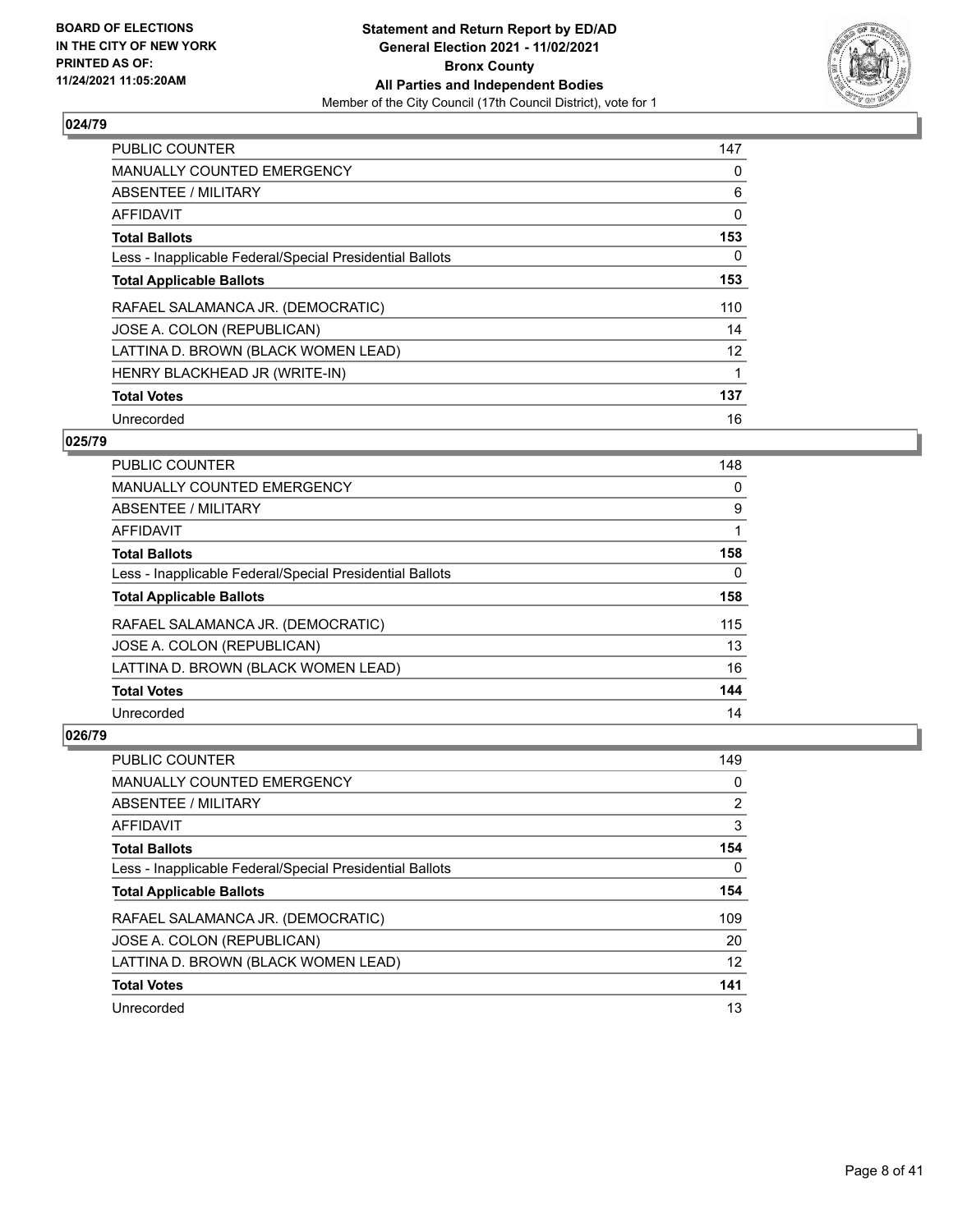

| <b>PUBLIC COUNTER</b>                                    | 153      |
|----------------------------------------------------------|----------|
| <b>MANUALLY COUNTED EMERGENCY</b>                        | $\Omega$ |
| ABSENTEE / MILITARY                                      | 8        |
| AFFIDAVIT                                                |          |
| <b>Total Ballots</b>                                     | 162      |
| Less - Inapplicable Federal/Special Presidential Ballots | 0        |
| <b>Total Applicable Ballots</b>                          | 162      |
| RAFAEL SALAMANCA JR. (DEMOCRATIC)                        | 116      |
| JOSE A. COLON (REPUBLICAN)                               | 18       |
| LATTINA D. BROWN (BLACK WOMEN LEAD)                      | 13       |
| <b>Total Votes</b>                                       | 147      |
| Unrecorded                                               | 15       |

## **028/79**

| <b>PUBLIC COUNTER</b>                                    | 163      |
|----------------------------------------------------------|----------|
| <b>MANUALLY COUNTED EMERGENCY</b>                        | 0        |
| ABSENTEE / MILITARY                                      | 6        |
| <b>AFFIDAVIT</b>                                         | $\Omega$ |
| <b>Total Ballots</b>                                     | 169      |
| Less - Inapplicable Federal/Special Presidential Ballots | $\Omega$ |
| <b>Total Applicable Ballots</b>                          | 169      |
| RAFAEL SALAMANCA JR. (DEMOCRATIC)                        | 125      |
| JOSE A. COLON (REPUBLICAN)                               | 17       |
| LATTINA D. BROWN (BLACK WOMEN LEAD)                      | 11       |
| <b>Total Votes</b>                                       | 153      |
| Unrecorded                                               | 16       |

| <b>PUBLIC COUNTER</b>                                    | 128      |
|----------------------------------------------------------|----------|
| MANUALLY COUNTED EMERGENCY                               | $\Omega$ |
| ABSENTEE / MILITARY                                      | 11       |
| <b>AFFIDAVIT</b>                                         |          |
| <b>Total Ballots</b>                                     | 140      |
| Less - Inapplicable Federal/Special Presidential Ballots | $\Omega$ |
| <b>Total Applicable Ballots</b>                          | 140      |
| RAFAEL SALAMANCA JR. (DEMOCRATIC)                        | 108      |
| JOSE A. COLON (REPUBLICAN)                               | 11       |
| LATTINA D. BROWN (BLACK WOMEN LEAD)                      | 11       |
| <b>Total Votes</b>                                       | 130      |
| Unrecorded                                               | 10       |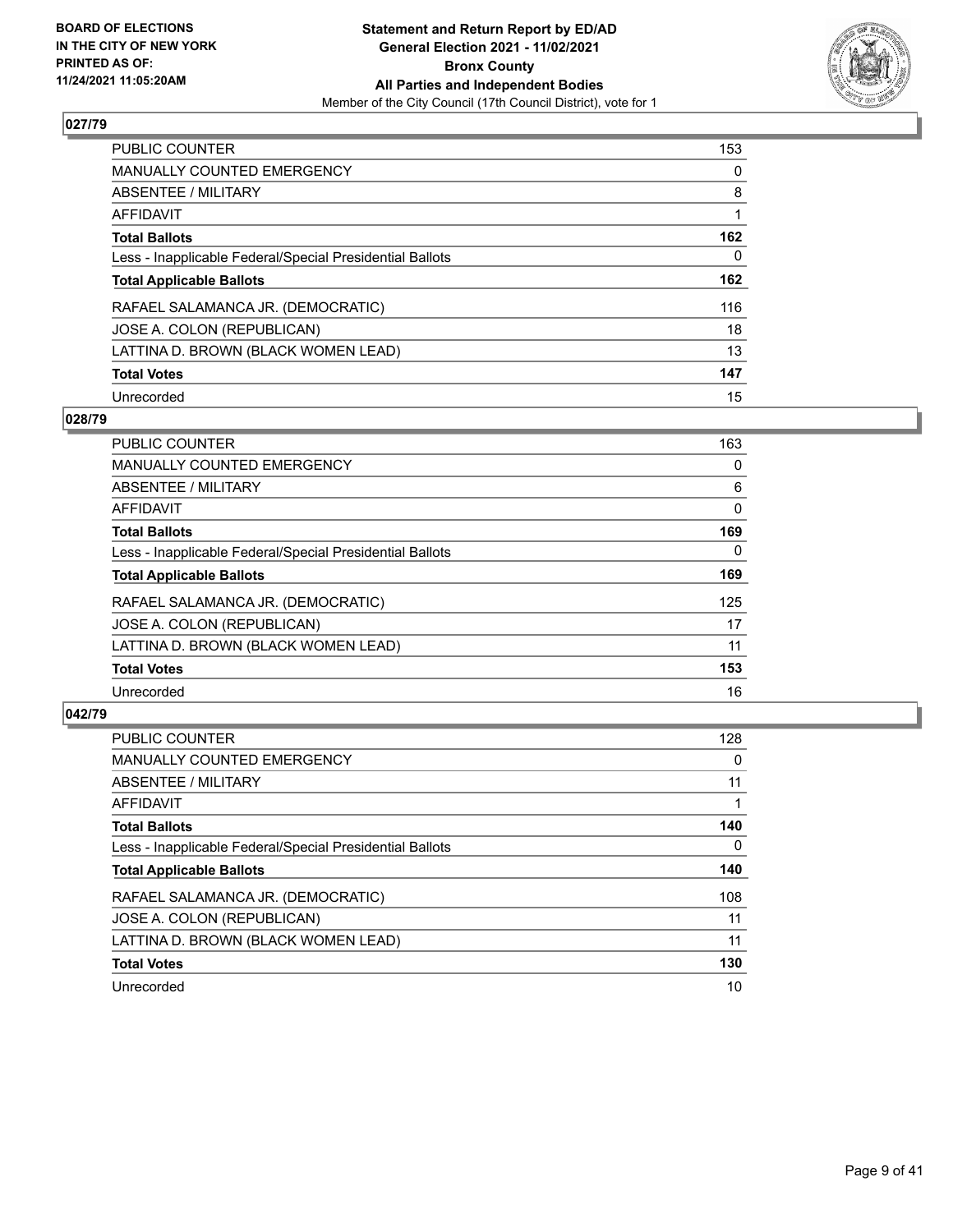

| <b>PUBLIC COUNTER</b>                                    | 123      |
|----------------------------------------------------------|----------|
| <b>MANUALLY COUNTED EMERGENCY</b>                        | $\Omega$ |
| ABSENTEE / MILITARY                                      | 11       |
| AFFIDAVIT                                                | 3        |
| <b>Total Ballots</b>                                     | 137      |
| Less - Inapplicable Federal/Special Presidential Ballots | 0        |
| <b>Total Applicable Ballots</b>                          | 137      |
| RAFAEL SALAMANCA JR. (DEMOCRATIC)                        | 97       |
| JOSE A. COLON (REPUBLICAN)                               | 8        |
| LATTINA D. BROWN (BLACK WOMEN LEAD)                      | 15       |
| <b>Total Votes</b>                                       | 120      |
| Unrecorded                                               | 17       |

## **052/79**

| <b>PUBLIC COUNTER</b>                                    | 117      |
|----------------------------------------------------------|----------|
| <b>MANUALLY COUNTED EMERGENCY</b>                        | 0        |
| ABSENTEE / MILITARY                                      | 8        |
| <b>AFFIDAVIT</b>                                         | 3        |
| <b>Total Ballots</b>                                     | 128      |
| Less - Inapplicable Federal/Special Presidential Ballots | $\Omega$ |
| <b>Total Applicable Ballots</b>                          | 128      |
| RAFAEL SALAMANCA JR. (DEMOCRATIC)                        | 80       |
| JOSE A. COLON (REPUBLICAN)                               | 15       |
| LATTINA D. BROWN (BLACK WOMEN LEAD)                      | 15       |
| <b>Total Votes</b>                                       | 110      |
| Unrecorded                                               | 18       |

| <b>PUBLIC COUNTER</b>                                    | 108      |
|----------------------------------------------------------|----------|
| <b>MANUALLY COUNTED EMERGENCY</b>                        | $\Omega$ |
| ABSENTEE / MILITARY                                      | 25       |
| <b>AFFIDAVIT</b>                                         |          |
| <b>Total Ballots</b>                                     | 134      |
| Less - Inapplicable Federal/Special Presidential Ballots | 0        |
| <b>Total Applicable Ballots</b>                          | 134      |
| RAFAEL SALAMANCA JR. (DEMOCRATIC)                        | 99       |
| JOSE A. COLON (REPUBLICAN)                               | 11       |
| LATTINA D. BROWN (BLACK WOMEN LEAD)                      | 12       |
| <b>Total Votes</b>                                       | 122      |
| Unrecorded                                               | 12       |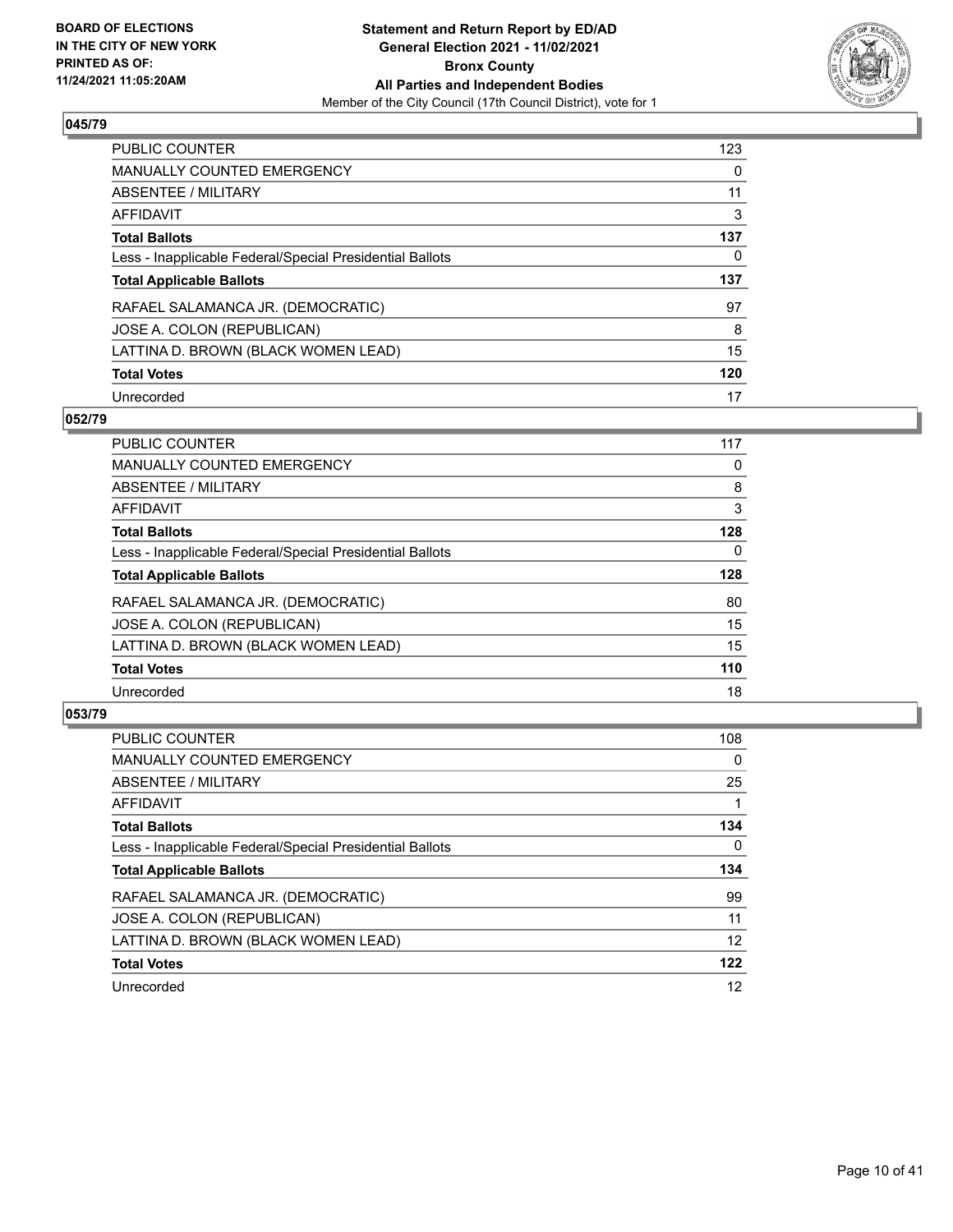

| <b>PUBLIC COUNTER</b>                                    | 125      |
|----------------------------------------------------------|----------|
| <b>MANUALLY COUNTED EMERGENCY</b>                        | $\Omega$ |
| ABSENTEE / MILITARY                                      | 8        |
| AFFIDAVIT                                                | 0        |
| <b>Total Ballots</b>                                     | 133      |
| Less - Inapplicable Federal/Special Presidential Ballots | 0        |
| <b>Total Applicable Ballots</b>                          | 133      |
| RAFAEL SALAMANCA JR. (DEMOCRATIC)                        | 97       |
| JOSE A. COLON (REPUBLICAN)                               | 10       |
| LATTINA D. BROWN (BLACK WOMEN LEAD)                      | 9        |
| <b>Total Votes</b>                                       | 116      |
| Unrecorded                                               | 17       |

## **055/79**

| <b>PUBLIC COUNTER</b>                                    | 32       |
|----------------------------------------------------------|----------|
| <b>MANUALLY COUNTED EMERGENCY</b>                        | $\Omega$ |
| ABSENTEE / MILITARY                                      | 4        |
| <b>AFFIDAVIT</b>                                         | 0        |
| <b>Total Ballots</b>                                     | 36       |
| Less - Inapplicable Federal/Special Presidential Ballots | $\Omega$ |
| <b>Total Applicable Ballots</b>                          | 36       |
| RAFAEL SALAMANCA JR. (DEMOCRATIC)                        | 21       |
| JOSE A. COLON (REPUBLICAN)                               | 8        |
| LATTINA D. BROWN (BLACK WOMEN LEAD)                      | 4        |
| <b>Total Votes</b>                                       | 33       |
| Unrecorded                                               | 3        |

| <b>PUBLIC COUNTER</b>                                    | 97  |
|----------------------------------------------------------|-----|
| <b>MANUALLY COUNTED EMERGENCY</b>                        | 0   |
| ABSENTEE / MILITARY                                      | 7   |
| AFFIDAVIT                                                | 0   |
| <b>Total Ballots</b>                                     | 104 |
| Less - Inapplicable Federal/Special Presidential Ballots | 0   |
| <b>Total Applicable Ballots</b>                          | 104 |
| RAFAEL SALAMANCA JR. (DEMOCRATIC)                        | 75  |
| JOSE A. COLON (REPUBLICAN)                               | 13  |
| LATTINA D. BROWN (BLACK WOMEN LEAD)                      | 5   |
| CHRISTIAN JOSEPH (WRITE-IN)                              |     |
| <b>Total Votes</b>                                       | 94  |
| Unrecorded                                               | 10  |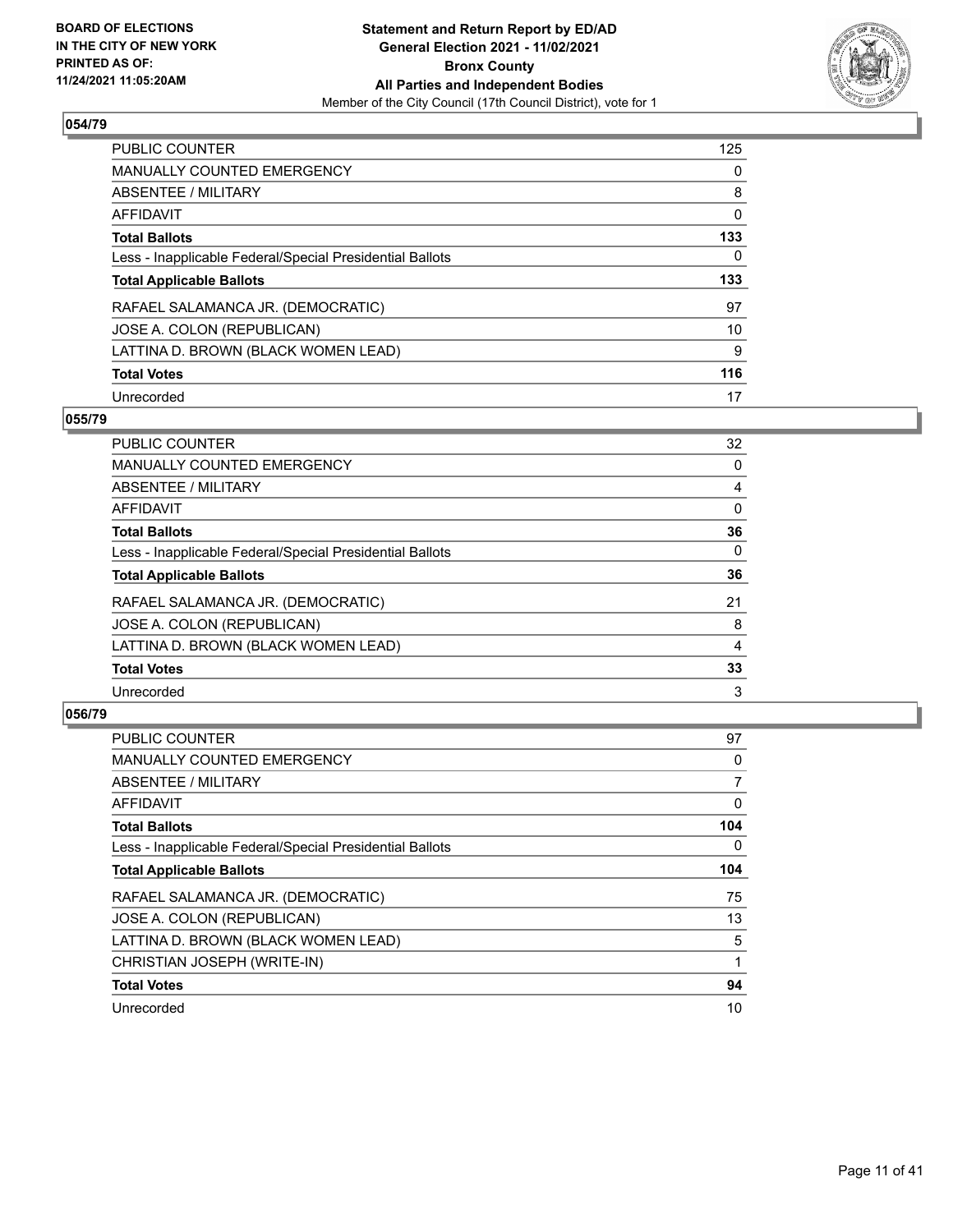

| <b>PUBLIC COUNTER</b>                                    | 156      |
|----------------------------------------------------------|----------|
| <b>MANUALLY COUNTED EMERGENCY</b>                        | $\Omega$ |
| ABSENTEE / MILITARY                                      | 14       |
| <b>AFFIDAVIT</b>                                         | $\Omega$ |
| <b>Total Ballots</b>                                     | 170      |
| Less - Inapplicable Federal/Special Presidential Ballots | 0        |
| <b>Total Applicable Ballots</b>                          | 170      |
| RAFAEL SALAMANCA JR. (DEMOCRATIC)                        | 117      |
| JOSE A. COLON (REPUBLICAN)                               | 14       |
| LATTINA D. BROWN (BLACK WOMEN LEAD)                      | 21       |
| <b>Total Votes</b>                                       | 152      |
|                                                          | 18       |

## **058/79**

| <b>PUBLIC COUNTER</b>                                    | 148            |
|----------------------------------------------------------|----------------|
| <b>MANUALLY COUNTED EMERGENCY</b>                        | 0              |
| ABSENTEE / MILITARY                                      | $\overline{2}$ |
| <b>AFFIDAVIT</b>                                         | $\Omega$       |
| <b>Total Ballots</b>                                     | 150            |
| Less - Inapplicable Federal/Special Presidential Ballots | $\Omega$       |
| <b>Total Applicable Ballots</b>                          | 150            |
| RAFAEL SALAMANCA JR. (DEMOCRATIC)                        | 101            |
| JOSE A. COLON (REPUBLICAN)                               | 19             |
| LATTINA D. BROWN (BLACK WOMEN LEAD)                      | 12             |
| <b>Total Votes</b>                                       | 132            |
| Unrecorded                                               | 18             |

| <b>PUBLIC COUNTER</b>                                    | 130      |
|----------------------------------------------------------|----------|
| <b>MANUALLY COUNTED EMERGENCY</b>                        | 0        |
| ABSENTEE / MILITARY                                      | 6        |
| <b>AFFIDAVIT</b>                                         | $\Omega$ |
| <b>Total Ballots</b>                                     | 136      |
| Less - Inapplicable Federal/Special Presidential Ballots | 0        |
| <b>Total Applicable Ballots</b>                          | 136      |
| RAFAEL SALAMANCA JR. (DEMOCRATIC)                        | 81       |
|                                                          |          |
| JOSE A. COLON (REPUBLICAN)                               | 21       |
| LATTINA D. BROWN (BLACK WOMEN LEAD)                      | 10       |
| <b>Total Votes</b>                                       | $112$    |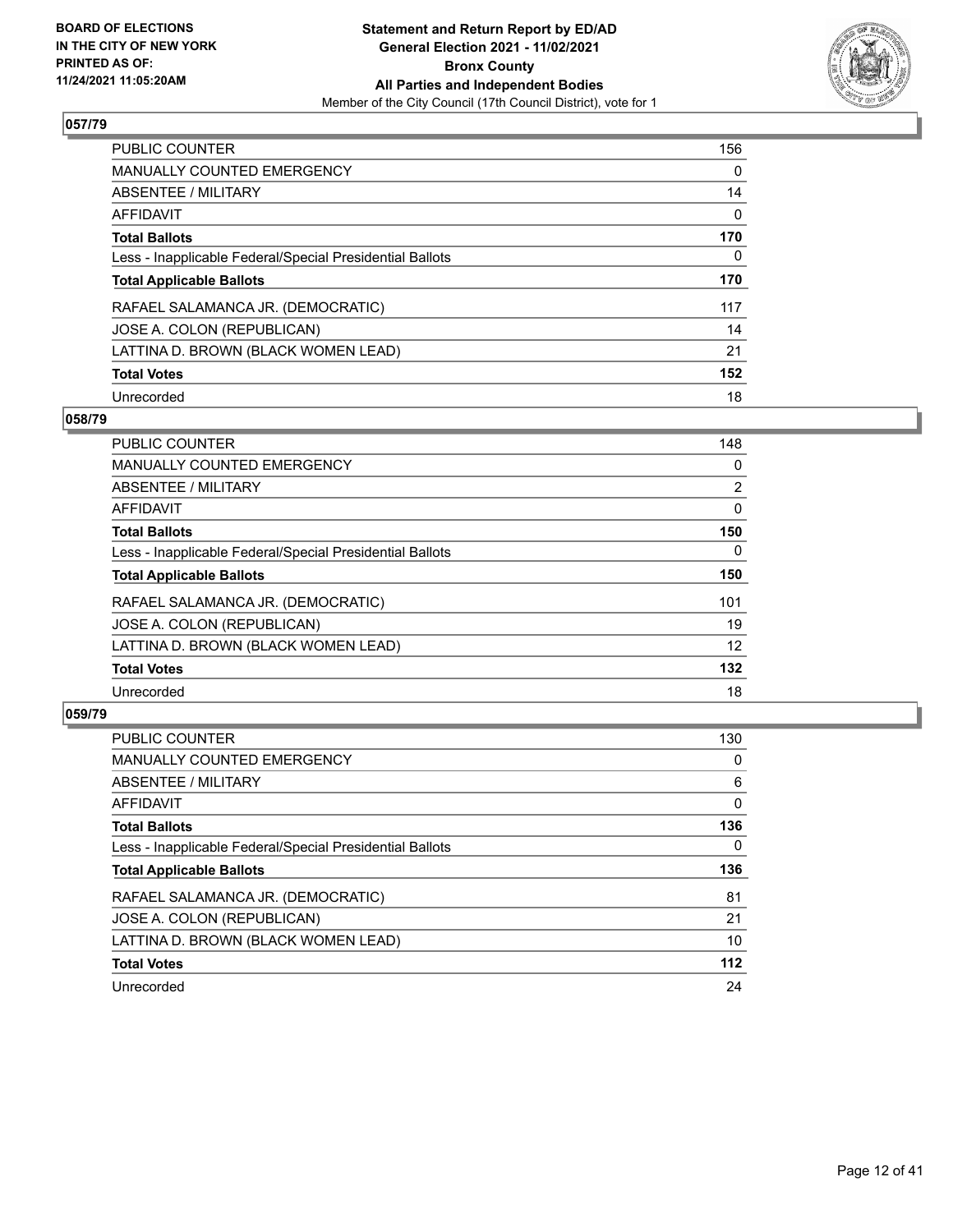

| <b>PUBLIC COUNTER</b>                                    | 74             |
|----------------------------------------------------------|----------------|
| <b>MANUALLY COUNTED EMERGENCY</b>                        | $\Omega$       |
| ABSENTEE / MILITARY                                      | $\overline{2}$ |
| AFFIDAVIT                                                |                |
| <b>Total Ballots</b>                                     | 77             |
| Less - Inapplicable Federal/Special Presidential Ballots | 0              |
| <b>Total Applicable Ballots</b>                          | 77             |
| RAFAEL SALAMANCA JR. (DEMOCRATIC)                        | 51             |
| JOSE A. COLON (REPUBLICAN)                               | 8              |
| LATTINA D. BROWN (BLACK WOMEN LEAD)                      | 7              |
| <b>Total Votes</b>                                       | 66             |
| Unrecorded                                               | 11             |

## **061/79**

| <b>PUBLIC COUNTER</b>                                    | 163      |
|----------------------------------------------------------|----------|
| <b>MANUALLY COUNTED EMERGENCY</b>                        | 0        |
| ABSENTEE / MILITARY                                      | 7        |
| <b>AFFIDAVIT</b>                                         |          |
| <b>Total Ballots</b>                                     | 171      |
| Less - Inapplicable Federal/Special Presidential Ballots | $\Omega$ |
| <b>Total Applicable Ballots</b>                          | 171      |
| RAFAEL SALAMANCA JR. (DEMOCRATIC)                        | 131      |
| JOSE A. COLON (REPUBLICAN)                               | 14       |
| LATTINA D. BROWN (BLACK WOMEN LEAD)                      | 12       |
| <b>Total Votes</b>                                       | 157      |
| Unrecorded                                               | 14       |

| PUBLIC COUNTER                                           | 192      |
|----------------------------------------------------------|----------|
| <b>MANUALLY COUNTED EMERGENCY</b>                        | 0        |
| ABSENTEE / MILITARY                                      | 5        |
| <b>AFFIDAVIT</b>                                         |          |
| <b>Total Ballots</b>                                     | 198      |
| Less - Inapplicable Federal/Special Presidential Ballots | $\Omega$ |
| <b>Total Applicable Ballots</b>                          | 198      |
| RAFAEL SALAMANCA JR. (DEMOCRATIC)                        | 143      |
| JOSE A. COLON (REPUBLICAN)                               | 17       |
| LATTINA D. BROWN (BLACK WOMEN LEAD)                      | 26       |
| <b>Total Votes</b>                                       | 186      |
| Unrecorded                                               | 12       |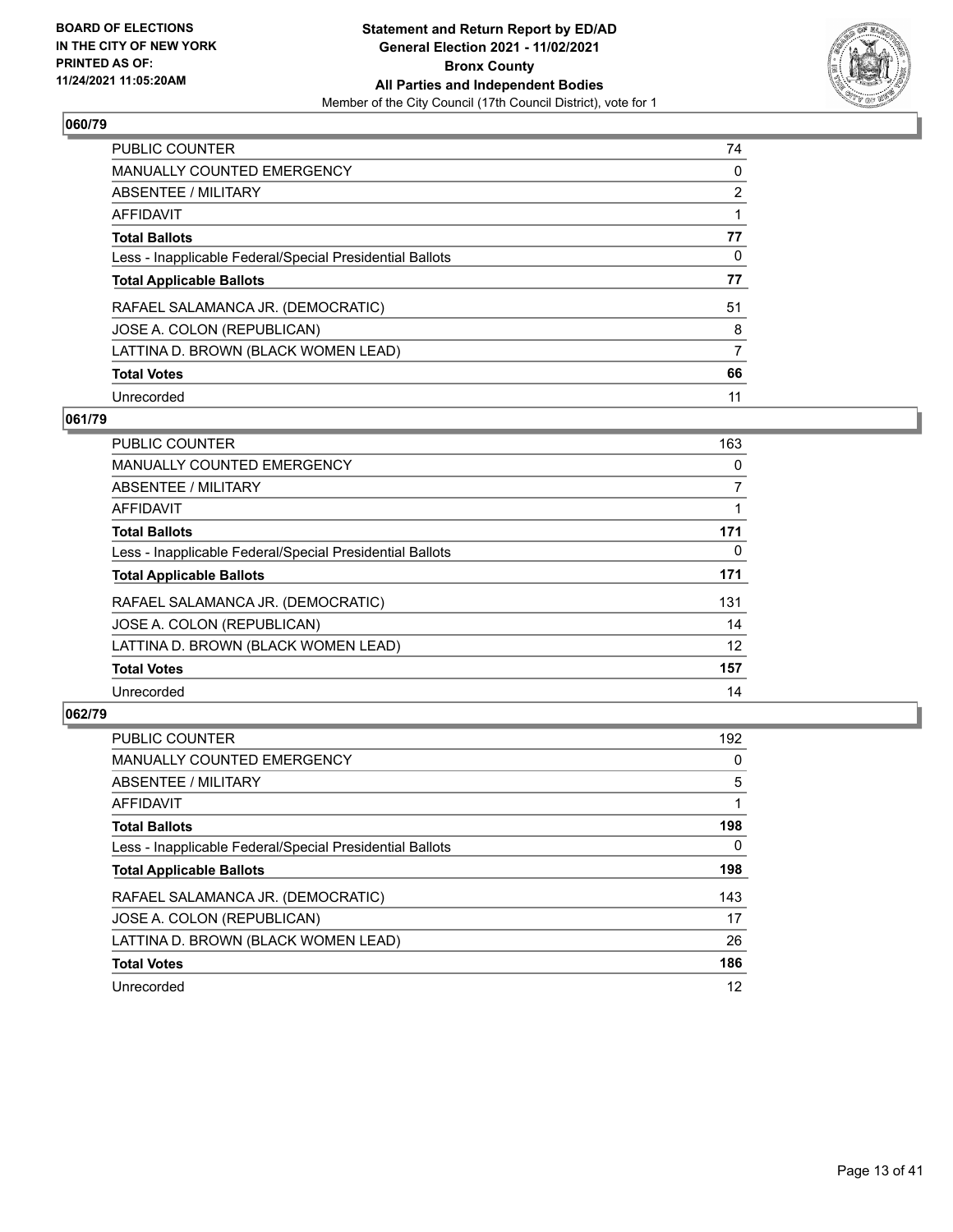

| <b>PUBLIC COUNTER</b>                                    | 96       |
|----------------------------------------------------------|----------|
| <b>MANUALLY COUNTED EMERGENCY</b>                        | $\Omega$ |
| ABSENTEE / MILITARY                                      | 3        |
| AFFIDAVIT                                                | $\Omega$ |
| <b>Total Ballots</b>                                     | 99       |
| Less - Inapplicable Federal/Special Presidential Ballots | 0        |
| <b>Total Applicable Ballots</b>                          | 99       |
| RAFAEL SALAMANCA JR. (DEMOCRATIC)                        | 67       |
| JOSE A. COLON (REPUBLICAN)                               | 12       |
| LATTINA D. BROWN (BLACK WOMEN LEAD)                      | 10       |
| <b>Total Votes</b>                                       | 89       |
| Unrecorded                                               | 10       |

## **064/79**

| <b>PUBLIC COUNTER</b>                                    | 111      |
|----------------------------------------------------------|----------|
| <b>MANUALLY COUNTED EMERGENCY</b>                        | 0        |
| ABSENTEE / MILITARY                                      |          |
| <b>AFFIDAVIT</b>                                         | $\Omega$ |
| <b>Total Ballots</b>                                     | $112$    |
| Less - Inapplicable Federal/Special Presidential Ballots | $\Omega$ |
| <b>Total Applicable Ballots</b>                          | $112$    |
| RAFAEL SALAMANCA JR. (DEMOCRATIC)                        | 85       |
| JOSE A. COLON (REPUBLICAN)                               | 5        |
| LATTINA D. BROWN (BLACK WOMEN LEAD)                      | 4        |
| <b>Total Votes</b>                                       | 94       |
| Unrecorded                                               | 18       |

| <b>PUBLIC COUNTER</b>                                    | 106 |
|----------------------------------------------------------|-----|
| <b>MANUALLY COUNTED EMERGENCY</b>                        | 0   |
| ABSENTEE / MILITARY                                      | 3   |
| AFFIDAVIT                                                |     |
| <b>Total Ballots</b>                                     | 110 |
| Less - Inapplicable Federal/Special Presidential Ballots | 0   |
| <b>Total Applicable Ballots</b>                          | 110 |
| RAFAEL SALAMANCA JR. (DEMOCRATIC)                        | 77  |
| JOSE A. COLON (REPUBLICAN)                               | 8   |
| LATTINA D. BROWN (BLACK WOMEN LEAD)                      | 7   |
| <b>Total Votes</b>                                       | 92  |
| Unrecorded                                               | 18  |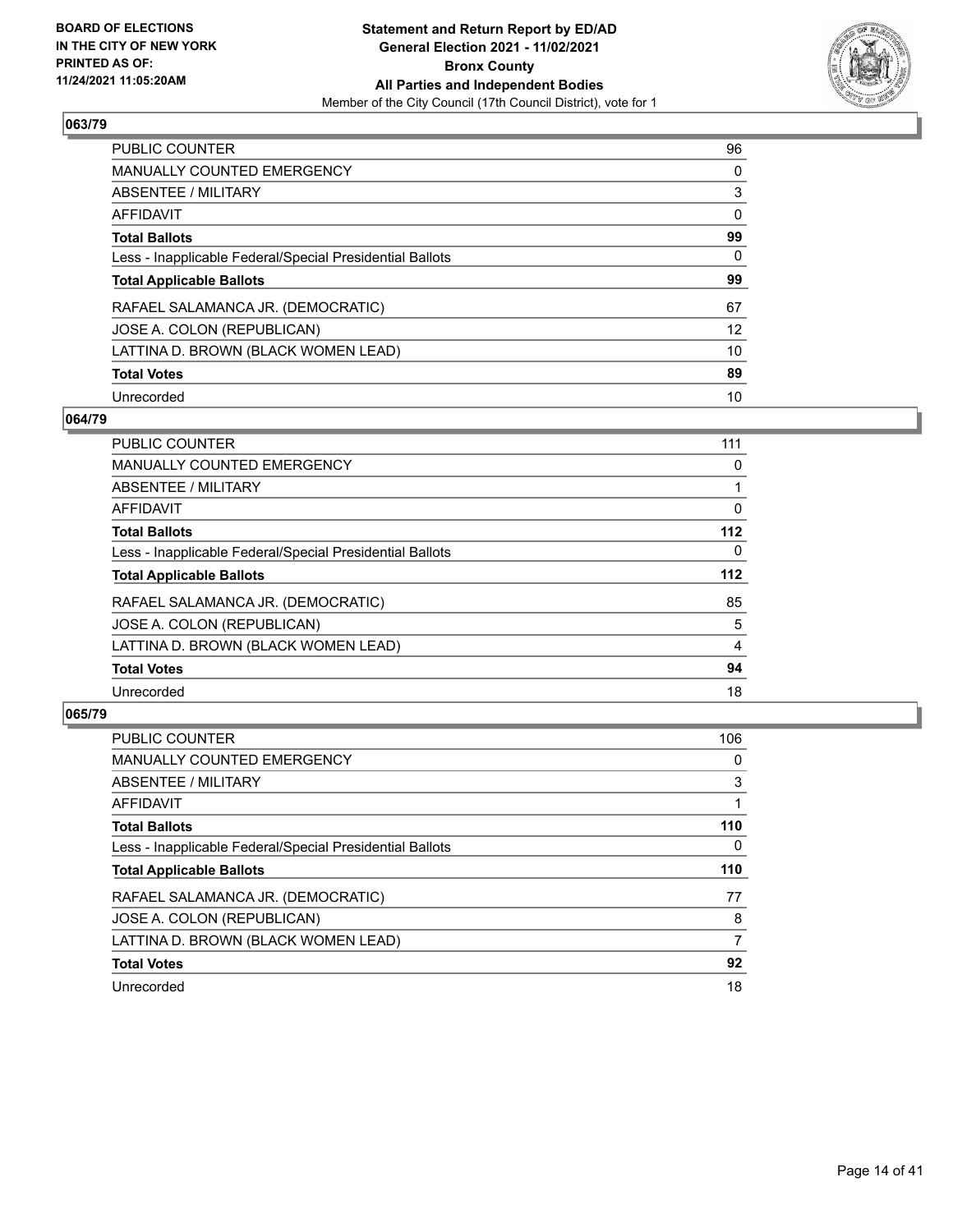

| <b>PUBLIC COUNTER</b>                                    | 125      |
|----------------------------------------------------------|----------|
| <b>MANUALLY COUNTED EMERGENCY</b>                        | $\Omega$ |
| ABSENTEE / MILITARY                                      | 5        |
| AFFIDAVIT                                                | 0        |
| <b>Total Ballots</b>                                     | 130      |
| Less - Inapplicable Federal/Special Presidential Ballots | 0        |
| <b>Total Applicable Ballots</b>                          | 130      |
| RAFAEL SALAMANCA JR. (DEMOCRATIC)                        | 90       |
| JOSE A. COLON (REPUBLICAN)                               | 10       |
| LATTINA D. BROWN (BLACK WOMEN LEAD)                      | 16       |
| <b>Total Votes</b>                                       | 116      |
|                                                          |          |

## **075/79**

| <b>PUBLIC COUNTER</b>                                    | 99       |
|----------------------------------------------------------|----------|
| <b>MANUALLY COUNTED EMERGENCY</b>                        | 0        |
| ABSENTEE / MILITARY                                      | 5        |
| <b>AFFIDAVIT</b>                                         | $\Omega$ |
| <b>Total Ballots</b>                                     | 104      |
| Less - Inapplicable Federal/Special Presidential Ballots | $\Omega$ |
| <b>Total Applicable Ballots</b>                          | 104      |
| RAFAEL SALAMANCA JR. (DEMOCRATIC)                        | 80       |
| JOSE A. COLON (REPUBLICAN)                               | 7        |
| LATTINA D. BROWN (BLACK WOMEN LEAD)                      | 8        |
| <b>Total Votes</b>                                       | 95       |
| Unrecorded                                               | 9        |

| <b>PUBLIC COUNTER</b>                                    | 136 |
|----------------------------------------------------------|-----|
| <b>MANUALLY COUNTED EMERGENCY</b>                        | 0   |
| ABSENTEE / MILITARY                                      | 10  |
| <b>AFFIDAVIT</b>                                         | 0   |
| <b>Total Ballots</b>                                     | 146 |
| Less - Inapplicable Federal/Special Presidential Ballots | 0   |
| <b>Total Applicable Ballots</b>                          | 146 |
| RAFAEL SALAMANCA JR. (DEMOCRATIC)                        | 103 |
| JOSE A. COLON (REPUBLICAN)                               | 16  |
| LATTINA D. BROWN (BLACK WOMEN LEAD)                      | 13  |
| <b>VLADIMIR CRUZ (WRITE-IN)</b>                          |     |
| <b>Total Votes</b>                                       | 133 |
| Unrecorded                                               | 13  |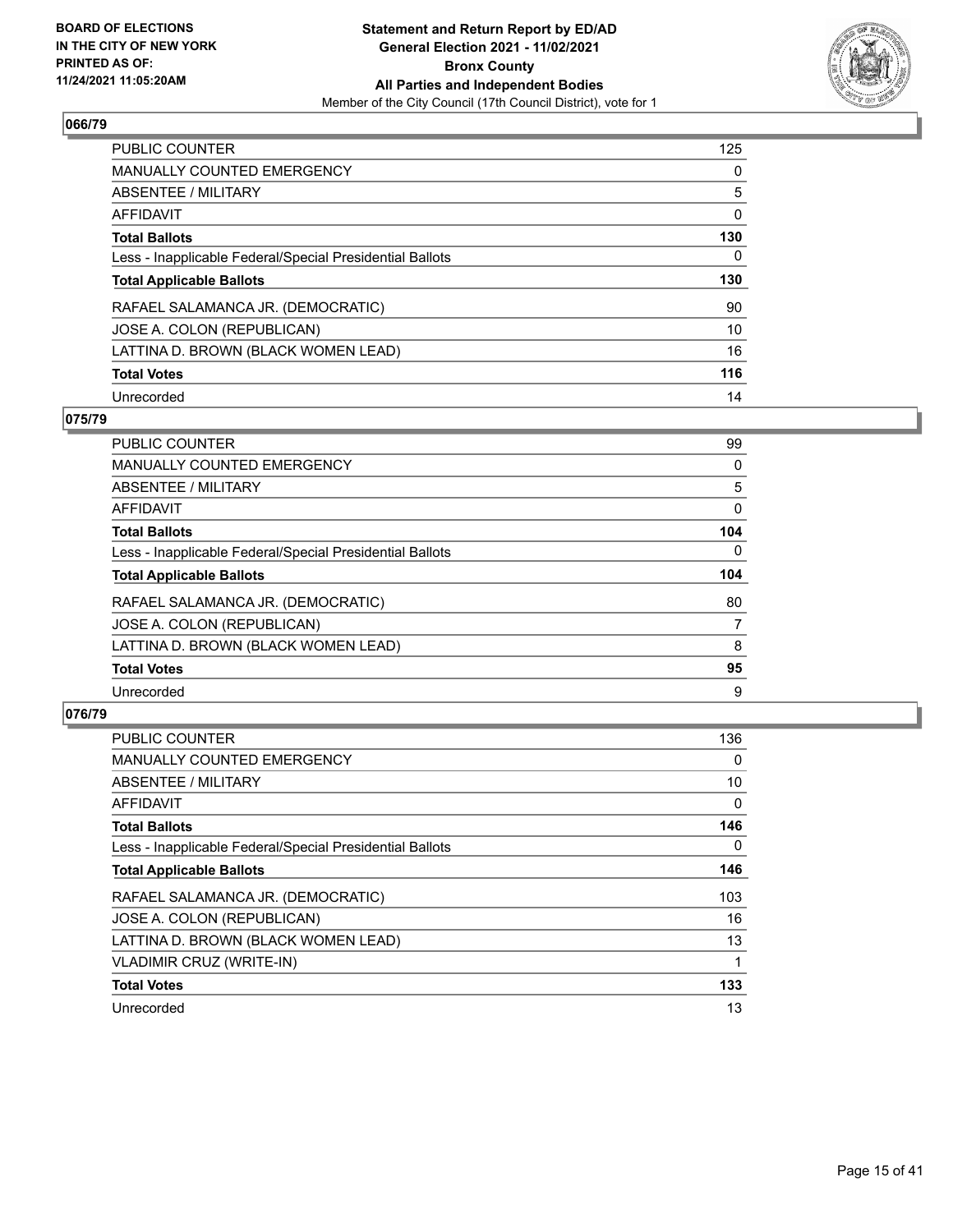

| <b>PUBLIC COUNTER</b>                                    | 44             |
|----------------------------------------------------------|----------------|
| <b>MANUALLY COUNTED EMERGENCY</b>                        | 0              |
| ABSENTEE / MILITARY                                      | $\overline{2}$ |
| AFFIDAVIT                                                | $\Omega$       |
| <b>Total Ballots</b>                                     | 46             |
| Less - Inapplicable Federal/Special Presidential Ballots | $\Omega$       |
| <b>Total Applicable Ballots</b>                          | 46             |
| RAFAEL SALAMANCA JR. (DEMOCRATIC)                        | 39             |
| JOSE A. COLON (REPUBLICAN)                               |                |
| LATTINA D. BROWN (BLACK WOMEN LEAD)                      | 4              |
|                                                          |                |
| <b>Total Votes</b>                                       | 44             |

## **080/79**

| <b>Total Votes</b>                                       | 0        |
|----------------------------------------------------------|----------|
| LATTINA D. BROWN (BLACK WOMEN LEAD)                      | 0        |
| JOSE A. COLON (REPUBLICAN)                               | $\Omega$ |
| RAFAEL SALAMANCA JR. (DEMOCRATIC)                        | $\Omega$ |
| <b>Total Applicable Ballots</b>                          | 0        |
| Less - Inapplicable Federal/Special Presidential Ballots | 0        |
| <b>Total Ballots</b>                                     | 0        |
| AFFIDAVIT                                                | $\Omega$ |
| ABSENTEE / MILITARY                                      | $\Omega$ |
| MANUALLY COUNTED EMERGENCY                               | 0        |
| <b>PUBLIC COUNTER</b>                                    | 0        |

# **081/79 COMBINED into: 078/79**

| <b>PUBLIC COUNTER</b>                                    | 146 |
|----------------------------------------------------------|-----|
| <b>MANUALLY COUNTED EMERGENCY</b>                        | 0   |
| ABSENTEE / MILITARY                                      | 14  |
| AFFIDAVIT                                                |     |
| <b>Total Ballots</b>                                     | 161 |
| Less - Inapplicable Federal/Special Presidential Ballots | 0   |
| <b>Total Applicable Ballots</b>                          | 161 |
| RAFAEL SALAMANCA JR. (DEMOCRATIC)                        | 115 |
| JOSE A. COLON (REPUBLICAN)                               | 20  |
| LATTINA D. BROWN (BLACK WOMEN LEAD)                      | 13  |
| <b>JUNIOR MUNOZ (WRITE-IN)</b>                           |     |
| <b>Total Votes</b>                                       | 149 |
| Unrecorded                                               | 12  |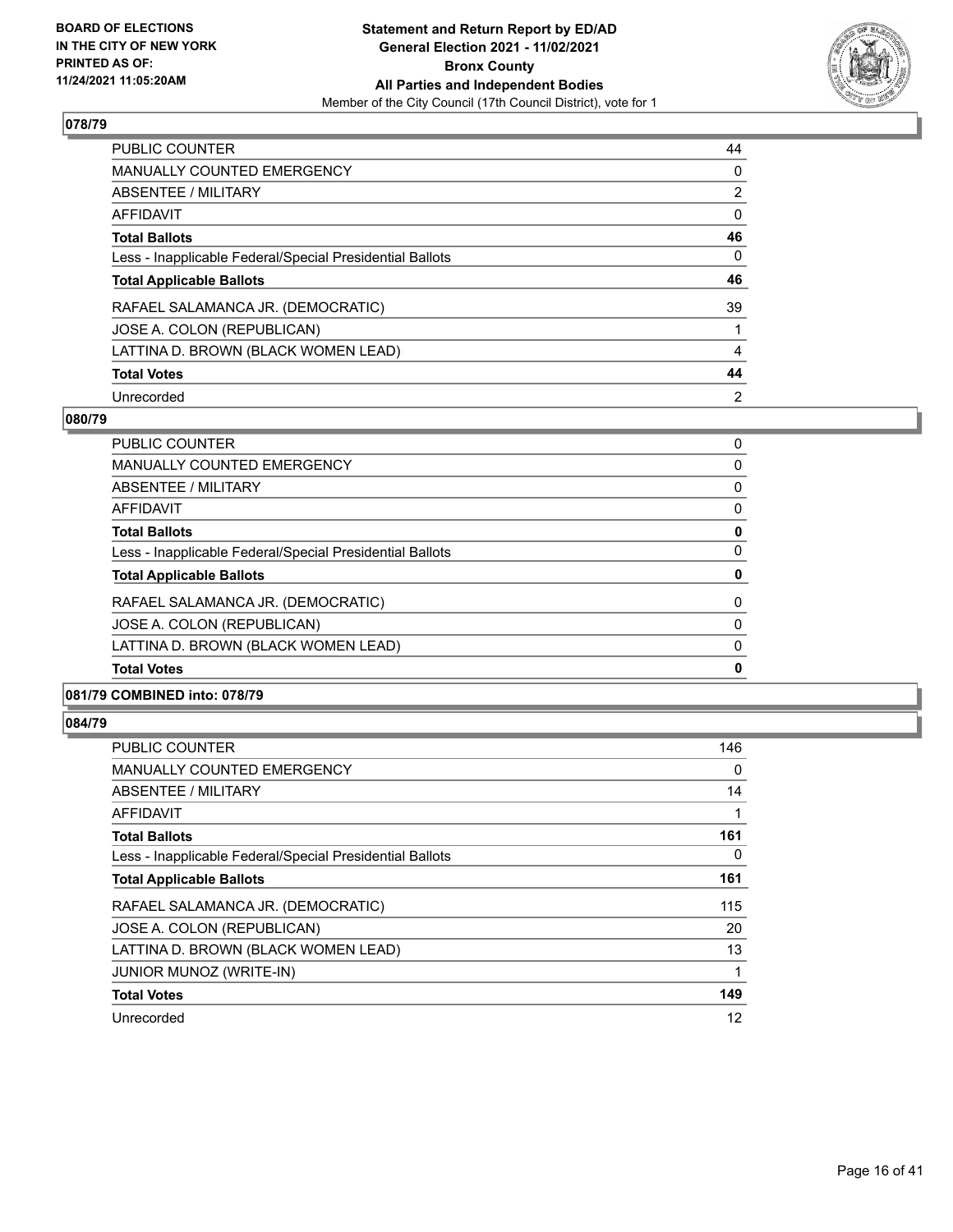

| <b>PUBLIC COUNTER</b>                                    | 22 |
|----------------------------------------------------------|----|
| <b>MANUALLY COUNTED EMERGENCY</b>                        | 0  |
| ABSENTEE / MILITARY                                      | 0  |
| AFFIDAVIT                                                | 0  |
| <b>Total Ballots</b>                                     | 22 |
| Less - Inapplicable Federal/Special Presidential Ballots | 0  |
| <b>Total Applicable Ballots</b>                          | 22 |
| RAFAEL SALAMANCA JR. (DEMOCRATIC)                        | 20 |
| JOSE A. COLON (REPUBLICAN)                               |    |
| LATTINA D. BROWN (BLACK WOMEN LEAD)                      | 0  |
| <b>Total Votes</b>                                       | 21 |
| Unrecorded                                               |    |

| <b>PUBLIC COUNTER</b>                                    | 146 |
|----------------------------------------------------------|-----|
| <b>MANUALLY COUNTED EMERGENCY</b>                        | 0   |
| ABSENTEE / MILITARY                                      | 19  |
| <b>AFFIDAVIT</b>                                         |     |
| <b>Total Ballots</b>                                     | 166 |
| Less - Inapplicable Federal/Special Presidential Ballots | 0   |
| <b>Total Applicable Ballots</b>                          | 166 |
|                                                          |     |
| RAFAEL SALAMANCA JR. (DEMOCRATIC)                        | 117 |
| JOSE A. COLON (REPUBLICAN)                               | 19  |
| LATTINA D. BROWN (BLACK WOMEN LEAD)                      | 15  |
| <b>Total Votes</b>                                       | 151 |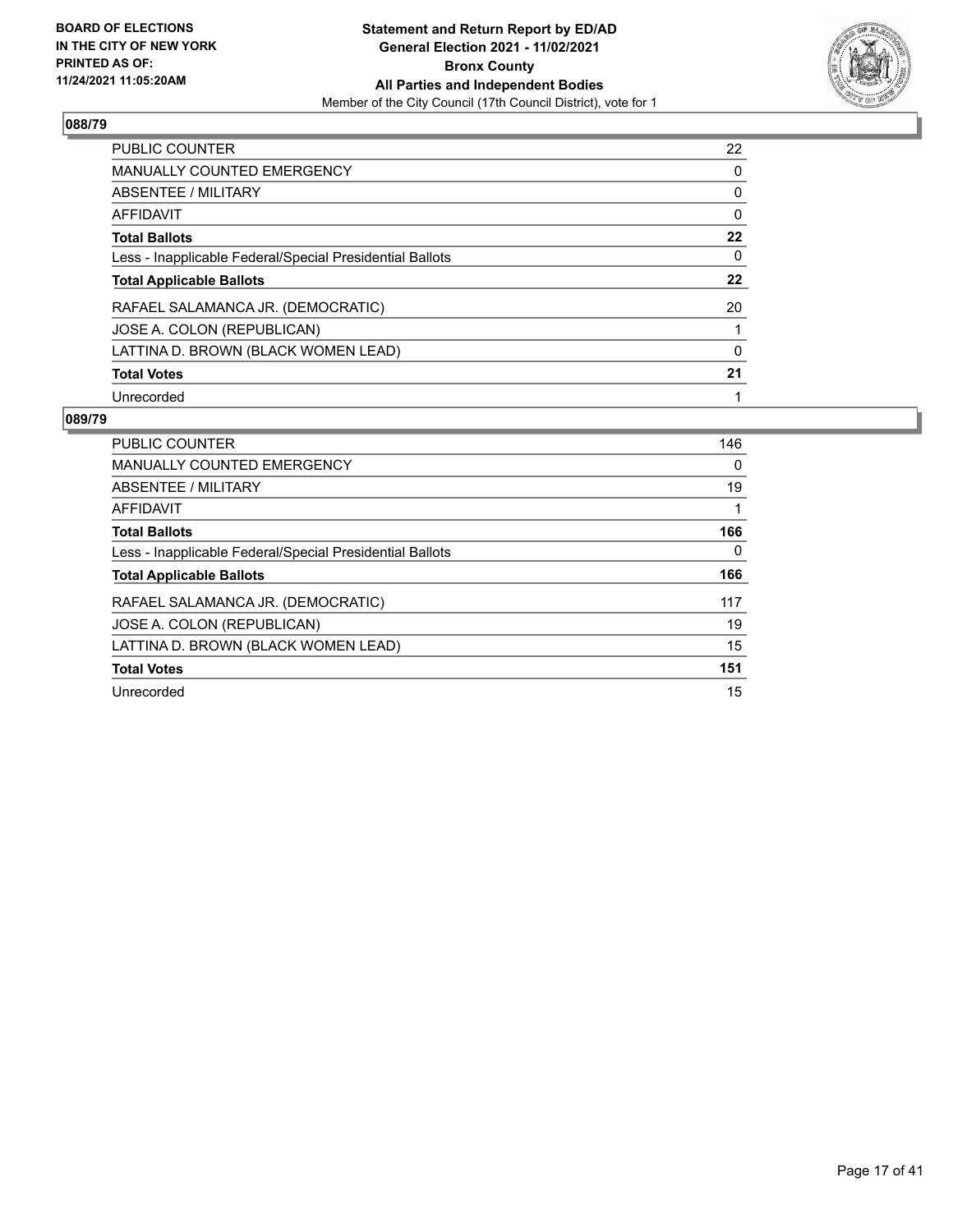

| <b>PUBLIC COUNTER</b>                                    | 60       |
|----------------------------------------------------------|----------|
| MANUALLY COUNTED EMERGENCY                               | 0        |
| ABSENTEE / MILITARY                                      | 4        |
| AFFIDAVIT                                                |          |
| <b>Total Ballots</b>                                     | 65       |
| Less - Inapplicable Federal/Special Presidential Ballots | $\Omega$ |
| <b>Total Applicable Ballots</b>                          | 65       |
| RAFAEL SALAMANCA JR. (DEMOCRATIC)                        | 39       |
| JOSE A. COLON (REPUBLICAN)                               | 8        |
| LATTINA D. BROWN (BLACK WOMEN LEAD)                      | 7        |
| <b>Total Votes</b>                                       | 54       |
|                                                          |          |

## **022/84**

| PUBLIC COUNTER                                           | 26             |
|----------------------------------------------------------|----------------|
| <b>MANUALLY COUNTED EMERGENCY</b>                        | $\Omega$       |
| ABSENTEE / MILITARY                                      | 3              |
| <b>AFFIDAVIT</b>                                         |                |
| <b>Total Ballots</b>                                     | 30             |
| Less - Inapplicable Federal/Special Presidential Ballots | $\Omega$       |
| <b>Total Applicable Ballots</b>                          | 30             |
| RAFAEL SALAMANCA JR. (DEMOCRATIC)                        | 22             |
| JOSE A. COLON (REPUBLICAN)                               | 3              |
| LATTINA D. BROWN (BLACK WOMEN LEAD)                      | 3              |
| <b>Total Votes</b>                                       | 28             |
| Unrecorded                                               | $\overline{2}$ |

| <b>PUBLIC COUNTER</b>                                    | 197      |
|----------------------------------------------------------|----------|
| <b>MANUALLY COUNTED EMERGENCY</b>                        | $\Omega$ |
| ABSENTEE / MILITARY                                      | 11       |
| AFFIDAVIT                                                | 2        |
| <b>Total Ballots</b>                                     | 210      |
| Less - Inapplicable Federal/Special Presidential Ballots | $\Omega$ |
| <b>Total Applicable Ballots</b>                          | 210      |
| RAFAEL SALAMANCA JR. (DEMOCRATIC)                        | 156      |
| JOSE A. COLON (REPUBLICAN)                               | 13       |
| LATTINA D. BROWN (BLACK WOMEN LEAD)                      | 18       |
| <b>Total Votes</b>                                       | 187      |
| Unrecorded                                               | 23       |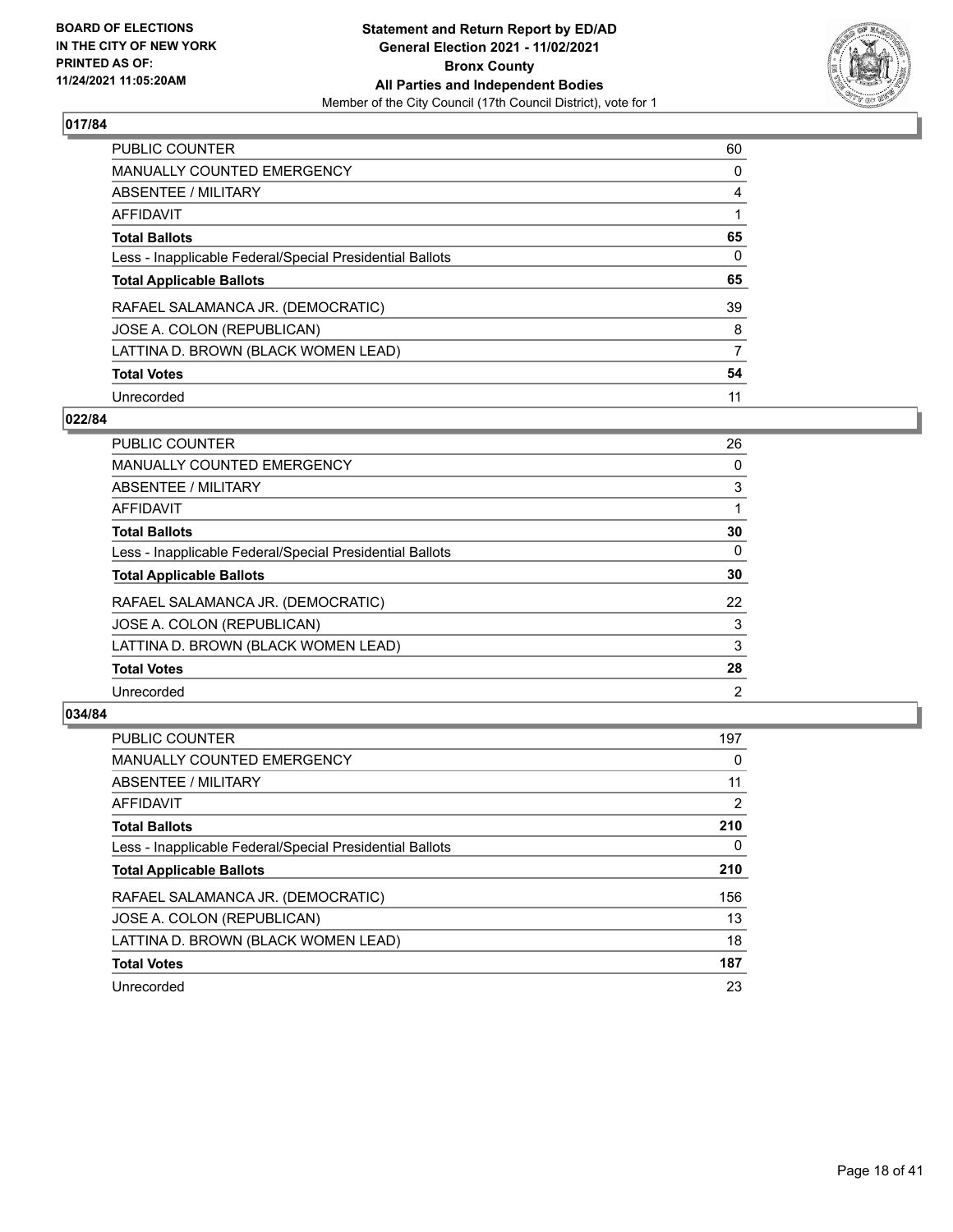

| PUBLIC COUNTER                                           | 105      |
|----------------------------------------------------------|----------|
| <b>MANUALLY COUNTED EMERGENCY</b>                        | $\Omega$ |
| ABSENTEE / MILITARY                                      | 3        |
| AFFIDAVIT                                                | $\Omega$ |
| <b>Total Ballots</b>                                     | 108      |
| Less - Inapplicable Federal/Special Presidential Ballots | 0        |
| <b>Total Applicable Ballots</b>                          | 108      |
| RAFAEL SALAMANCA JR. (DEMOCRATIC)                        | 75       |
| JOSE A. COLON (REPUBLICAN)                               | 18       |
| LATTINA D. BROWN (BLACK WOMEN LEAD)                      | 6        |
|                                                          |          |
| <b>Total Votes</b>                                       | 99       |

## **036/84**

| <b>PUBLIC COUNTER</b>                                    | 63       |
|----------------------------------------------------------|----------|
| MANUALLY COUNTED EMERGENCY                               | 0        |
| ABSENTEE / MILITARY                                      |          |
| <b>AFFIDAVIT</b>                                         | 0        |
| <b>Total Ballots</b>                                     | 64       |
| Less - Inapplicable Federal/Special Presidential Ballots | $\Omega$ |
| <b>Total Applicable Ballots</b>                          | 64       |
| RAFAEL SALAMANCA JR. (DEMOCRATIC)                        | 41       |
| JOSE A. COLON (REPUBLICAN)                               | 6        |
| LATTINA D. BROWN (BLACK WOMEN LEAD)                      | 9        |
| <b>Total Votes</b>                                       | 56       |
| Unrecorded                                               | 8        |

| <b>PUBLIC COUNTER</b>                                    | 110      |
|----------------------------------------------------------|----------|
| MANUALLY COUNTED EMERGENCY                               | $\Omega$ |
| ABSENTEE / MILITARY                                      | 0        |
| AFFIDAVIT                                                | 0        |
| <b>Total Ballots</b>                                     | 110      |
| Less - Inapplicable Federal/Special Presidential Ballots | 0        |
| <b>Total Applicable Ballots</b>                          | 110      |
| RAFAEL SALAMANCA JR. (DEMOCRATIC)                        | 77       |
| JOSE A. COLON (REPUBLICAN)                               | 14       |
| LATTINA D. BROWN (BLACK WOMEN LEAD)                      | 6        |
| <b>Total Votes</b>                                       | 97       |
|                                                          |          |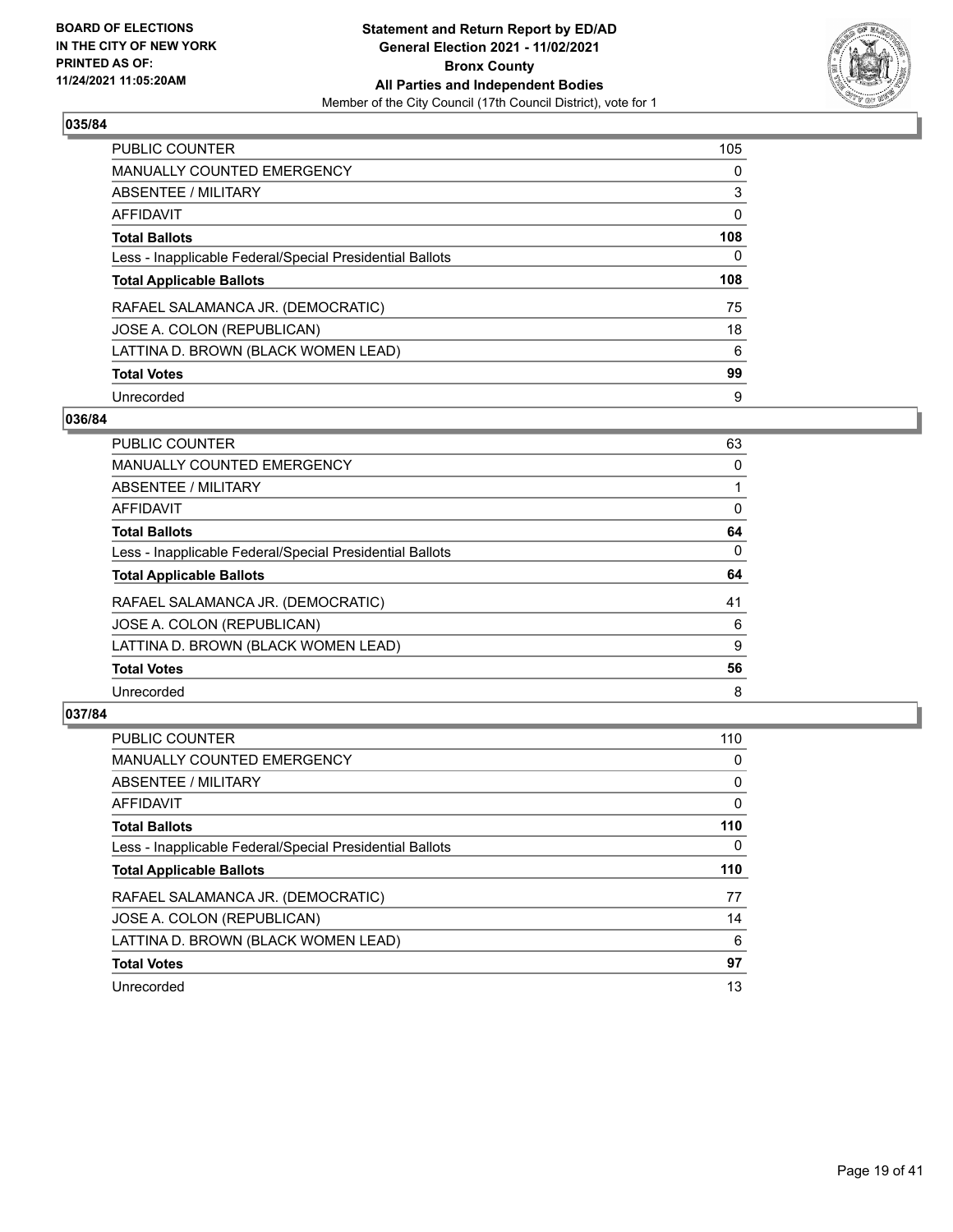

| <b>PUBLIC COUNTER</b>                                    | 117 |
|----------------------------------------------------------|-----|
| <b>MANUALLY COUNTED EMERGENCY</b>                        | 0   |
| ABSENTEE / MILITARY                                      | 6   |
| AFFIDAVIT                                                |     |
| <b>Total Ballots</b>                                     | 124 |
| Less - Inapplicable Federal/Special Presidential Ballots | 0   |
| <b>Total Applicable Ballots</b>                          | 124 |
| RAFAEL SALAMANCA JR. (DEMOCRATIC)                        | 76  |
| JOSE A. COLON (REPUBLICAN)                               | 24  |
| LATTINA D. BROWN (BLACK WOMEN LEAD)                      | 9   |
| <b>Total Votes</b>                                       | 109 |
| Unrecorded                                               | 15  |

## **039/84**

| <b>PUBLIC COUNTER</b>                                    | 144      |
|----------------------------------------------------------|----------|
| <b>MANUALLY COUNTED EMERGENCY</b>                        | 0        |
| <b>ABSENTEE / MILITARY</b>                               | 7        |
| <b>AFFIDAVIT</b>                                         |          |
| <b>Total Ballots</b>                                     | 152      |
| Less - Inapplicable Federal/Special Presidential Ballots | $\Omega$ |
| <b>Total Applicable Ballots</b>                          | 152      |
| RAFAEL SALAMANCA JR. (DEMOCRATIC)                        | 108      |
| JOSE A. COLON (REPUBLICAN)                               | 22       |
| LATTINA D. BROWN (BLACK WOMEN LEAD)                      | 14       |
| <b>Total Votes</b>                                       | 144      |
| Unrecorded                                               | 8        |

| <b>PUBLIC COUNTER</b>                                    | 142      |
|----------------------------------------------------------|----------|
| MANUALLY COUNTED EMERGENCY                               | 0        |
| ABSENTEE / MILITARY                                      | 3        |
| <b>AFFIDAVIT</b>                                         | $\Omega$ |
| <b>Total Ballots</b>                                     | 145      |
| Less - Inapplicable Federal/Special Presidential Ballots | $\Omega$ |
| <b>Total Applicable Ballots</b>                          | 145      |
| RAFAEL SALAMANCA JR. (DEMOCRATIC)                        | 106      |
| JOSE A. COLON (REPUBLICAN)                               | 8        |
| LATTINA D. BROWN (BLACK WOMEN LEAD)                      | 9        |
| <b>Total Votes</b>                                       | 123      |
| Unrecorded                                               | 22       |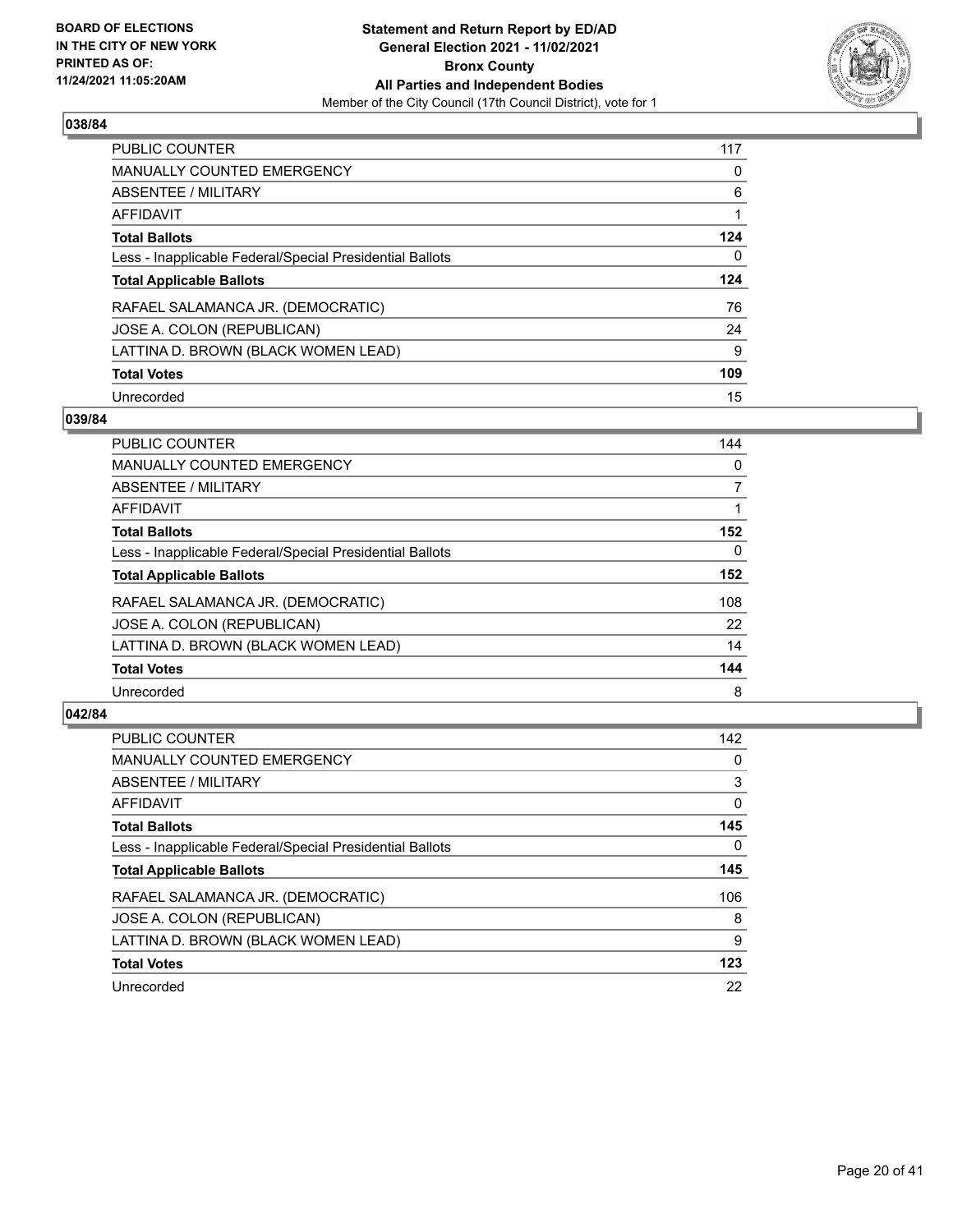

| PUBLIC COUNTER                                           | 103 |
|----------------------------------------------------------|-----|
| <b>MANUALLY COUNTED EMERGENCY</b>                        | 0   |
| ABSENTEE / MILITARY                                      | 3   |
| <b>AFFIDAVIT</b>                                         | 1   |
| <b>Total Ballots</b>                                     | 107 |
| Less - Inapplicable Federal/Special Presidential Ballots | 0   |
| <b>Total Applicable Ballots</b>                          | 107 |
| RAFAEL SALAMANCA JR. (DEMOCRATIC)                        | 78  |
| JOSE A. COLON (REPUBLICAN)                               | 3   |
| LATTINA D. BROWN (BLACK WOMEN LEAD)                      | 10  |
| MAXIMO RIVERA (WRITE-IN)                                 | 1   |
| <b>Total Votes</b>                                       | 92  |
| Unrecorded                                               | 15  |

## **045/84**

| <b>PUBLIC COUNTER</b>                                    | 67       |
|----------------------------------------------------------|----------|
| <b>MANUALLY COUNTED EMERGENCY</b>                        | 0        |
| ABSENTEE / MILITARY                                      | 2        |
| AFFIDAVIT                                                | $\Omega$ |
| <b>Total Ballots</b>                                     | 69       |
| Less - Inapplicable Federal/Special Presidential Ballots | 0        |
| <b>Total Applicable Ballots</b>                          | 69       |
| RAFAEL SALAMANCA JR. (DEMOCRATIC)                        | 51       |
| JOSE A. COLON (REPUBLICAN)                               | 8        |
| LATTINA D. BROWN (BLACK WOMEN LEAD)                      | 5        |
| <b>Total Votes</b>                                       | 64       |
| Unrecorded                                               | 5        |

| PUBLIC COUNTER                                           | 126               |
|----------------------------------------------------------|-------------------|
| <b>MANUALLY COUNTED EMERGENCY</b>                        | 0                 |
| ABSENTEE / MILITARY                                      | $12 \overline{ }$ |
| AFFIDAVIT                                                | 0                 |
| <b>Total Ballots</b>                                     | 138               |
| Less - Inapplicable Federal/Special Presidential Ballots | 0                 |
| <b>Total Applicable Ballots</b>                          | 138               |
| RAFAEL SALAMANCA JR. (DEMOCRATIC)                        | 79                |
| JOSE A. COLON (REPUBLICAN)                               | 26                |
| LATTINA D. BROWN (BLACK WOMEN LEAD)                      | 20                |
|                                                          |                   |
| <b>Total Votes</b>                                       | 125               |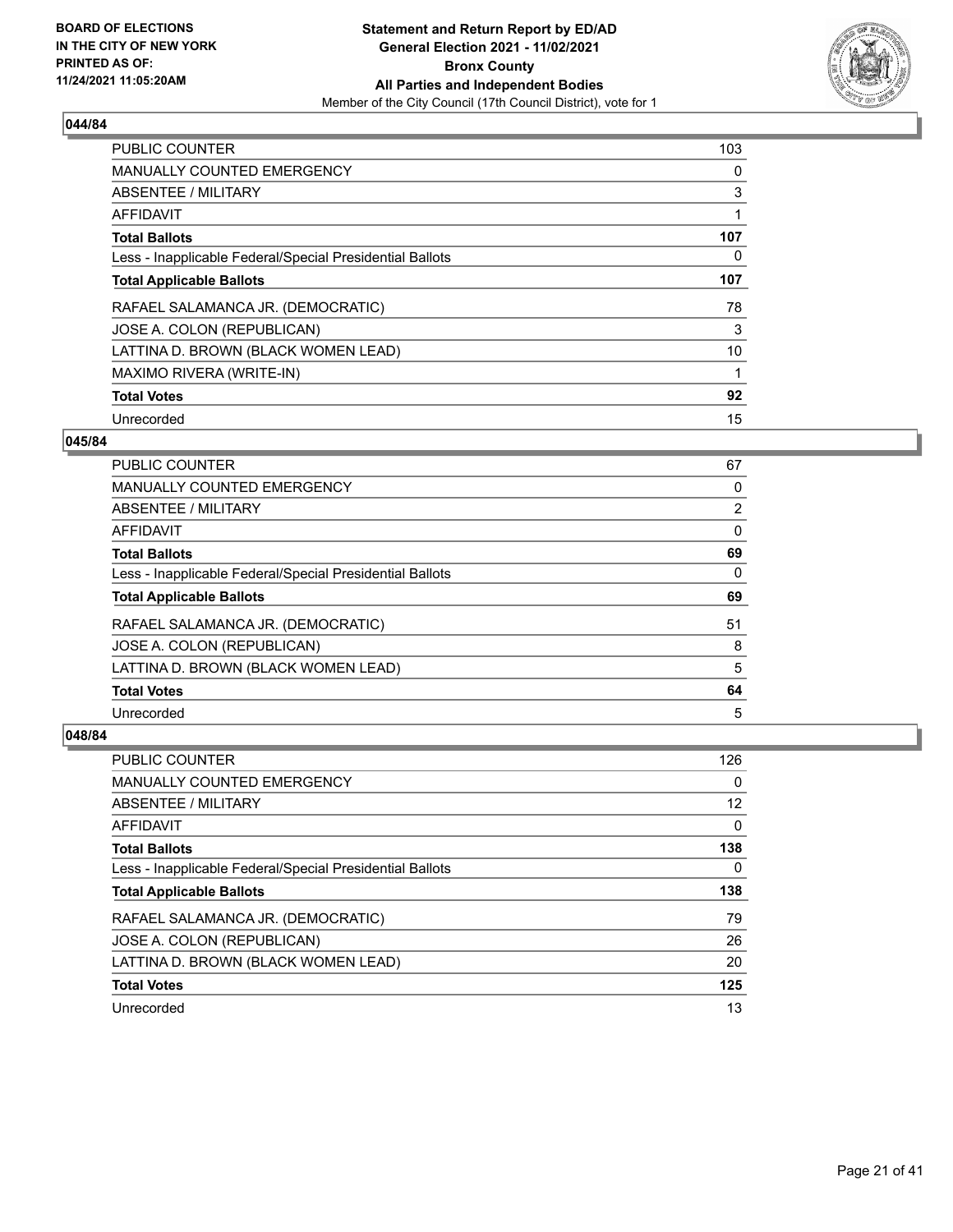

| <b>PUBLIC COUNTER</b>                                    | 55 |
|----------------------------------------------------------|----|
| <b>MANUALLY COUNTED EMERGENCY</b>                        | 0  |
| ABSENTEE / MILITARY                                      | 1  |
| <b>AFFIDAVIT</b>                                         |    |
| <b>Total Ballots</b>                                     | 57 |
| Less - Inapplicable Federal/Special Presidential Ballots | 0  |
| <b>Total Applicable Ballots</b>                          | 57 |
| RAFAEL SALAMANCA JR. (DEMOCRATIC)                        | 37 |
| JOSE A. COLON (REPUBLICAN)                               | 8  |
| LATTINA D. BROWN (BLACK WOMEN LEAD)                      | 7  |
| UNATTRIBUTABLE WRITE-IN (WRITE-IN)                       | 1  |
| <b>Total Votes</b>                                       | 53 |
| Unrecorded                                               | 4  |

## **050/84**

| <b>PUBLIC COUNTER</b>                                    | 134 |
|----------------------------------------------------------|-----|
| MANUALLY COUNTED EMERGENCY                               | 0   |
| ABSENTEE / MILITARY                                      | 5   |
| AFFIDAVIT                                                | 0   |
| <b>Total Ballots</b>                                     | 139 |
| Less - Inapplicable Federal/Special Presidential Ballots | 0   |
| <b>Total Applicable Ballots</b>                          | 139 |
| RAFAEL SALAMANCA JR. (DEMOCRATIC)                        | 107 |
| JOSE A. COLON (REPUBLICAN)                               | 17  |
| LATTINA D. BROWN (BLACK WOMEN LEAD)                      | 5   |
| UNATTRIBUTABLE WRITE-IN (WRITE-IN)                       |     |
| <b>Total Votes</b>                                       | 130 |
| Unrecorded                                               | 9   |

| <b>PUBLIC COUNTER</b>                                    | 110            |
|----------------------------------------------------------|----------------|
| <b>MANUALLY COUNTED EMERGENCY</b>                        | 0              |
| ABSENTEE / MILITARY                                      | 4              |
| AFFIDAVIT                                                | 0              |
| <b>Total Ballots</b>                                     | 114            |
| Less - Inapplicable Federal/Special Presidential Ballots | 0              |
| <b>Total Applicable Ballots</b>                          | 114            |
| RAFAEL SALAMANCA JR. (DEMOCRATIC)                        | 100            |
| JOSE A. COLON (REPUBLICAN)                               | 3              |
| LATTINA D. BROWN (BLACK WOMEN LEAD)                      | $\overline{2}$ |
| <b>Total Votes</b>                                       | 105            |
| Unrecorded                                               | 9              |
| 053/84 COMBINED into: 073/84                             |                |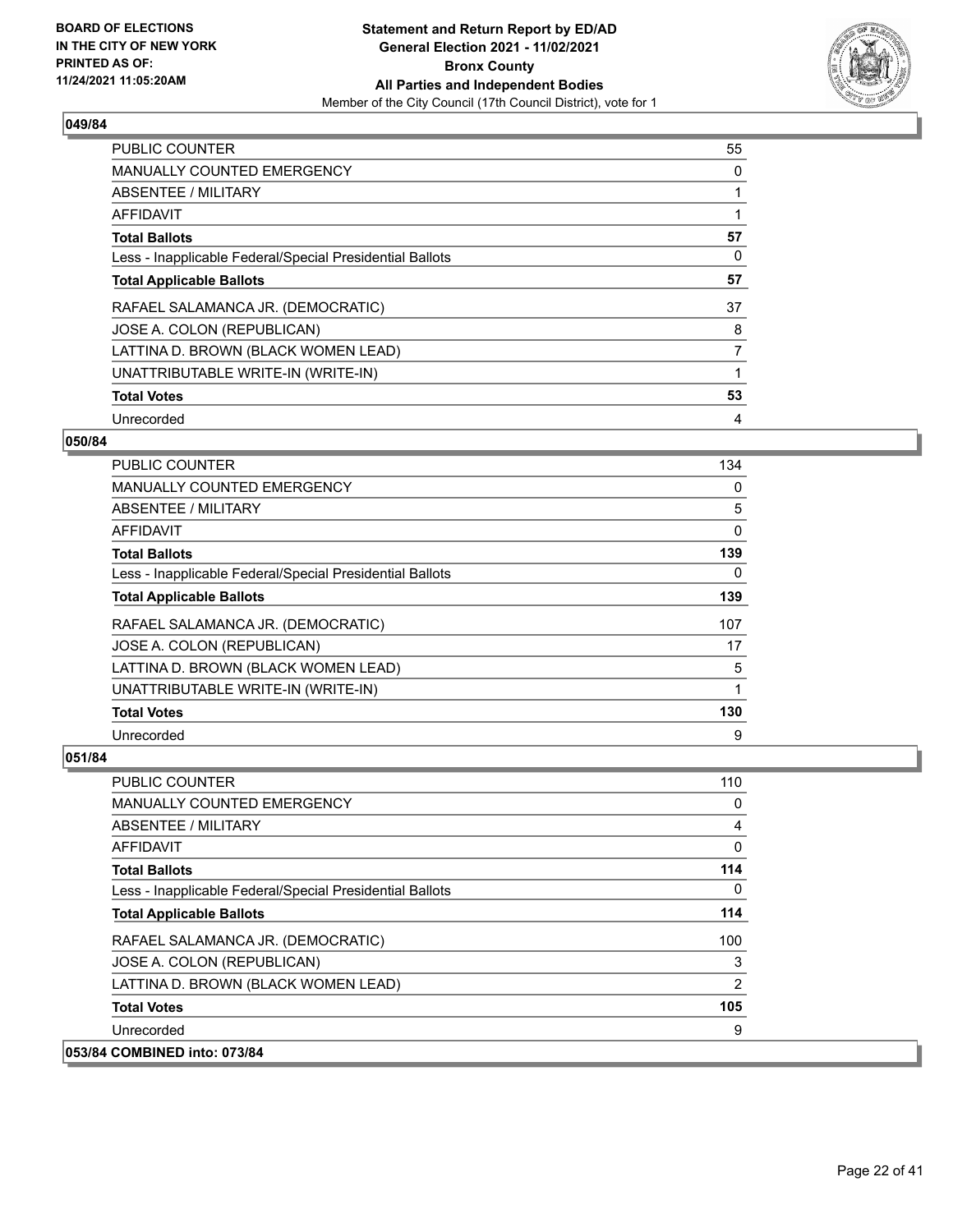

| <b>PUBLIC COUNTER</b>                                    | 36       |
|----------------------------------------------------------|----------|
| <b>MANUALLY COUNTED EMERGENCY</b>                        | $\Omega$ |
| ABSENTEE / MILITARY                                      |          |
| AFFIDAVIT                                                | 0        |
| <b>Total Ballots</b>                                     | 37       |
| Less - Inapplicable Federal/Special Presidential Ballots | 0        |
| <b>Total Applicable Ballots</b>                          | 37       |
| RAFAEL SALAMANCA JR. (DEMOCRATIC)                        | 29       |
| JOSE A. COLON (REPUBLICAN)                               |          |
| LATTINA D. BROWN (BLACK WOMEN LEAD)                      | 3        |
| <b>Total Votes</b>                                       | 33       |
| Unrecorded                                               | 4        |

## **074/84**

| <b>PUBLIC COUNTER</b>                                    | 136      |
|----------------------------------------------------------|----------|
| <b>MANUALLY COUNTED EMERGENCY</b>                        | 0        |
| ABSENTEE / MILITARY                                      | 6        |
| <b>AFFIDAVIT</b>                                         | 3        |
| <b>Total Ballots</b>                                     | 145      |
| Less - Inapplicable Federal/Special Presidential Ballots | $\Omega$ |
| <b>Total Applicable Ballots</b>                          | 145      |
| RAFAEL SALAMANCA JR. (DEMOCRATIC)                        | 118      |
| JOSE A. COLON (REPUBLICAN)                               | 9        |
| LATTINA D. BROWN (BLACK WOMEN LEAD)                      | 8        |
| <b>Total Votes</b>                                       | 135      |
| Unrecorded                                               | 10       |

| <b>PUBLIC COUNTER</b>                                    | 138      |
|----------------------------------------------------------|----------|
| <b>MANUALLY COUNTED EMERGENCY</b>                        | $\Omega$ |
| ABSENTEE / MILITARY                                      |          |
| <b>AFFIDAVIT</b>                                         |          |
| <b>Total Ballots</b>                                     | 146      |
| Less - Inapplicable Federal/Special Presidential Ballots | 0        |
| <b>Total Applicable Ballots</b>                          | 146      |
| RAFAEL SALAMANCA JR. (DEMOCRATIC)                        | 110      |
| JOSE A. COLON (REPUBLICAN)                               | 14       |
| LATTINA D. BROWN (BLACK WOMEN LEAD)                      | 9        |
| <b>Total Votes</b>                                       | 133      |
| Unrecorded                                               | 13       |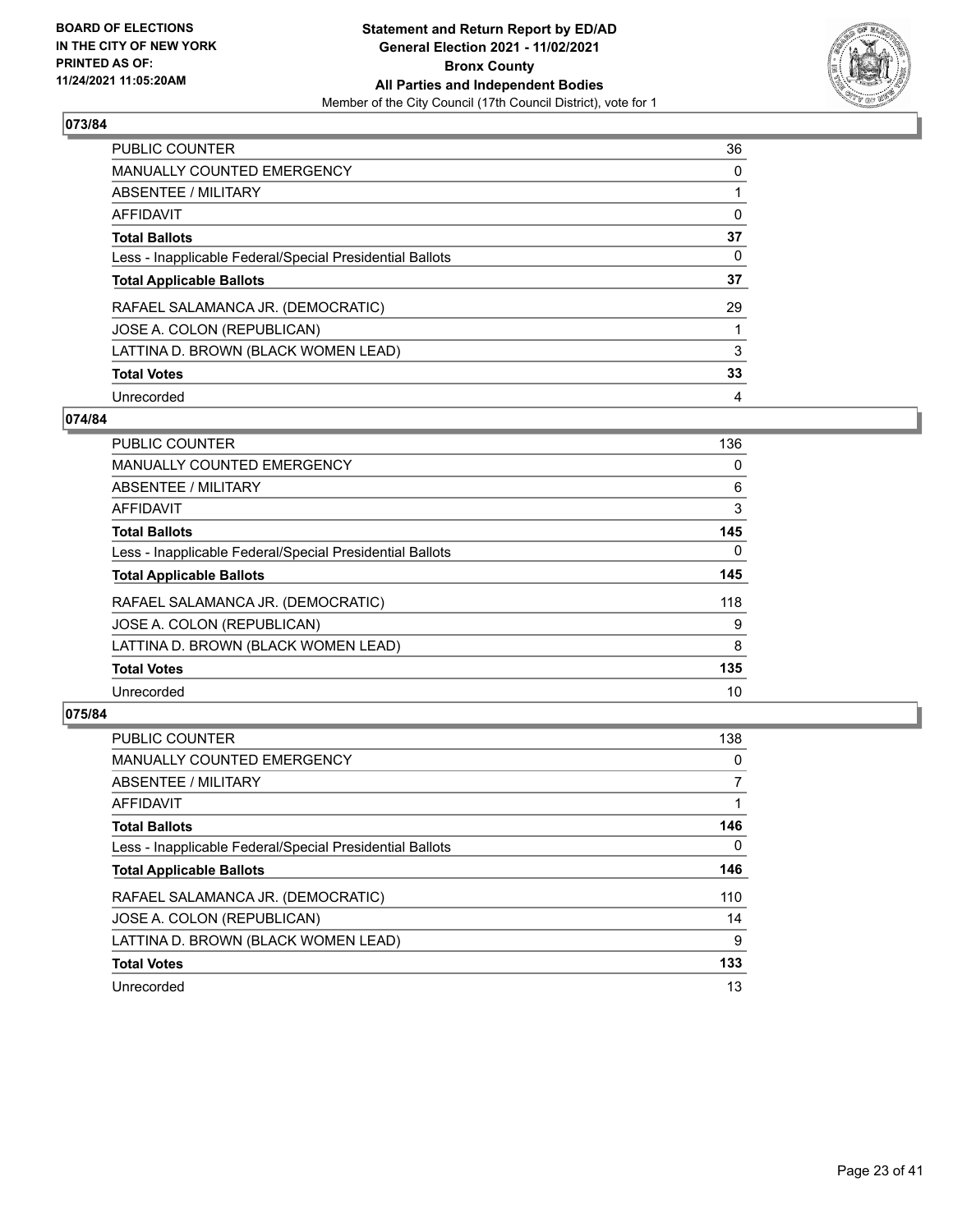

| <b>PUBLIC COUNTER</b>                                    | 17 |
|----------------------------------------------------------|----|
| <b>MANUALLY COUNTED EMERGENCY</b>                        | 0  |
| ABSENTEE / MILITARY                                      | 0  |
| AFFIDAVIT                                                | 0  |
| <b>Total Ballots</b>                                     | 17 |
| Less - Inapplicable Federal/Special Presidential Ballots | 0  |
| <b>Total Applicable Ballots</b>                          | 17 |
| RAFAEL SALAMANCA JR. (DEMOCRATIC)                        | 11 |
| JOSE A. COLON (REPUBLICAN)                               | 4  |
| LATTINA D. BROWN (BLACK WOMEN LEAD)                      |    |
| <b>Total Votes</b>                                       | 16 |
| Unrecorded                                               |    |

| PUBLIC COUNTER                                           | 125 |
|----------------------------------------------------------|-----|
| <b>MANUALLY COUNTED EMERGENCY</b>                        | 0   |
| ABSENTEE / MILITARY                                      | 0   |
| AFFIDAVIT                                                | 0   |
| <b>Total Ballots</b>                                     | 125 |
| Less - Inapplicable Federal/Special Presidential Ballots | 0   |
| <b>Total Applicable Ballots</b>                          | 125 |
| RAFAEL SALAMANCA JR. (DEMOCRATIC)                        | 92  |
| JOSE A. COLON (REPUBLICAN)                               | 14  |
| LATTINA D. BROWN (BLACK WOMEN LEAD)                      | 5   |
| <b>Total Votes</b>                                       | 111 |
| Unrecorded                                               | 14  |
| 081/84 COMBINED into: 073/84                             |     |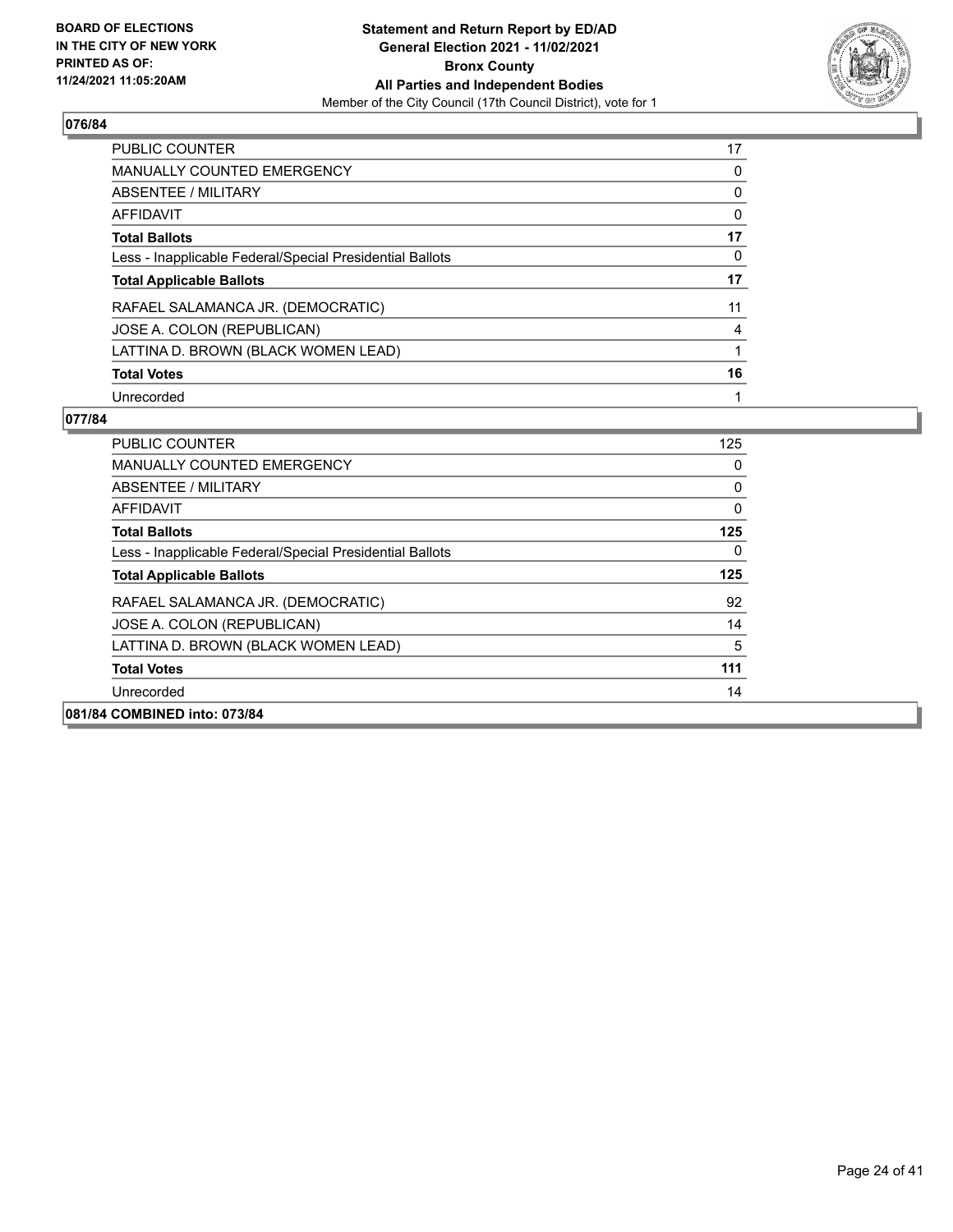

| PUBLIC COUNTER                                           | 152            |
|----------------------------------------------------------|----------------|
| <b>MANUALLY COUNTED EMERGENCY</b>                        | 0              |
| ABSENTEE / MILITARY                                      | 29             |
| <b>AFFIDAVIT</b>                                         | 0              |
| <b>Total Ballots</b>                                     | 181            |
| Less - Inapplicable Federal/Special Presidential Ballots | 0              |
| <b>Total Applicable Ballots</b>                          | 181            |
| RAFAEL SALAMANCA JR. (DEMOCRATIC)                        | 140            |
| JOSE A. COLON (REPUBLICAN)                               | 5              |
| LATTINA D. BROWN (BLACK WOMEN LEAD)                      | 24             |
| HELEN HINES (WRITE-IN)                                   | $\overline{2}$ |
| <b>Total Votes</b>                                       | 171            |
| Unrecorded                                               | 10             |

## **019/85**

| <b>PUBLIC COUNTER</b>                                    | 205      |
|----------------------------------------------------------|----------|
| <b>MANUALLY COUNTED EMERGENCY</b>                        | 0        |
| ABSENTEE / MILITARY                                      | 20       |
| <b>AFFIDAVIT</b>                                         | $\Omega$ |
| <b>Total Ballots</b>                                     | 225      |
| Less - Inapplicable Federal/Special Presidential Ballots | $\Omega$ |
| <b>Total Applicable Ballots</b>                          | 225      |
| RAFAEL SALAMANCA JR. (DEMOCRATIC)                        | 178      |
| JOSE A. COLON (REPUBLICAN)                               | 13       |
| LATTINA D. BROWN (BLACK WOMEN LEAD)                      | 20       |
| <b>Total Votes</b>                                       | 211      |
| Unrecorded                                               | 14       |

| <b>PUBLIC COUNTER</b>                                    | 218 |
|----------------------------------------------------------|-----|
| <b>MANUALLY COUNTED EMERGENCY</b>                        | 0   |
| ABSENTEE / MILITARY                                      | 11  |
| AFFIDAVIT                                                | 0   |
| <b>Total Ballots</b>                                     | 229 |
| Less - Inapplicable Federal/Special Presidential Ballots | 0   |
| <b>Total Applicable Ballots</b>                          | 229 |
| RAFAEL SALAMANCA JR. (DEMOCRATIC)                        | 171 |
| JOSE A. COLON (REPUBLICAN)                               | 13  |
| LATTINA D. BROWN (BLACK WOMEN LEAD)                      | 26  |
| <b>Total Votes</b>                                       | 210 |
| Unrecorded                                               | 19  |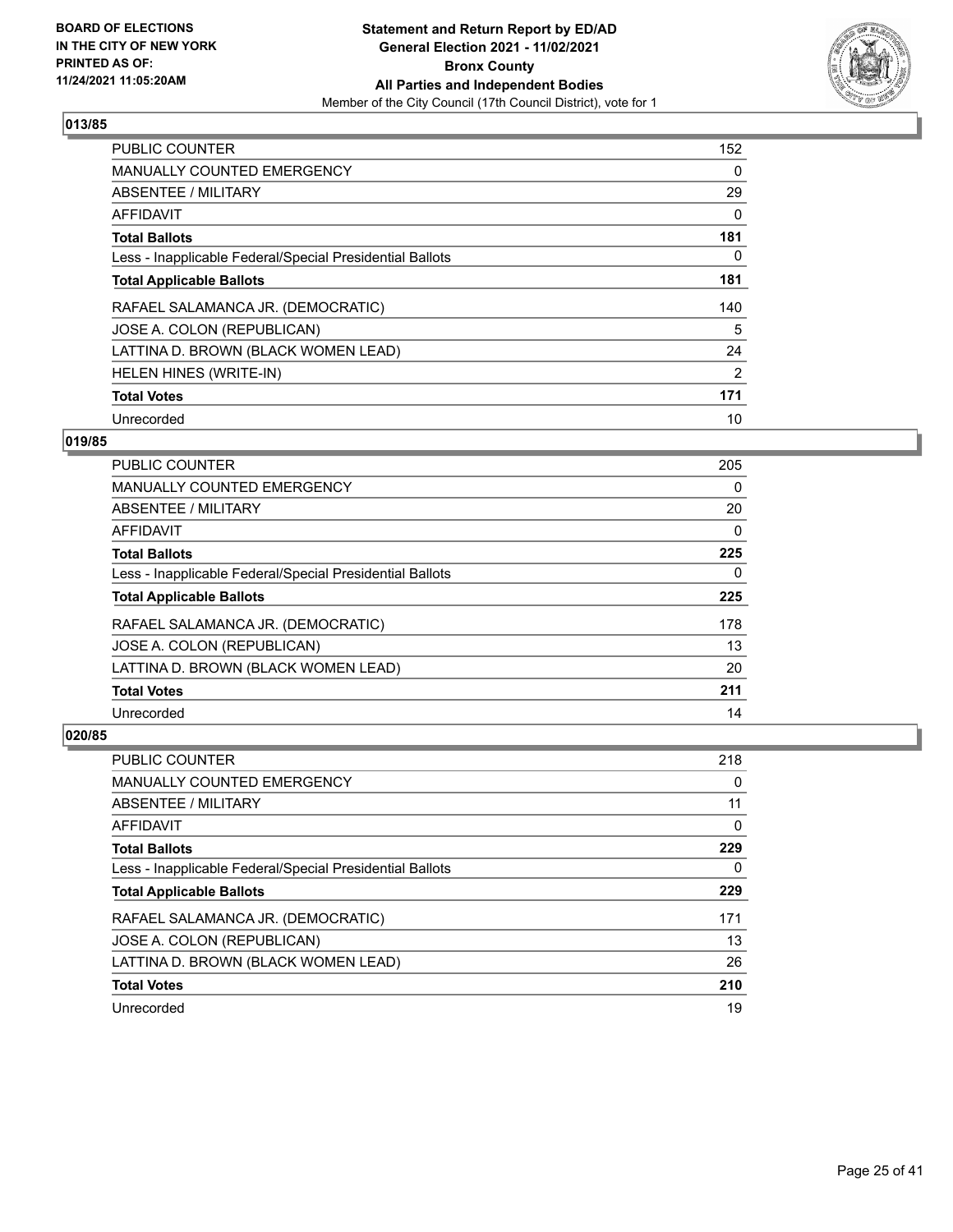

| <b>PUBLIC COUNTER</b>                                    | 162      |
|----------------------------------------------------------|----------|
| MANUALLY COUNTED EMERGENCY                               | 0        |
| ABSENTEE / MILITARY                                      | 23       |
| AFFIDAVIT                                                | $\Omega$ |
| <b>Total Ballots</b>                                     | 185      |
| Less - Inapplicable Federal/Special Presidential Ballots | 0        |
| <b>Total Applicable Ballots</b>                          | 185      |
| RAFAEL SALAMANCA JR. (DEMOCRATIC)                        | 143      |
| JOSE A. COLON (REPUBLICAN)                               | 10       |
| LATTINA D. BROWN (BLACK WOMEN LEAD)                      | 14       |
| <b>Total Votes</b>                                       | 167      |
| Unrecorded                                               | 18       |

## **036/85**

| PUBLIC COUNTER                                           | 141      |
|----------------------------------------------------------|----------|
| <b>MANUALLY COUNTED EMERGENCY</b>                        | 0        |
| ABSENTEE / MILITARY                                      | 13       |
| AFFIDAVIT                                                | 0        |
| <b>Total Ballots</b>                                     | 154      |
| Less - Inapplicable Federal/Special Presidential Ballots | $\Omega$ |
| <b>Total Applicable Ballots</b>                          | 154      |
| RAFAEL SALAMANCA JR. (DEMOCRATIC)                        | 97       |
| JOSE A. COLON (REPUBLICAN)                               | 16       |
| LATTINA D. BROWN (BLACK WOMEN LEAD)                      | 24       |
| ALTHEA STEVENS (WRITE-IN)                                |          |
| <b>Total Votes</b>                                       | 138      |
| Unrecorded                                               | 16       |

| <b>PUBLIC COUNTER</b>                                    | 177 |
|----------------------------------------------------------|-----|
| <b>MANUALLY COUNTED EMERGENCY</b>                        | 0   |
| ABSENTEE / MILITARY                                      |     |
| AFFIDAVIT                                                | 0   |
| <b>Total Ballots</b>                                     | 184 |
| Less - Inapplicable Federal/Special Presidential Ballots | 0   |
| <b>Total Applicable Ballots</b>                          | 184 |
| RAFAEL SALAMANCA JR. (DEMOCRATIC)                        | 134 |
| JOSE A. COLON (REPUBLICAN)                               | 17  |
| LATTINA D. BROWN (BLACK WOMEN LEAD)                      | 18  |
|                                                          |     |
| <b>Total Votes</b>                                       | 169 |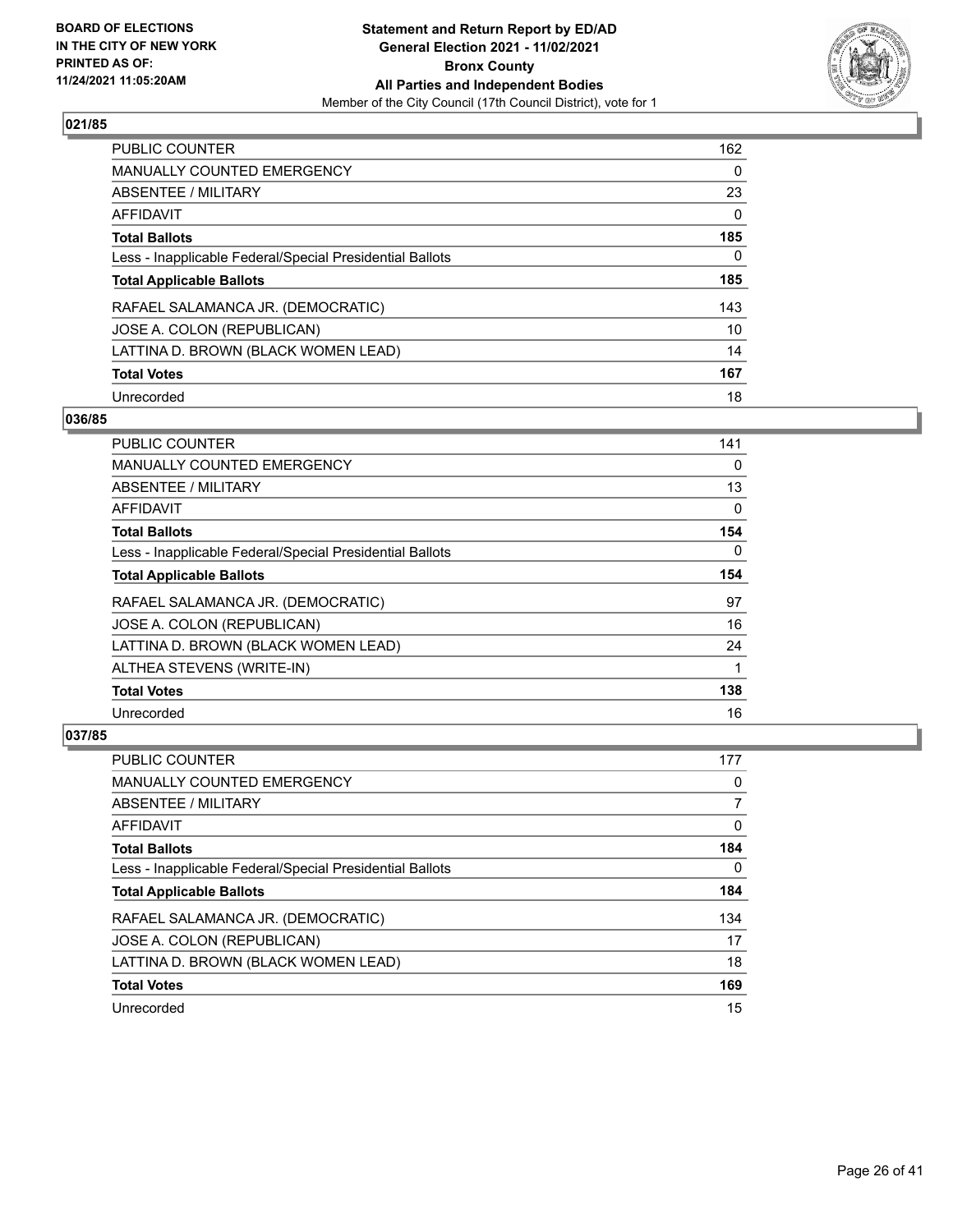

| <b>PUBLIC COUNTER</b>                                    | 69       |
|----------------------------------------------------------|----------|
| <b>MANUALLY COUNTED EMERGENCY</b>                        | $\Omega$ |
| ABSENTEE / MILITARY                                      |          |
| AFFIDAVIT                                                | 0        |
| <b>Total Ballots</b>                                     | 70       |
| Less - Inapplicable Federal/Special Presidential Ballots | 0        |
| <b>Total Applicable Ballots</b>                          | 70       |
| RAFAEL SALAMANCA JR. (DEMOCRATIC)                        | 57       |
| JOSE A. COLON (REPUBLICAN)                               | 5        |
| LATTINA D. BROWN (BLACK WOMEN LEAD)                      | 3        |
| <b>Total Votes</b>                                       | 65       |
| Unrecorded                                               | 5        |

## **039/85**

| <b>PUBLIC COUNTER</b>                                    | 136      |
|----------------------------------------------------------|----------|
| <b>MANUALLY COUNTED EMERGENCY</b>                        | $\Omega$ |
| ABSENTEE / MILITARY                                      | 13       |
| <b>AFFIDAVIT</b>                                         | $\Omega$ |
| <b>Total Ballots</b>                                     | 149      |
| Less - Inapplicable Federal/Special Presidential Ballots | $\Omega$ |
| <b>Total Applicable Ballots</b>                          | 149      |
| RAFAEL SALAMANCA JR. (DEMOCRATIC)                        | 113      |
| JOSE A. COLON (REPUBLICAN)                               | 13       |
| LATTINA D. BROWN (BLACK WOMEN LEAD)                      | 8        |
| <b>Total Votes</b>                                       | 134      |
| Unrecorded                                               | 15       |

| <b>PUBLIC COUNTER</b>                                    | 64 |
|----------------------------------------------------------|----|
| <b>MANUALLY COUNTED EMERGENCY</b>                        | 0  |
| ABSENTEE / MILITARY                                      | 2  |
| <b>AFFIDAVIT</b>                                         |    |
| <b>Total Ballots</b>                                     | 67 |
| Less - Inapplicable Federal/Special Presidential Ballots | 0  |
| <b>Total Applicable Ballots</b>                          | 67 |
| RAFAEL SALAMANCA JR. (DEMOCRATIC)                        | 31 |
| JOSE A. COLON (REPUBLICAN)                               | 16 |
| LATTINA D. BROWN (BLACK WOMEN LEAD)                      | 14 |
| <b>Total Votes</b>                                       | 61 |
| Unrecorded                                               | 6  |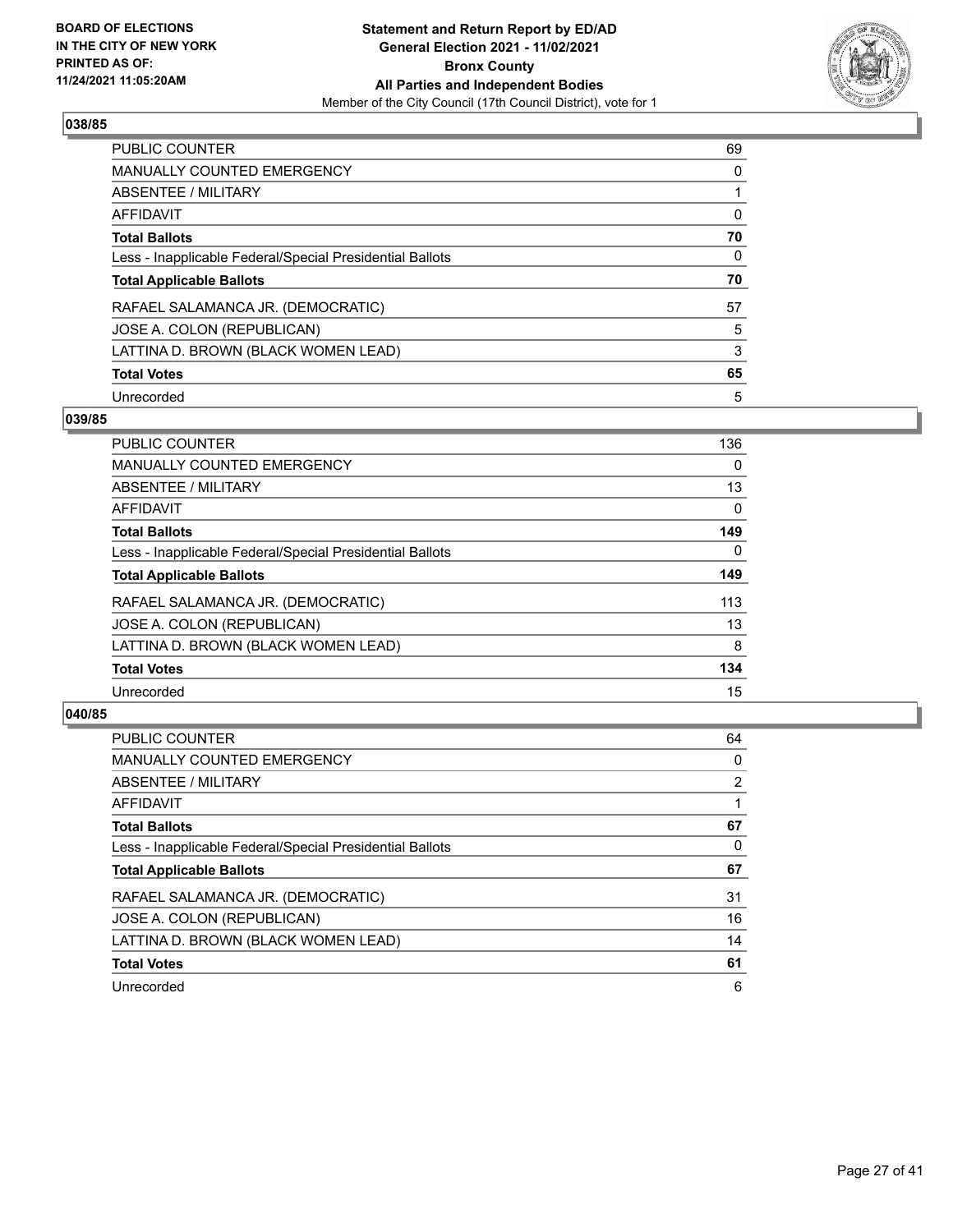

| <b>PUBLIC COUNTER</b>                                    | 109      |
|----------------------------------------------------------|----------|
| <b>MANUALLY COUNTED EMERGENCY</b>                        | $\Omega$ |
| ABSENTEE / MILITARY                                      | 9        |
| AFFIDAVIT                                                |          |
| <b>Total Ballots</b>                                     | 119      |
| Less - Inapplicable Federal/Special Presidential Ballots | 0        |
| <b>Total Applicable Ballots</b>                          | 119      |
| RAFAEL SALAMANCA JR. (DEMOCRATIC)                        | 93       |
| JOSE A. COLON (REPUBLICAN)                               | 14       |
| LATTINA D. BROWN (BLACK WOMEN LEAD)                      | 3        |
| <b>Total Votes</b>                                       | 110      |
| Unrecorded                                               | 9        |

## **044/85**

| <b>PUBLIC COUNTER</b>                                    | 109            |
|----------------------------------------------------------|----------------|
| <b>MANUALLY COUNTED EMERGENCY</b>                        | 0              |
| <b>ABSENTEE / MILITARY</b>                               | 3              |
| <b>AFFIDAVIT</b>                                         | $\overline{2}$ |
| <b>Total Ballots</b>                                     | 114            |
| Less - Inapplicable Federal/Special Presidential Ballots | $\Omega$       |
| <b>Total Applicable Ballots</b>                          | 114            |
| RAFAEL SALAMANCA JR. (DEMOCRATIC)                        | 73             |
| JOSE A. COLON (REPUBLICAN)                               | 19             |
| LATTINA D. BROWN (BLACK WOMEN LEAD)                      | 11             |
| <b>Total Votes</b>                                       | 103            |
| Unrecorded                                               | 11             |

| <b>PUBLIC COUNTER</b>                                    | 119 |
|----------------------------------------------------------|-----|
| MANUALLY COUNTED EMERGENCY                               | 0   |
| ABSENTEE / MILITARY                                      | 11  |
| AFFIDAVIT                                                |     |
| <b>Total Ballots</b>                                     | 131 |
| Less - Inapplicable Federal/Special Presidential Ballots | 0   |
| <b>Total Applicable Ballots</b>                          | 131 |
| RAFAEL SALAMANCA JR. (DEMOCRATIC)                        | 104 |
| JOSE A. COLON (REPUBLICAN)                               | 7   |
| LATTINA D. BROWN (BLACK WOMEN LEAD)                      | 6   |
| <b>Total Votes</b>                                       | 117 |
| Unrecorded                                               | 14  |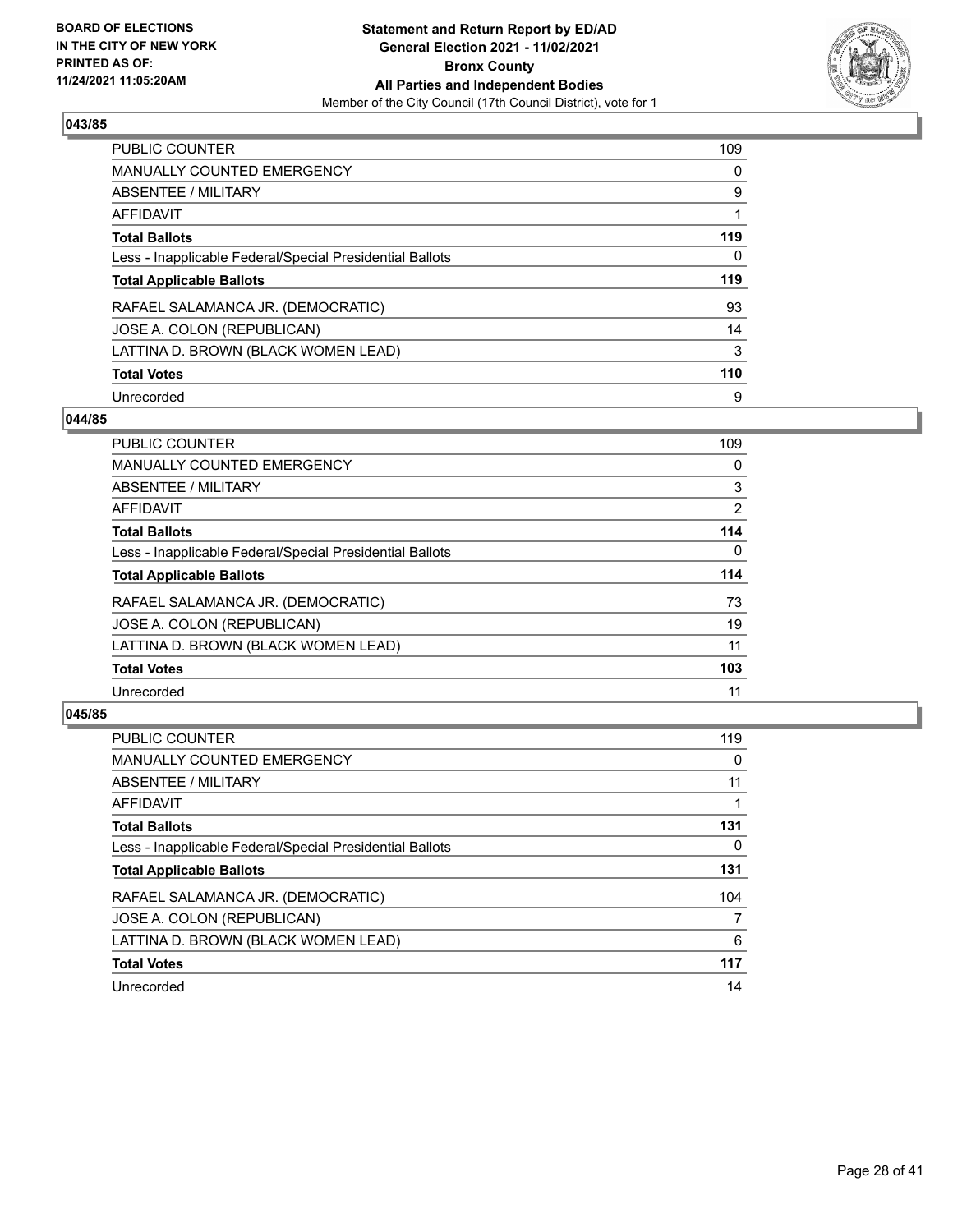

| <b>PUBLIC COUNTER</b>                                    | 57             |
|----------------------------------------------------------|----------------|
| <b>MANUALLY COUNTED EMERGENCY</b>                        | 0              |
| ABSENTEE / MILITARY                                      | $\overline{2}$ |
| AFFIDAVIT                                                |                |
| <b>Total Ballots</b>                                     | 60             |
| Less - Inapplicable Federal/Special Presidential Ballots | 0              |
| <b>Total Applicable Ballots</b>                          | 60             |
| RAFAEL SALAMANCA JR. (DEMOCRATIC)                        | 48             |
| JOSE A. COLON (REPUBLICAN)                               | 5              |
| LATTINA D. BROWN (BLACK WOMEN LEAD)                      | 2              |
| <b>Total Votes</b>                                       | 55             |
| Unrecorded                                               | 5              |

## **047/85**

| <b>PUBLIC COUNTER</b>                                    | 121      |
|----------------------------------------------------------|----------|
| <b>MANUALLY COUNTED EMERGENCY</b>                        | $\Omega$ |
| ABSENTEE / MILITARY                                      | 3        |
| AFFIDAVIT                                                | 0        |
| <b>Total Ballots</b>                                     | 124      |
| Less - Inapplicable Federal/Special Presidential Ballots | $\Omega$ |
| <b>Total Applicable Ballots</b>                          | 124      |
| RAFAEL SALAMANCA JR. (DEMOCRATIC)                        | 99       |
| JOSE A. COLON (REPUBLICAN)                               | 12       |
| LATTINA D. BROWN (BLACK WOMEN LEAD)                      | 4        |
| UNATTRIBUTABLE WRITE-IN (WRITE-IN)                       | 1        |
| <b>Total Votes</b>                                       | 116      |
| Unrecorded                                               | 8        |

| PUBLIC COUNTER                                           | 113 |
|----------------------------------------------------------|-----|
| <b>MANUALLY COUNTED EMERGENCY</b>                        | 0   |
| ABSENTEE / MILITARY                                      | 3   |
| AFFIDAVIT                                                |     |
| <b>Total Ballots</b>                                     | 117 |
| Less - Inapplicable Federal/Special Presidential Ballots | 0   |
| <b>Total Applicable Ballots</b>                          | 117 |
| RAFAEL SALAMANCA JR. (DEMOCRATIC)                        | 81  |
|                                                          |     |
| JOSE A. COLON (REPUBLICAN)                               | 12  |
| LATTINA D. BROWN (BLACK WOMEN LEAD)                      | 11  |
| <b>Total Votes</b>                                       | 104 |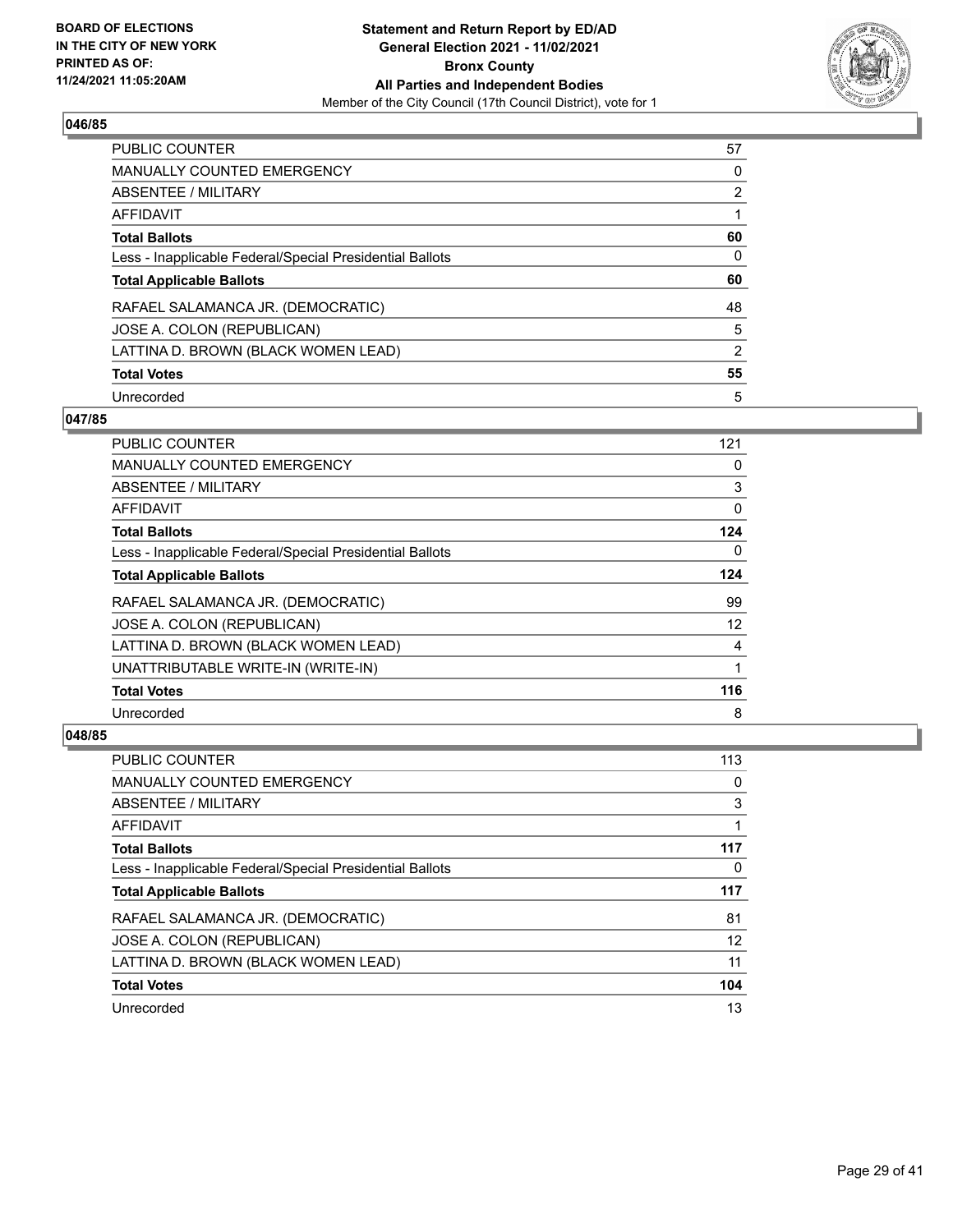

| <b>PUBLIC COUNTER</b>                                    | 107   |
|----------------------------------------------------------|-------|
| <b>MANUALLY COUNTED EMERGENCY</b>                        | 0     |
| ABSENTEE / MILITARY                                      | 5     |
| AFFIDAVIT                                                | 0     |
| <b>Total Ballots</b>                                     | $112$ |
| Less - Inapplicable Federal/Special Presidential Ballots | 0     |
| <b>Total Applicable Ballots</b>                          | 112   |
| RAFAEL SALAMANCA JR. (DEMOCRATIC)                        | 76    |
| JOSE A. COLON (REPUBLICAN)                               | 9     |
| LATTINA D. BROWN (BLACK WOMEN LEAD)                      | 16    |
| <b>Total Votes</b>                                       | 101   |
| Unrecorded                                               | 11    |

## **050/85**

| <b>PUBLIC COUNTER</b>                                    | 170 |
|----------------------------------------------------------|-----|
| <b>MANUALLY COUNTED EMERGENCY</b>                        | 0   |
| ABSENTEE / MILITARY                                      | 6   |
| <b>AFFIDAVIT</b>                                         |     |
| <b>Total Ballots</b>                                     | 177 |
| Less - Inapplicable Federal/Special Presidential Ballots | 0   |
| <b>Total Applicable Ballots</b>                          | 177 |
| RAFAEL SALAMANCA JR. (DEMOCRATIC)                        | 145 |
| JOSE A. COLON (REPUBLICAN)                               | 13  |
| LATTINA D. BROWN (BLACK WOMEN LEAD)                      | 7   |
| <b>Total Votes</b>                                       | 165 |
| Unrecorded                                               | 12  |

| <b>PUBLIC COUNTER</b>                                    | 157      |
|----------------------------------------------------------|----------|
| <b>MANUALLY COUNTED EMERGENCY</b>                        | 0        |
| ABSENTEE / MILITARY                                      | 6        |
| AFFIDAVIT                                                | $\Omega$ |
| <b>Total Ballots</b>                                     | 163      |
| Less - Inapplicable Federal/Special Presidential Ballots | $\Omega$ |
| <b>Total Applicable Ballots</b>                          | 163      |
| RAFAEL SALAMANCA JR. (DEMOCRATIC)                        | 120      |
| JOSE A. COLON (REPUBLICAN)                               | 16       |
| LATTINA D. BROWN (BLACK WOMEN LEAD)                      | 11       |
| <b>Total Votes</b>                                       | 147      |
| Unrecorded                                               | 16       |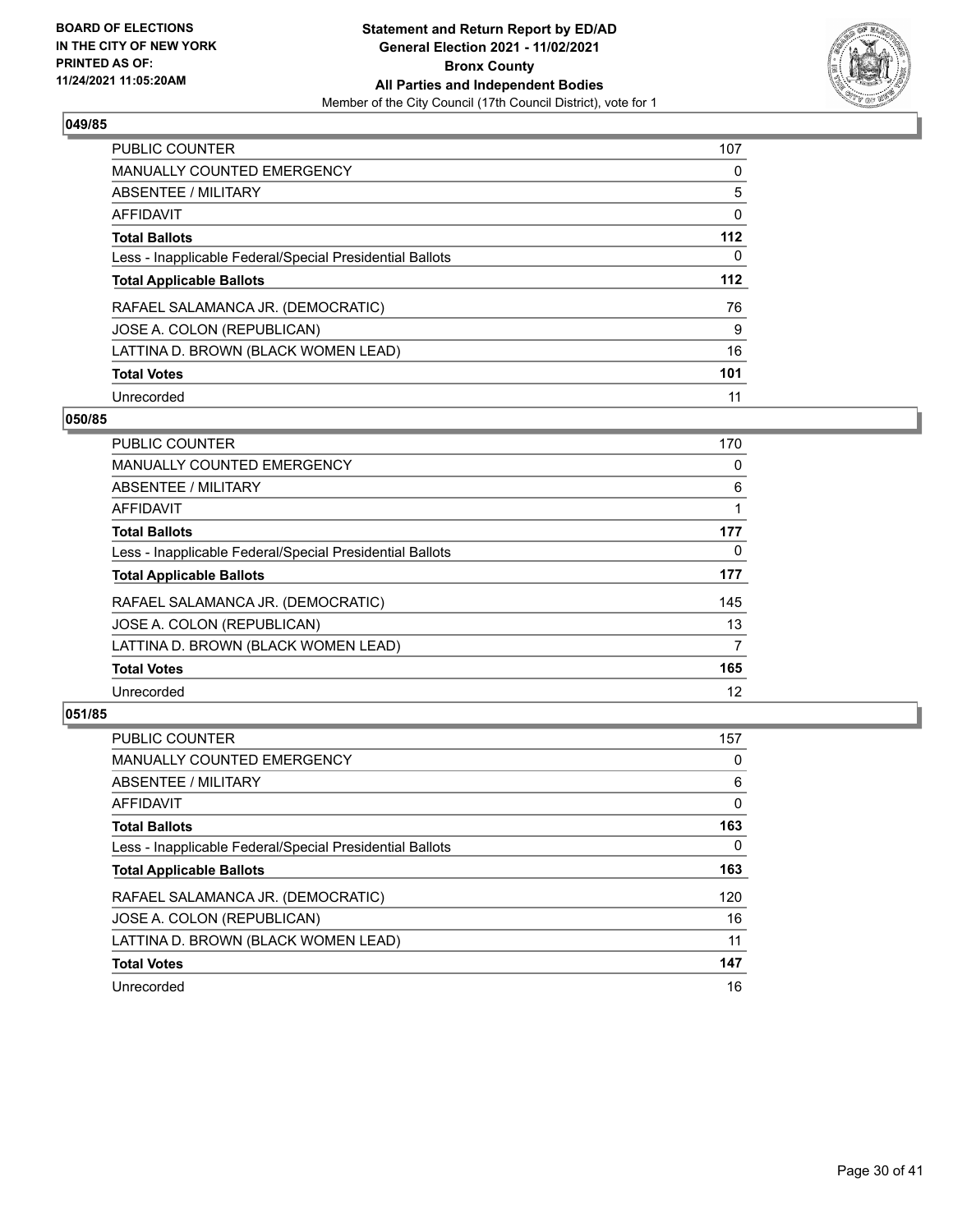

| <b>PUBLIC COUNTER</b>                                    | 90             |
|----------------------------------------------------------|----------------|
| <b>MANUALLY COUNTED EMERGENCY</b>                        | 0              |
| ABSENTEE / MILITARY                                      | 9              |
| AFFIDAVIT                                                |                |
| <b>Total Ballots</b>                                     | 100            |
| Less - Inapplicable Federal/Special Presidential Ballots | 0              |
| <b>Total Applicable Ballots</b>                          | 100            |
| RAFAEL SALAMANCA JR. (DEMOCRATIC)                        | 85             |
| JOSE A. COLON (REPUBLICAN)                               | 7              |
| LATTINA D. BROWN (BLACK WOMEN LEAD)                      | $\overline{2}$ |
| <b>Total Votes</b>                                       | 94             |
| Unrecorded                                               | 6              |

## **053/85**

| <b>PUBLIC COUNTER</b>                                    | 126      |
|----------------------------------------------------------|----------|
| <b>MANUALLY COUNTED EMERGENCY</b>                        | 0        |
| ABSENTEE / MILITARY                                      | 9        |
| <b>AFFIDAVIT</b>                                         | $\Omega$ |
| <b>Total Ballots</b>                                     | 135      |
| Less - Inapplicable Federal/Special Presidential Ballots | $\Omega$ |
| <b>Total Applicable Ballots</b>                          | 135      |
| RAFAEL SALAMANCA JR. (DEMOCRATIC)                        | 94       |
| JOSE A. COLON (REPUBLICAN)                               | 19       |
| LATTINA D. BROWN (BLACK WOMEN LEAD)                      | 9        |
| <b>Total Votes</b>                                       | 122      |
| Unrecorded                                               | 13       |

| <b>PUBLIC COUNTER</b>                                    | 166            |
|----------------------------------------------------------|----------------|
| <b>MANUALLY COUNTED EMERGENCY</b>                        | 0              |
| ABSENTEE / MILITARY                                      | $\overline{2}$ |
| AFFIDAVIT                                                | $\Omega$       |
| <b>Total Ballots</b>                                     | 168            |
| Less - Inapplicable Federal/Special Presidential Ballots | $\Omega$       |
| <b>Total Applicable Ballots</b>                          | 168            |
| RAFAEL SALAMANCA JR. (DEMOCRATIC)                        | 120            |
| JOSE A. COLON (REPUBLICAN)                               | 20             |
| LATTINA D. BROWN (BLACK WOMEN LEAD)                      | 11             |
| <b>Total Votes</b>                                       | 151            |
| Unrecorded                                               | 17             |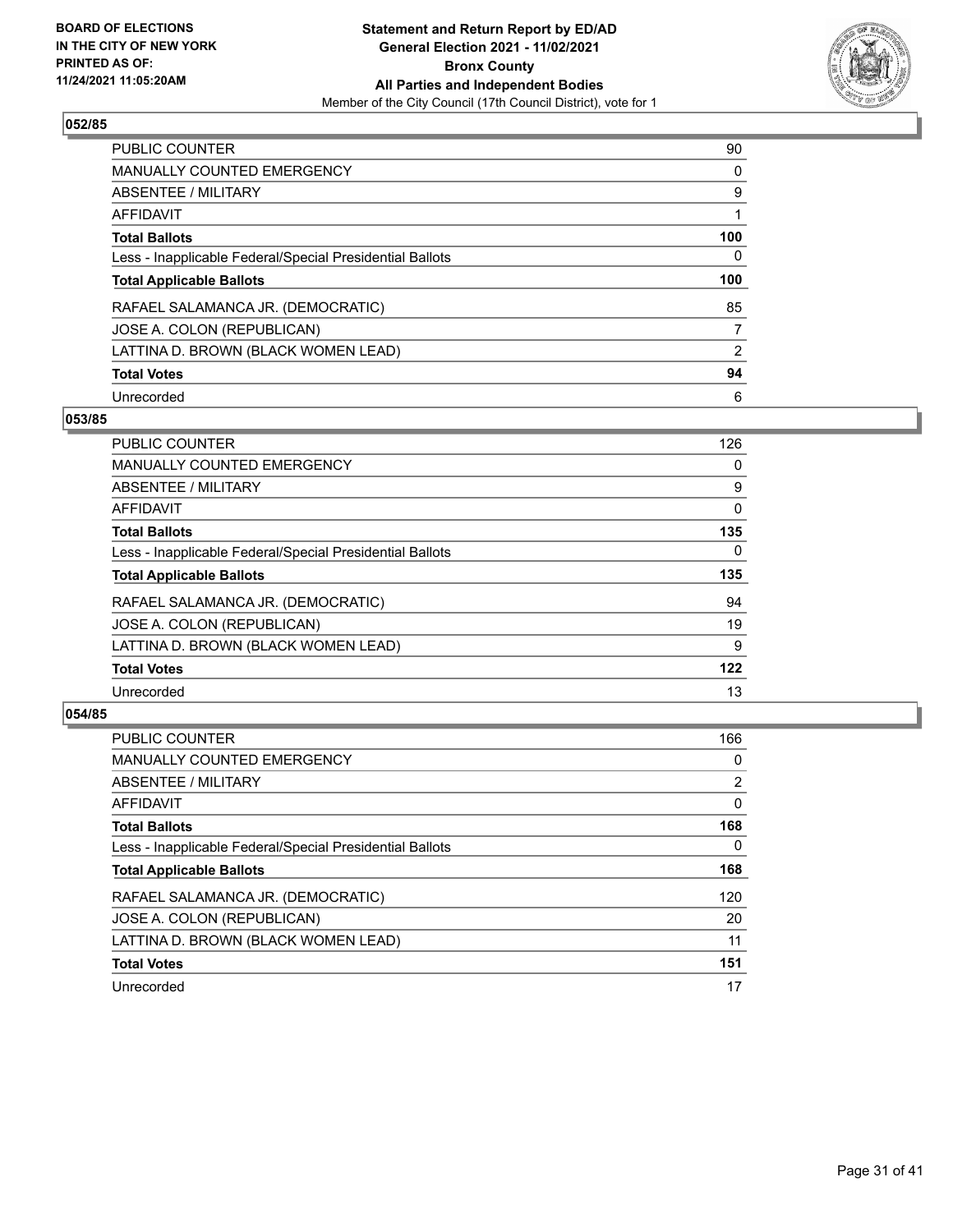

| <b>PUBLIC COUNTER</b>                                    | 129      |
|----------------------------------------------------------|----------|
| <b>MANUALLY COUNTED EMERGENCY</b>                        | $\Omega$ |
| ABSENTEE / MILITARY                                      | 11       |
| AFFIDAVIT                                                | 3        |
| <b>Total Ballots</b>                                     | 143      |
| Less - Inapplicable Federal/Special Presidential Ballots | 0        |
| <b>Total Applicable Ballots</b>                          | 143      |
| RAFAEL SALAMANCA JR. (DEMOCRATIC)                        | 97       |
| JOSE A. COLON (REPUBLICAN)                               | 23       |
| LATTINA D. BROWN (BLACK WOMEN LEAD)                      |          |
|                                                          | 11       |
| <b>Total Votes</b>                                       | 131      |

## **057/85**

| <b>PUBLIC COUNTER</b>                                    | 82       |
|----------------------------------------------------------|----------|
| <b>MANUALLY COUNTED EMERGENCY</b>                        | 0        |
| ABSENTEE / MILITARY                                      | 5        |
| <b>AFFIDAVIT</b>                                         |          |
| <b>Total Ballots</b>                                     | 88       |
| Less - Inapplicable Federal/Special Presidential Ballots | $\Omega$ |
| <b>Total Applicable Ballots</b>                          | 88       |
| RAFAEL SALAMANCA JR. (DEMOCRATIC)                        | 66       |
| JOSE A. COLON (REPUBLICAN)                               | 13       |
| LATTINA D. BROWN (BLACK WOMEN LEAD)                      | 6        |
| <b>Total Votes</b>                                       | 85       |
| Unrecorded                                               | 3        |

| <b>PUBLIC COUNTER</b>                                    | 150 |
|----------------------------------------------------------|-----|
| <b>MANUALLY COUNTED EMERGENCY</b>                        | 0   |
| ABSENTEE / MILITARY                                      | 8   |
| <b>AFFIDAVIT</b>                                         | 2   |
| <b>Total Ballots</b>                                     | 160 |
| Less - Inapplicable Federal/Special Presidential Ballots | 0   |
| <b>Total Applicable Ballots</b>                          | 160 |
| RAFAEL SALAMANCA JR. (DEMOCRATIC)                        | 111 |
| JOSE A. COLON (REPUBLICAN)                               | 18  |
| LATTINA D. BROWN (BLACK WOMEN LEAD)                      | 12  |
| UNATTRIBUTABLE WRITE-IN (WRITE-IN)                       |     |
| <b>Total Votes</b>                                       | 142 |
| Unrecorded                                               | 18  |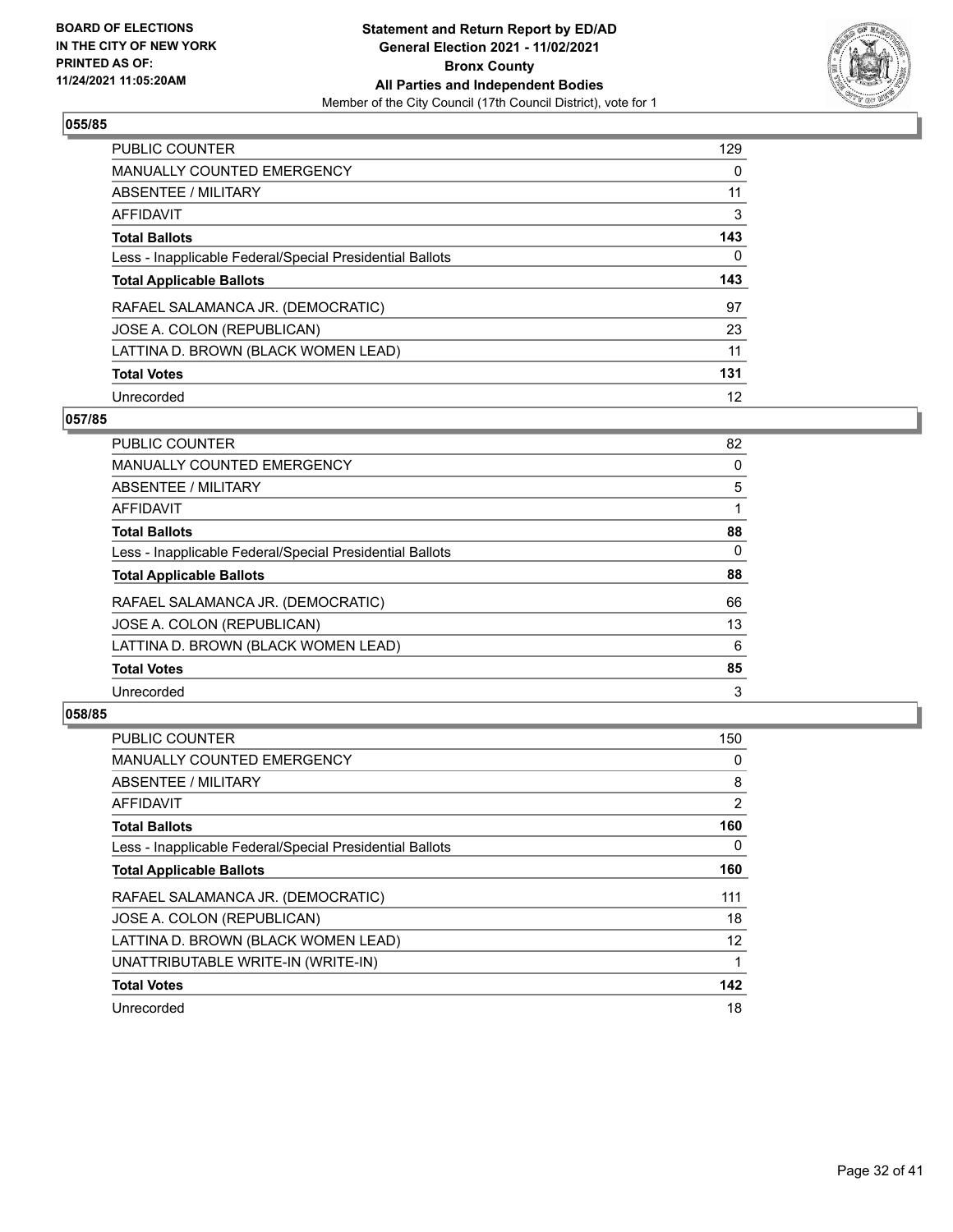

| <b>PUBLIC COUNTER</b>                                    | 121 |
|----------------------------------------------------------|-----|
| <b>MANUALLY COUNTED EMERGENCY</b>                        | 0   |
| ABSENTEE / MILITARY                                      | 2   |
| AFFIDAVIT                                                | 2   |
| <b>Total Ballots</b>                                     | 125 |
| Less - Inapplicable Federal/Special Presidential Ballots | 0   |
| <b>Total Applicable Ballots</b>                          | 125 |
| RAFAEL SALAMANCA JR. (DEMOCRATIC)                        | 85  |
| JOSE A. COLON (REPUBLICAN)                               | 20  |
| LATTINA D. BROWN (BLACK WOMEN LEAD)                      | 11  |
| <b>Total Votes</b>                                       | 116 |
| Unrecorded                                               | 9   |

## **060/85**

| <b>PUBLIC COUNTER</b>                                    | 112      |
|----------------------------------------------------------|----------|
| <b>MANUALLY COUNTED EMERGENCY</b>                        | 0        |
| ABSENTEE / MILITARY                                      | 5        |
| <b>AFFIDAVIT</b>                                         |          |
| <b>Total Ballots</b>                                     | 118      |
| Less - Inapplicable Federal/Special Presidential Ballots | $\Omega$ |
| <b>Total Applicable Ballots</b>                          | 118      |
| RAFAEL SALAMANCA JR. (DEMOCRATIC)                        | 83       |
| JOSE A. COLON (REPUBLICAN)                               | 14       |
| LATTINA D. BROWN (BLACK WOMEN LEAD)                      | 5        |
| <b>Total Votes</b>                                       | 102      |
| Unrecorded                                               | 16       |

| <b>PUBLIC COUNTER</b>                                    | 54             |
|----------------------------------------------------------|----------------|
| <b>MANUALLY COUNTED EMERGENCY</b>                        | $\Omega$       |
| ABSENTEE / MILITARY                                      | 7              |
| AFFIDAVIT                                                |                |
| <b>Total Ballots</b>                                     | 62             |
| Less - Inapplicable Federal/Special Presidential Ballots | $\Omega$       |
| <b>Total Applicable Ballots</b>                          | 62             |
| RAFAEL SALAMANCA JR. (DEMOCRATIC)                        | 49             |
| JOSE A. COLON (REPUBLICAN)                               | 11             |
| LATTINA D. BROWN (BLACK WOMEN LEAD)                      | $\Omega$       |
| <b>Total Votes</b>                                       | 60             |
| Unrecorded                                               | $\overline{2}$ |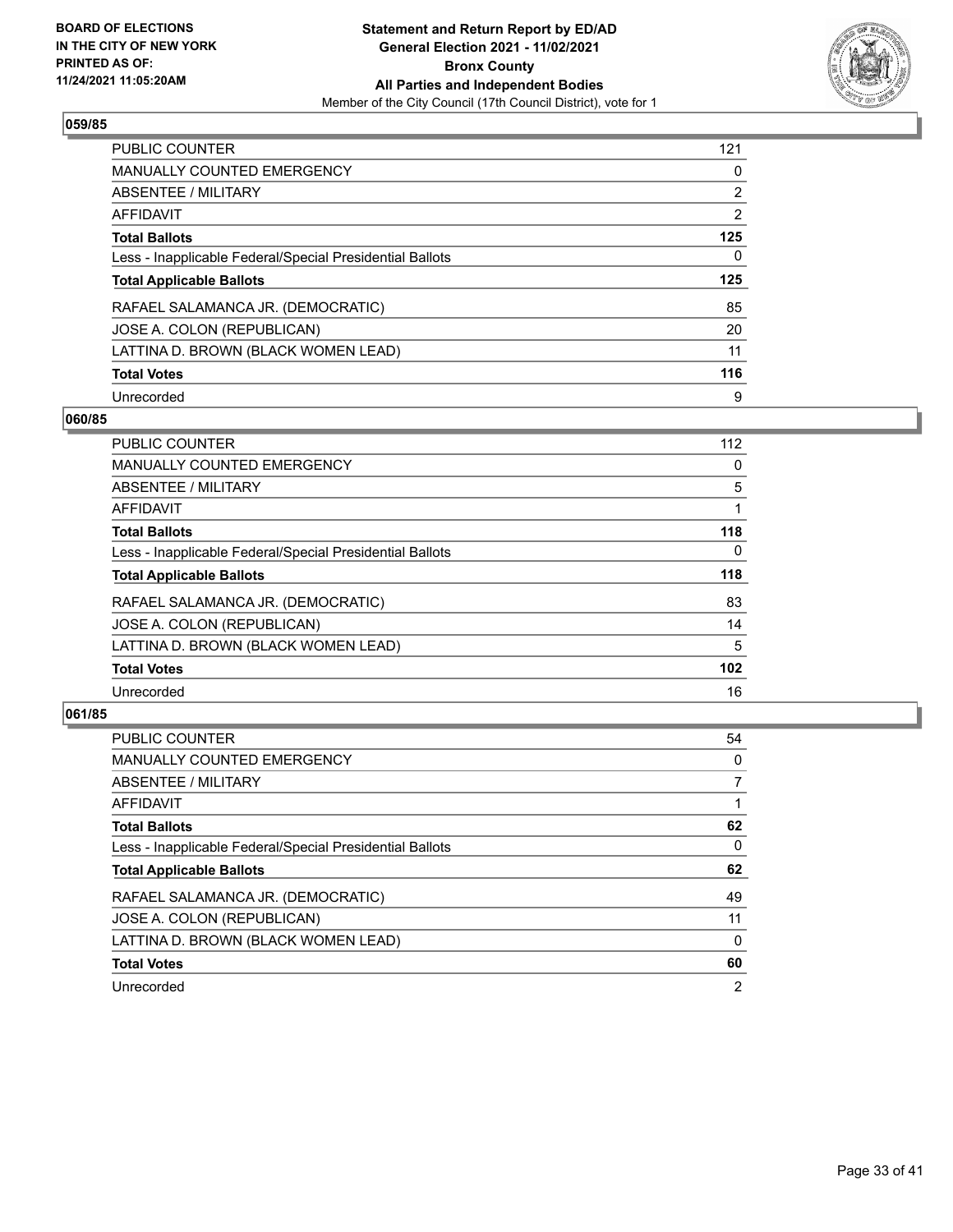

| PUBLIC COUNTER                                           | 106 |
|----------------------------------------------------------|-----|
| <b>MANUALLY COUNTED EMERGENCY</b>                        | 0   |
| ABSENTEE / MILITARY                                      | 8   |
| <b>AFFIDAVIT</b>                                         | 0   |
| <b>Total Ballots</b>                                     | 114 |
| Less - Inapplicable Federal/Special Presidential Ballots | 0   |
| <b>Total Applicable Ballots</b>                          | 114 |
| RAFAEL SALAMANCA JR. (DEMOCRATIC)                        | 81  |
| JOSE A. COLON (REPUBLICAN)                               | 18  |
| LATTINA D. BROWN (BLACK WOMEN LEAD)                      | 6   |
| LAMONT PAUL (WRITE-IN)                                   |     |
| <b>Total Votes</b>                                       | 106 |
| Unrecorded                                               | 8   |

# **067/85**

| <b>PUBLIC COUNTER</b>                                    | 110      |
|----------------------------------------------------------|----------|
| <b>MANUALLY COUNTED EMERGENCY</b>                        | 0        |
| ABSENTEE / MILITARY                                      | 3        |
| <b>AFFIDAVIT</b>                                         |          |
| <b>Total Ballots</b>                                     | 114      |
| Less - Inapplicable Federal/Special Presidential Ballots | $\Omega$ |
| <b>Total Applicable Ballots</b>                          | 114      |
| RAFAEL SALAMANCA JR. (DEMOCRATIC)                        | 81       |
| JOSE A. COLON (REPUBLICAN)                               | 8        |
| LATTINA D. BROWN (BLACK WOMEN LEAD)                      | 9        |
| <b>Total Votes</b>                                       | 98       |
| Unrecorded                                               | 16       |

| <b>PUBLIC COUNTER</b>                                    | 0 |
|----------------------------------------------------------|---|
| <b>MANUALLY COUNTED EMERGENCY</b>                        | 0 |
| <b>ABSENTEE / MILITARY</b>                               | 0 |
| <b>AFFIDAVIT</b>                                         | 0 |
| <b>Total Ballots</b>                                     | 0 |
| Less - Inapplicable Federal/Special Presidential Ballots | 0 |
| <b>Total Applicable Ballots</b>                          | 0 |
| RAFAEL SALAMANCA JR. (DEMOCRATIC)                        | 0 |
| JOSE A. COLON (REPUBLICAN)                               | 0 |
| LATTINA D. BROWN (BLACK WOMEN LEAD)                      | 0 |
| <b>Total Votes</b>                                       | 0 |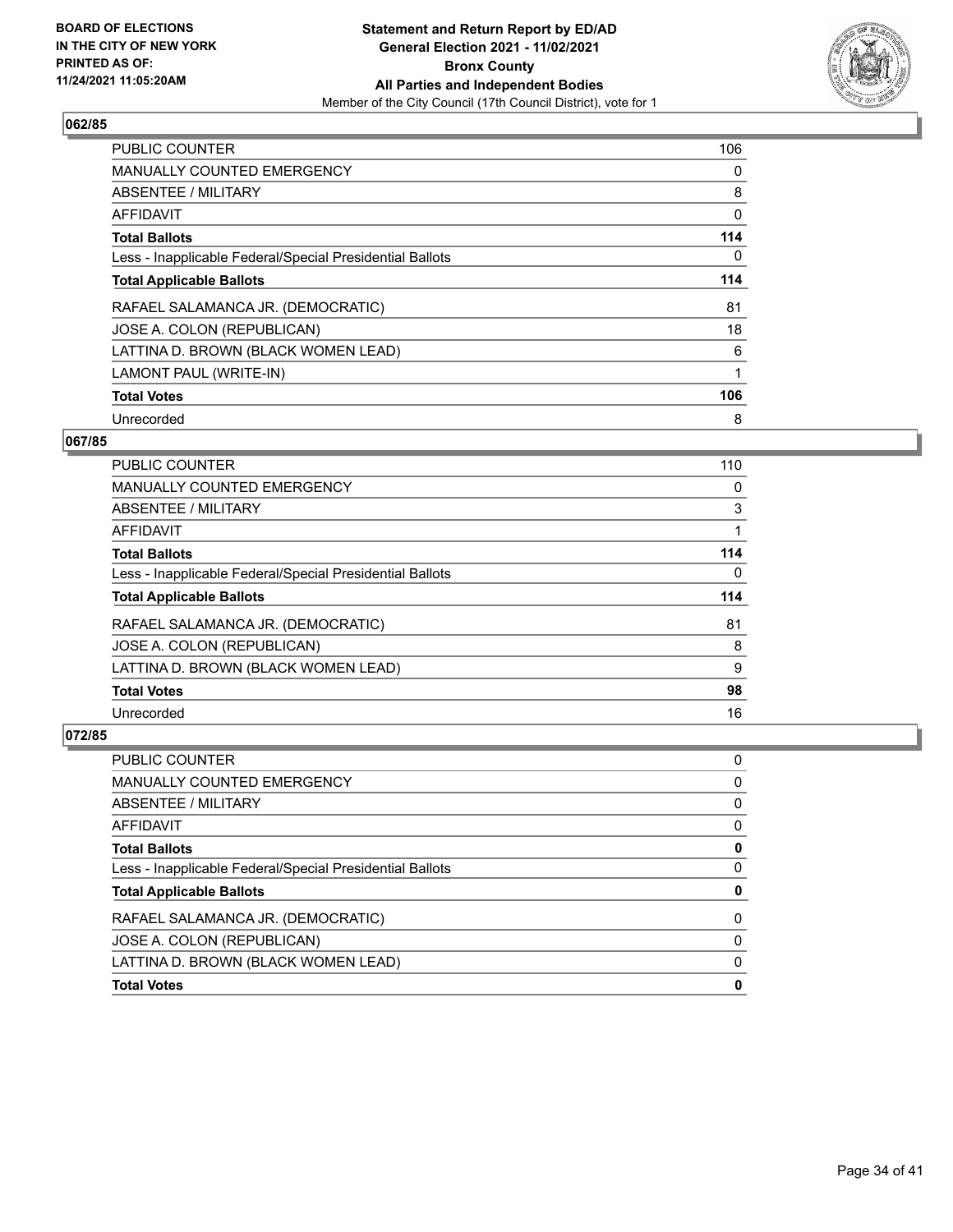

| <b>Total Votes</b>                                       | 0        |
|----------------------------------------------------------|----------|
| LATTINA D. BROWN (BLACK WOMEN LEAD)                      | $\Omega$ |
| JOSE A. COLON (REPUBLICAN)                               | $\Omega$ |
| RAFAEL SALAMANCA JR. (DEMOCRATIC)                        | $\Omega$ |
| <b>Total Applicable Ballots</b>                          | 0        |
| Less - Inapplicable Federal/Special Presidential Ballots | 0        |
| <b>Total Ballots</b>                                     | 0        |
| AFFIDAVIT                                                | 0        |
| ABSENTEE / MILITARY                                      | 0        |
| MANUALLY COUNTED EMERGENCY                               | $\Omega$ |
| <b>PUBLIC COUNTER</b>                                    | 0        |

## **077/85 COMBINED into: 072/85**

## **078/85 COMBINED into: 072/85**

## **081/85**

| PUBLIC COUNTER                                           | 120            |
|----------------------------------------------------------|----------------|
| MANUALLY COUNTED EMERGENCY                               | 0              |
| ABSENTEE / MILITARY                                      | $\overline{2}$ |
| AFFIDAVIT                                                | 0              |
| <b>Total Ballots</b>                                     | 122            |
| Less - Inapplicable Federal/Special Presidential Ballots | 0              |
| <b>Total Applicable Ballots</b>                          | 122            |
| RAFAEL SALAMANCA JR. (DEMOCRATIC)                        | 92             |
| JOSE A. COLON (REPUBLICAN)                               | 15             |
| LATTINA D. BROWN (BLACK WOMEN LEAD)                      | 9              |
| <b>Total Votes</b>                                       | 116            |
| Unrecorded                                               | 6              |

| PUBLIC COUNTER                                           | 59 |
|----------------------------------------------------------|----|
| <b>MANUALLY COUNTED EMERGENCY</b>                        | 0  |
| ABSENTEE / MILITARY                                      |    |
| AFFIDAVIT                                                | 0  |
| <b>Total Ballots</b>                                     | 60 |
| Less - Inapplicable Federal/Special Presidential Ballots | 0  |
|                                                          |    |
| <b>Total Applicable Ballots</b>                          | 60 |
| RAFAEL SALAMANCA JR. (DEMOCRATIC)                        | 52 |
| JOSE A. COLON (REPUBLICAN)                               | 2  |
| LATTINA D. BROWN (BLACK WOMEN LEAD)                      | 4  |
| <b>Total Votes</b>                                       | 58 |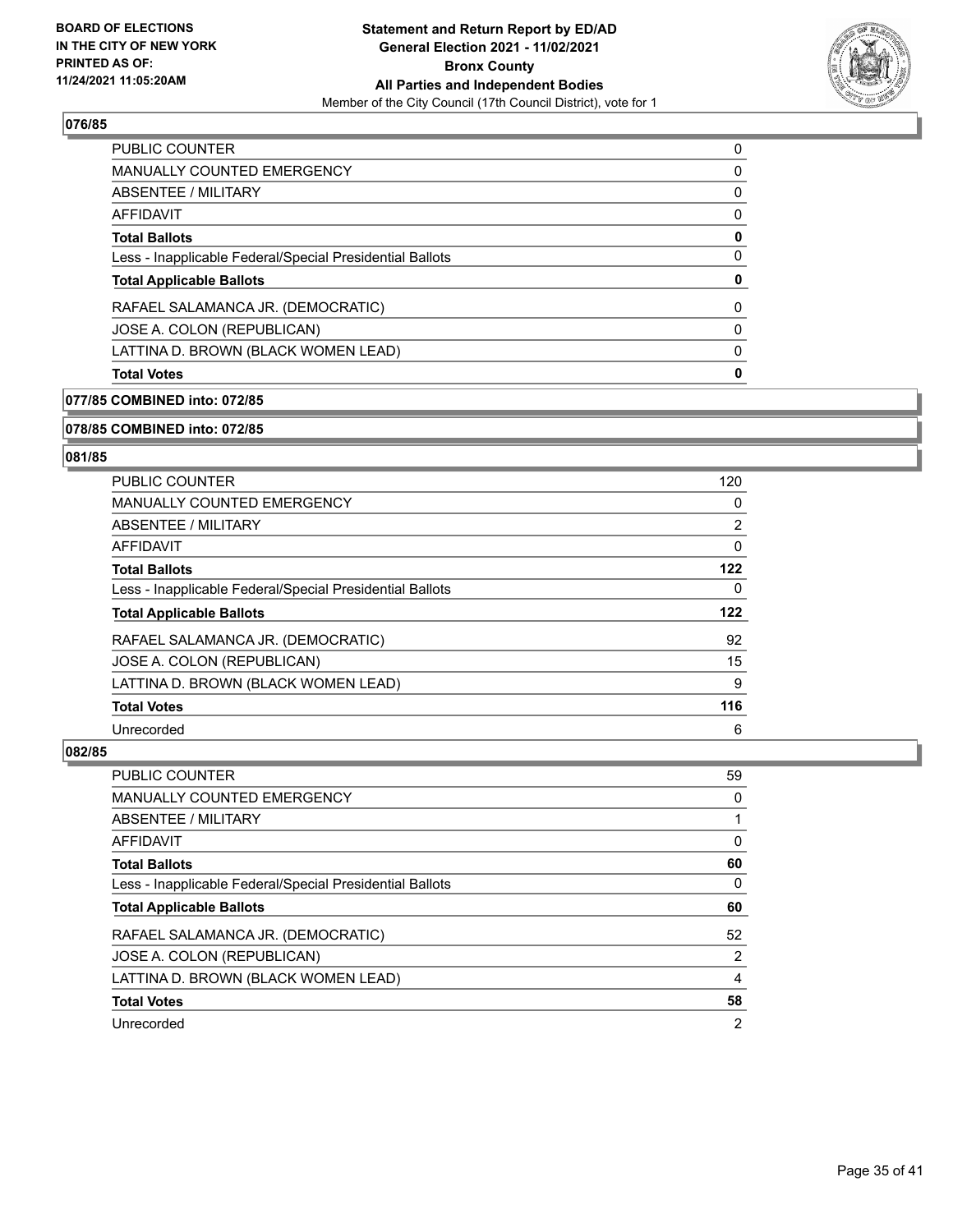

| <b>PUBLIC COUNTER</b>                                    | 14 |
|----------------------------------------------------------|----|
| <b>MANUALLY COUNTED EMERGENCY</b>                        | 0  |
| ABSENTEE / MILITARY                                      | 15 |
| <b>AFFIDAVIT</b>                                         | 0  |
| <b>Total Ballots</b>                                     | 29 |
| Less - Inapplicable Federal/Special Presidential Ballots | 0  |
| <b>Total Applicable Ballots</b>                          | 29 |
| RAFAEL SALAMANCA JR. (DEMOCRATIC)                        | 19 |
| JOSE A. COLON (REPUBLICAN)                               |    |
| LATTINA D. BROWN (BLACK WOMEN LEAD)                      |    |
| <b>Total Votes</b>                                       | 21 |
| Unrecorded                                               | 8  |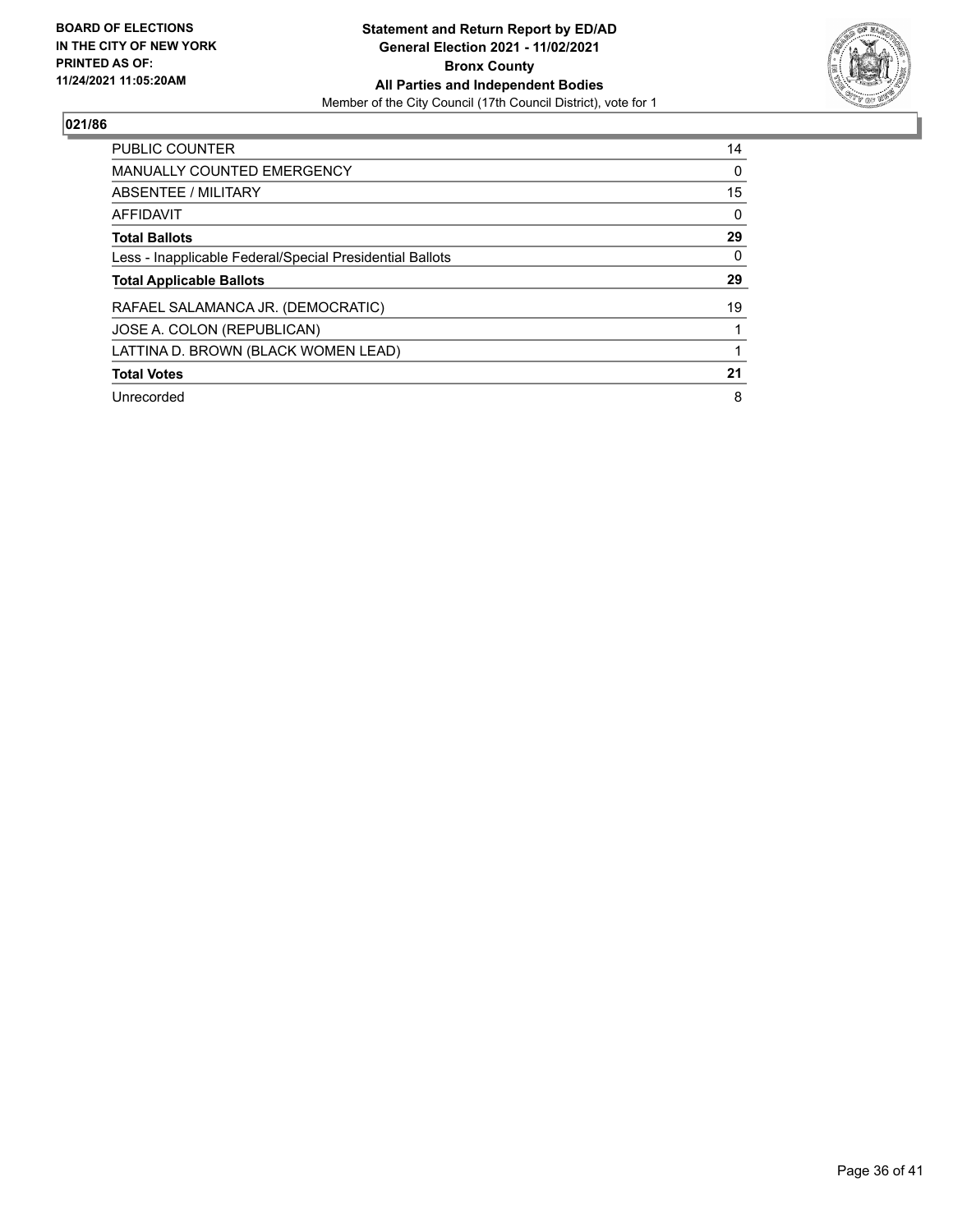

| <b>PUBLIC COUNTER</b>                                    | 10       |
|----------------------------------------------------------|----------|
| <b>MANUALLY COUNTED EMERGENCY</b>                        | $\Omega$ |
| ABSENTEE / MILITARY                                      | 0        |
| AFFIDAVIT                                                | 0        |
| <b>Total Ballots</b>                                     | 10       |
| Less - Inapplicable Federal/Special Presidential Ballots | 0        |
| <b>Total Applicable Ballots</b>                          | 10       |
| RAFAEL SALAMANCA JR. (DEMOCRATIC)                        | 2        |
| JOSE A. COLON (REPUBLICAN)                               |          |
| LATTINA D. BROWN (BLACK WOMEN LEAD)                      | 0        |
| <b>Total Votes</b>                                       | 3        |
| Unrecorded                                               |          |

## **002/87**

| <b>PUBLIC COUNTER</b>                                    | 79       |
|----------------------------------------------------------|----------|
| <b>MANUALLY COUNTED EMERGENCY</b>                        | 0        |
| ABSENTEE / MILITARY                                      | 3        |
| <b>AFFIDAVIT</b>                                         | $\Omega$ |
| <b>Total Ballots</b>                                     | 82       |
| Less - Inapplicable Federal/Special Presidential Ballots | $\Omega$ |
| <b>Total Applicable Ballots</b>                          | 82       |
| RAFAEL SALAMANCA JR. (DEMOCRATIC)                        | 59       |
| JOSE A. COLON (REPUBLICAN)                               | 5        |
| LATTINA D. BROWN (BLACK WOMEN LEAD)                      | 8        |
| <b>Total Votes</b>                                       | 72       |
| Unrecorded                                               | 10       |

| <b>PUBLIC COUNTER</b>                                    | 129      |
|----------------------------------------------------------|----------|
| <b>MANUALLY COUNTED EMERGENCY</b>                        | $\Omega$ |
| ABSENTEE / MILITARY                                      | 3        |
| AFFIDAVIT                                                |          |
| <b>Total Ballots</b>                                     | 133      |
| Less - Inapplicable Federal/Special Presidential Ballots | $\Omega$ |
| <b>Total Applicable Ballots</b>                          | 133      |
| RAFAEL SALAMANCA JR. (DEMOCRATIC)                        | 90       |
| JOSE A. COLON (REPUBLICAN)                               | 20       |
| LATTINA D. BROWN (BLACK WOMEN LEAD)                      | 9        |
| <b>Total Votes</b>                                       | 119      |
| Unrecorded                                               | 14       |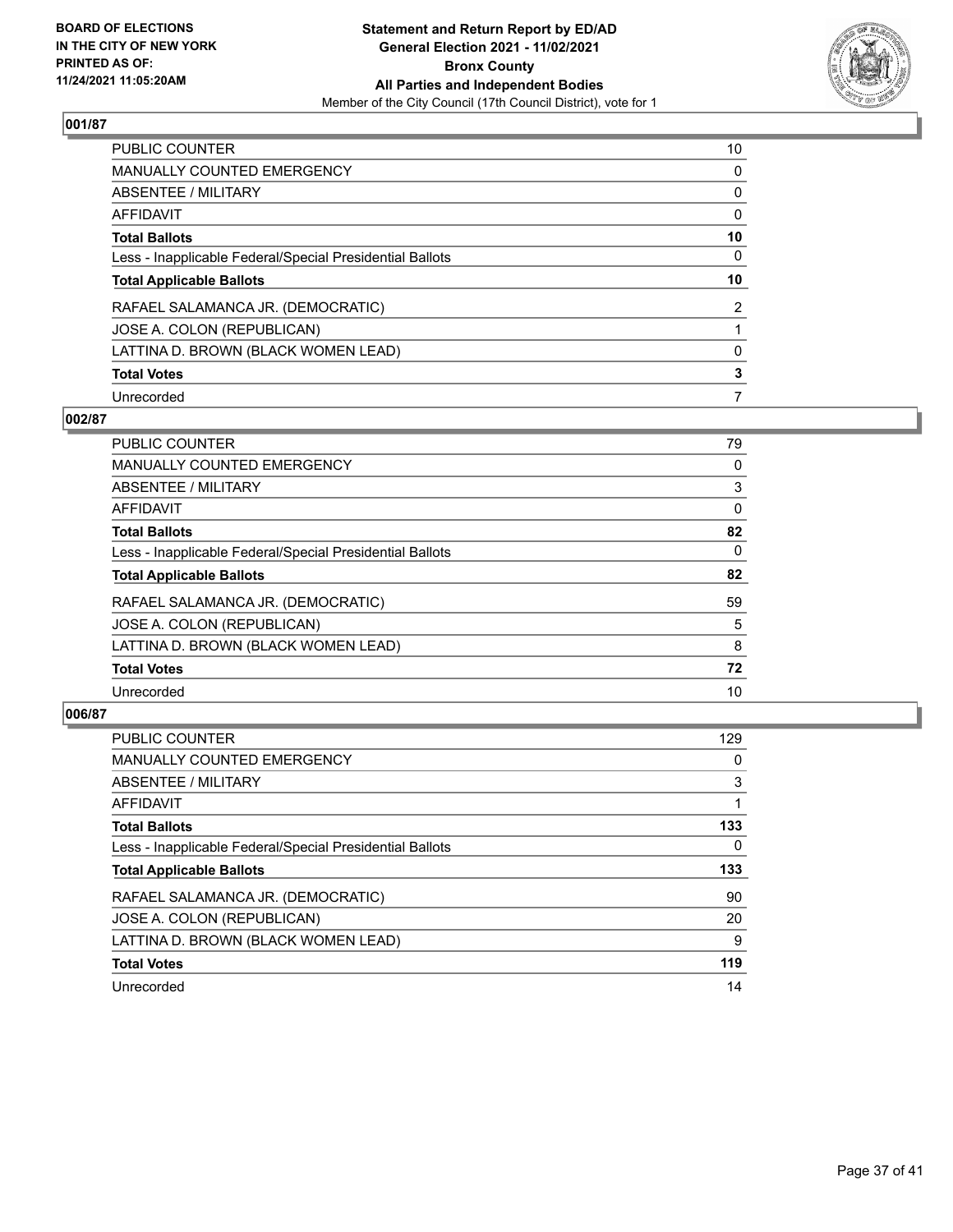

| <b>PUBLIC COUNTER</b>                                    | 85 |
|----------------------------------------------------------|----|
| <b>MANUALLY COUNTED EMERGENCY</b>                        | 0  |
| ABSENTEE / MILITARY                                      | 3  |
| AFFIDAVIT                                                | 0  |
| <b>Total Ballots</b>                                     | 88 |
| Less - Inapplicable Federal/Special Presidential Ballots | 0  |
| <b>Total Applicable Ballots</b>                          | 88 |
| RAFAEL SALAMANCA JR. (DEMOCRATIC)                        | 67 |
| JOSE A. COLON (REPUBLICAN)                               | 4  |
| LATTINA D. BROWN (BLACK WOMEN LEAD)                      | 6  |
| JOHN PEREZ (WRITE-IN)                                    |    |
| <b>Total Votes</b>                                       | 78 |
| Unrecorded                                               | 10 |

## **010/87**

| <b>PUBLIC COUNTER</b>                                    | 111 |
|----------------------------------------------------------|-----|
| MANUALLY COUNTED EMERGENCY                               | 0   |
| ABSENTEE / MILITARY                                      | 7   |
| <b>AFFIDAVIT</b>                                         | 3   |
| <b>Total Ballots</b>                                     | 121 |
| Less - Inapplicable Federal/Special Presidential Ballots | 0   |
| <b>Total Applicable Ballots</b>                          | 121 |
| RAFAEL SALAMANCA JR. (DEMOCRATIC)                        | 90  |
| JOSE A. COLON (REPUBLICAN)                               | 13  |
| LATTINA D. BROWN (BLACK WOMEN LEAD)                      | 7   |
| <b>Total Votes</b>                                       | 110 |
| Unrecorded                                               | 11  |

| <b>PUBLIC COUNTER</b>                                    | 111 |
|----------------------------------------------------------|-----|
| <b>MANUALLY COUNTED EMERGENCY</b>                        | 0   |
| ABSENTEE / MILITARY                                      |     |
| AFFIDAVIT                                                | 0   |
| <b>Total Ballots</b>                                     | 118 |
| Less - Inapplicable Federal/Special Presidential Ballots | 0   |
| <b>Total Applicable Ballots</b>                          | 118 |
|                                                          |     |
| RAFAEL SALAMANCA JR. (DEMOCRATIC)                        | 92  |
| JOSE A. COLON (REPUBLICAN)                               | 11  |
| LATTINA D. BROWN (BLACK WOMEN LEAD)                      | 6   |
| <b>Total Votes</b>                                       | 109 |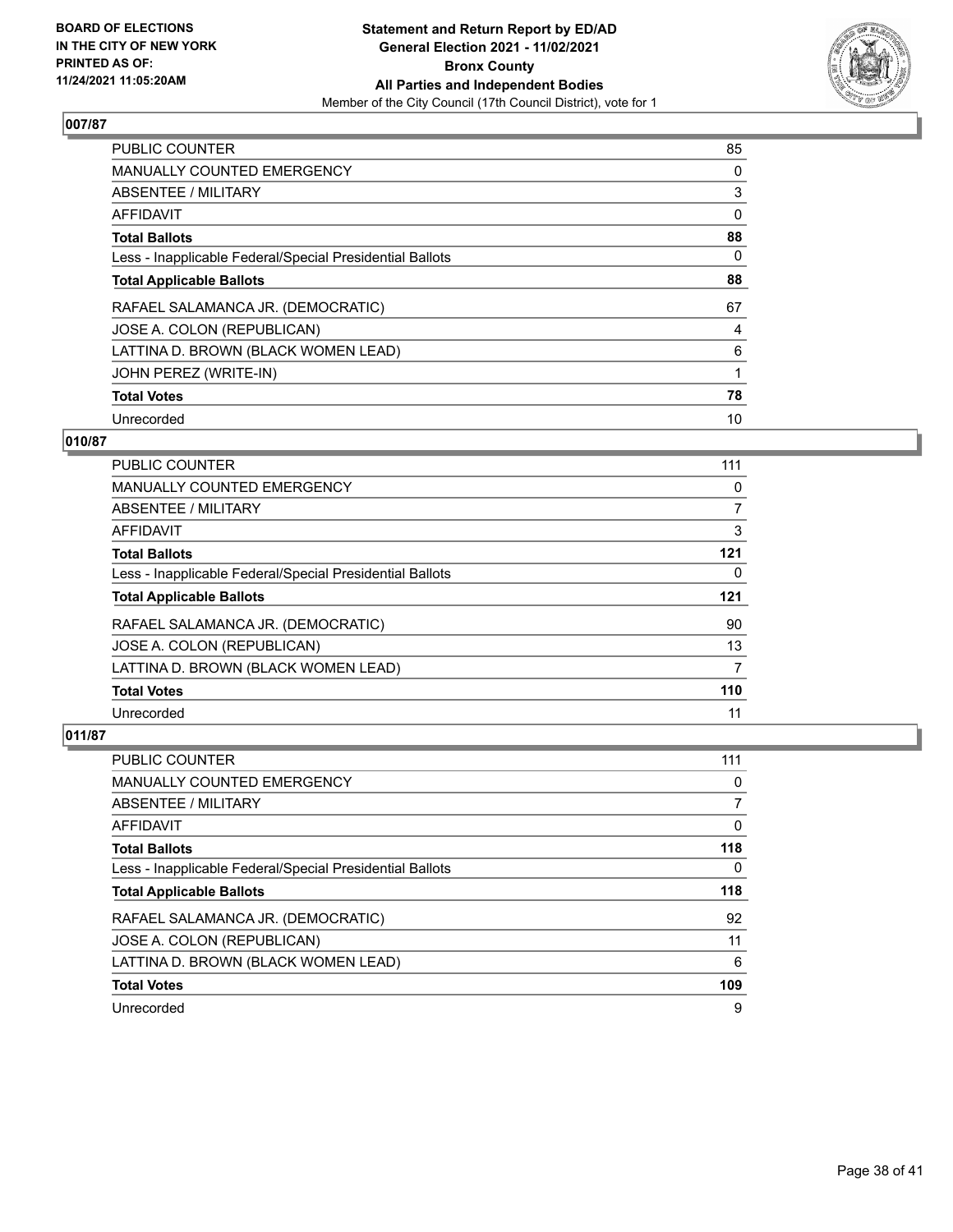

| <b>PUBLIC COUNTER</b>                                    | 54       |
|----------------------------------------------------------|----------|
| <b>MANUALLY COUNTED EMERGENCY</b>                        | 0        |
| ABSENTEE / MILITARY                                      | 8        |
| AFFIDAVIT                                                |          |
| <b>Total Ballots</b>                                     | 63       |
| Less - Inapplicable Federal/Special Presidential Ballots | $\Omega$ |
| <b>Total Applicable Ballots</b>                          | 63       |
| RAFAEL SALAMANCA JR. (DEMOCRATIC)                        | 43       |
| JOSE A. COLON (REPUBLICAN)                               | 6        |
| LATTINA D. BROWN (BLACK WOMEN LEAD)                      | 9        |
| <b>Total Votes</b>                                       | 58       |
| Unrecorded                                               | 5        |

## **013/87**

| <b>PUBLIC COUNTER</b>                                    | 23             |
|----------------------------------------------------------|----------------|
| <b>MANUALLY COUNTED EMERGENCY</b>                        | $\Omega$       |
| ABSENTEE / MILITARY                                      | $\overline{2}$ |
| AFFIDAVIT                                                | $\Omega$       |
| <b>Total Ballots</b>                                     | 25             |
| Less - Inapplicable Federal/Special Presidential Ballots | 0              |
| <b>Total Applicable Ballots</b>                          | 25             |
| RAFAEL SALAMANCA JR. (DEMOCRATIC)                        | 18             |
| JOSE A. COLON (REPUBLICAN)                               | 4              |
| LATTINA D. BROWN (BLACK WOMEN LEAD)                      |                |
| <b>Total Votes</b>                                       | 23             |
| Unrecorded                                               | $\overline{2}$ |

| <b>PUBLIC COUNTER</b>                                    | 20             |
|----------------------------------------------------------|----------------|
| <b>MANUALLY COUNTED EMERGENCY</b>                        | $\Omega$       |
| ABSENTEE / MILITARY                                      |                |
| <b>AFFIDAVIT</b>                                         | 0              |
| <b>Total Ballots</b>                                     | 21             |
| Less - Inapplicable Federal/Special Presidential Ballots | 0              |
| <b>Total Applicable Ballots</b>                          | 21             |
| RAFAEL SALAMANCA JR. (DEMOCRATIC)                        | 13             |
| JOSE A. COLON (REPUBLICAN)                               | 5              |
| LATTINA D. BROWN (BLACK WOMEN LEAD)                      |                |
| <b>Total Votes</b>                                       | 19             |
| Unrecorded                                               | $\overline{2}$ |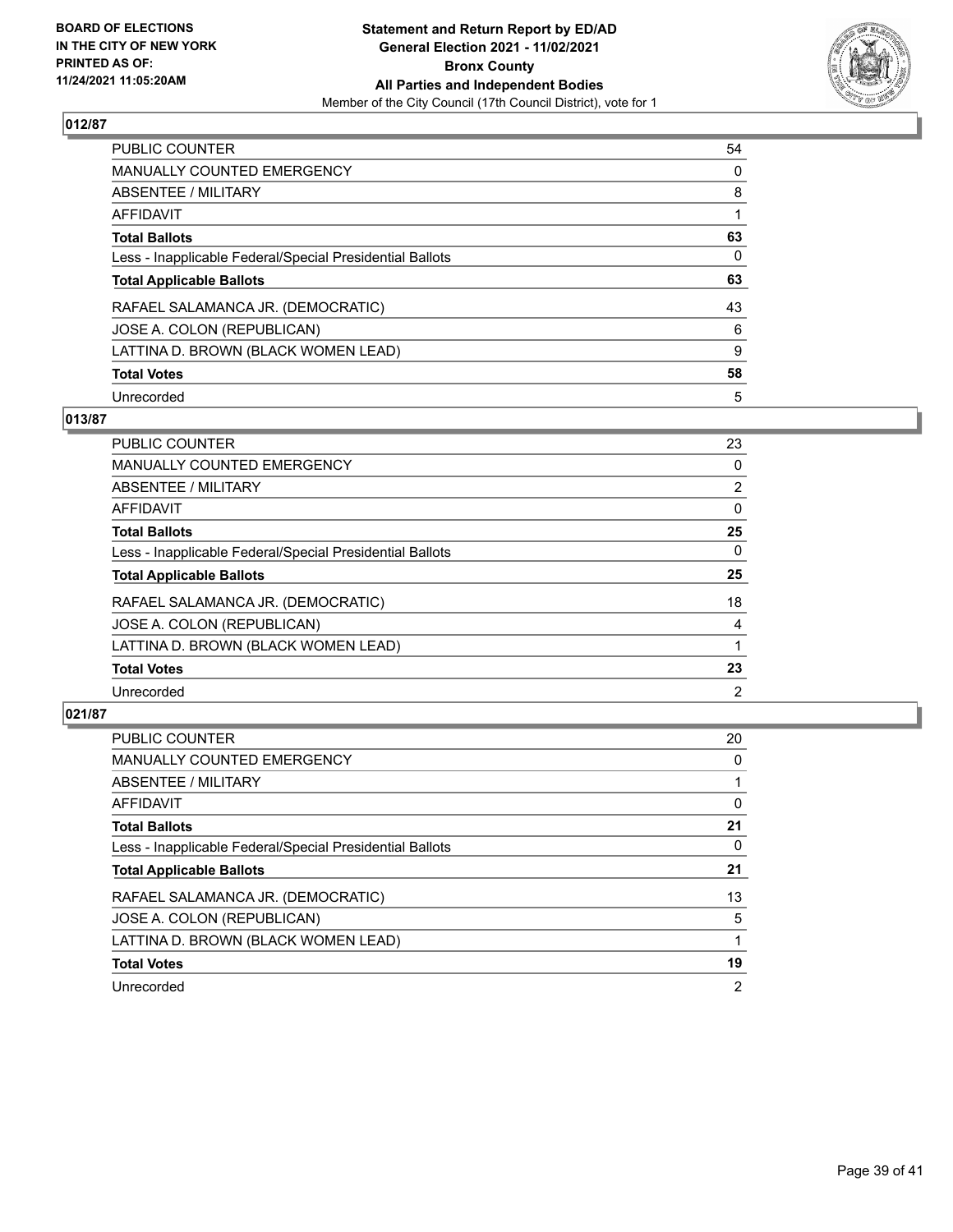

| <b>Total Votes</b>                                       | $\mathbf{0}$ |
|----------------------------------------------------------|--------------|
| LATTINA D. BROWN (BLACK WOMEN LEAD)                      | $\Omega$     |
| JOSE A. COLON (REPUBLICAN)                               | 0            |
| RAFAEL SALAMANCA JR. (DEMOCRATIC)                        | $\Omega$     |
| <b>Total Applicable Ballots</b>                          | 0            |
| Less - Inapplicable Federal/Special Presidential Ballots | 0            |
| <b>Total Ballots</b>                                     | 0            |
| AFFIDAVIT                                                | 0            |
| ABSENTEE / MILITARY                                      | $\Omega$     |
| <b>MANUALLY COUNTED EMERGENCY</b>                        | 0            |
| <b>PUBLIC COUNTER</b>                                    | $\Omega$     |

| <b>PUBLIC COUNTER</b>                                    | 0 |
|----------------------------------------------------------|---|
| <b>MANUALLY COUNTED EMERGENCY</b>                        | 0 |
| ABSENTEE / MILITARY                                      | 0 |
| AFFIDAVIT                                                | 0 |
| <b>Total Ballots</b>                                     | 0 |
| Less - Inapplicable Federal/Special Presidential Ballots | 0 |
| <b>Total Applicable Ballots</b>                          | 0 |
| RAFAEL SALAMANCA JR. (DEMOCRATIC)                        | 0 |
| JOSE A. COLON (REPUBLICAN)                               | 0 |
| LATTINA D. BROWN (BLACK WOMEN LEAD)                      | 0 |
| <b>Total Votes</b>                                       | 0 |
|                                                          |   |